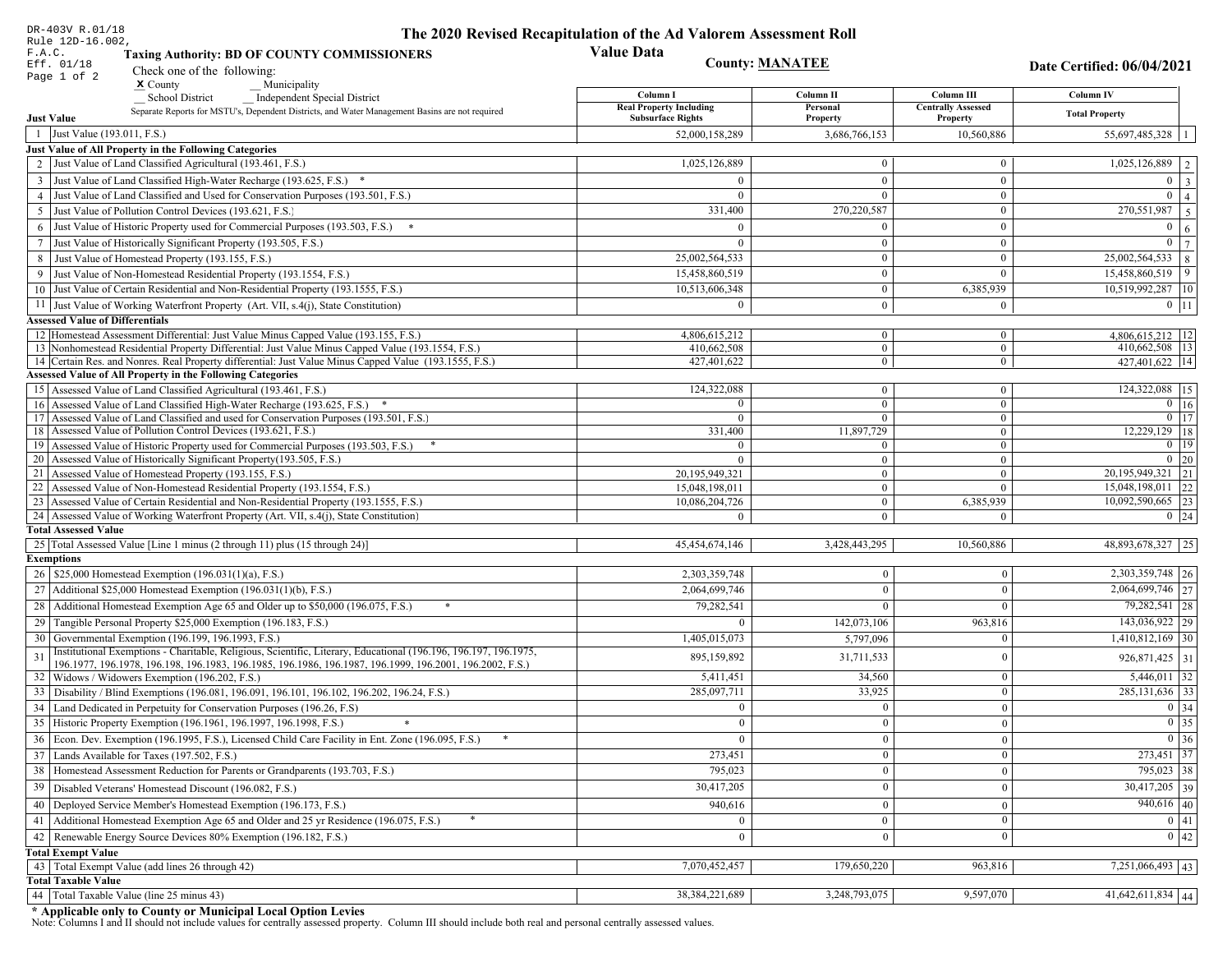**Taxing Authority: BD OF COUNTY COMMISSIONERS** 

## Reconciliation of Preliminary and Final Tax Roll

| $\mathbf{1}$            | Operating Taxable Value as Shown on Preliminary Tax Roll                                           | 41,620,791,826    |
|-------------------------|----------------------------------------------------------------------------------------------------|-------------------|
| $\overline{\mathbf{2}}$ | Additions to Operating Taxable Value Resulting from Petitions to the VAB                           | 0                 |
| 3                       | Deductions from Operating Taxable Value Resulting from Petitions to the VAB                        | 5,409,419         |
| 4                       | Subtotal $(1 + 2 - 3 = 4)$                                                                         | 41,615,382,407    |
| 5                       | Other Additions to Operating Taxable Value                                                         | 726,574,493       |
| 6                       | Other Deductions from Operating Taxable Value                                                      | 699,345,066       |
| 7                       | Operating Taxable Value Shown on Final Tax Roll $(4 + 5 - 6 = 7)$                                  | 41,642,611,834    |
|                         | <b>Selected Just Values</b>                                                                        | <b>Just Value</b> |
| 8                       | Just Value of Subsurface Rights (this amount included in Line 1, Column I, Page One) 193.481, F.S. | 979,855           |
| 9                       | Just Value of Centrally Assessed Railroad Property Value                                           | 8,557,731         |
| 10                      | Just Value of Centrally Assessed Private Car Line Property Value                                   | 2,003,155         |

Note: Sum of items 9 and 10 should equal centrally assessed just value on page 1, line 1, column III.

## **Homestead Portability**

| - -<br>.     | Differential<br><b>POPIVING</b><br>ranstei<br>: Rec<br>"OPOS<br>'∩mestea∟<br>. . |  |
|--------------|----------------------------------------------------------------------------------|--|
| $\sim$<br>-- | <b>Differential</b><br><i>ransterred</i><br>Homestea<br>anne                     |  |

|    |                                  | Column 1                                  | Column 2           |  |
|----|----------------------------------|-------------------------------------------|--------------------|--|
|    | <b>Total Parcels or Accounts</b> | <b>Personal Property</b><br>Real Property |                    |  |
|    |                                  | Parcels                                   | Accounts           |  |
| 13 | <b>Fotal Parcels or Accounts</b> | 196,980                                   | າ າ ດ<br>ᆂᅎᇅ<br>4. |  |

#### **Property with Reduced Assessed Value**

| 14 | Land Classified Agricultural (193.461, F.S.)                                                 | 2,263  |  |
|----|----------------------------------------------------------------------------------------------|--------|--|
| 15 | Land Classified High-Water Recharge (193.625, F.S.)                                          |        |  |
| 16 | Land Classified and Used for Conservation Purposes (193.501, F.S.)                           |        |  |
| 17 | Pollution Control Devices (193.621, F.S.)                                                    |        |  |
| 18 | Historic Property used for Commercial Purposes (193.503, F.S.) *                             |        |  |
| 19 | Historically Significant Property (193.505, F.S.)                                            |        |  |
| 20 | Homestead Property; Parcels with Capped Value (193.155, F.S.)                                | 77,315 |  |
| 21 | Non-Homestead Residential Property; Parcels with Capped Value (193.1554, F.S.)               | 22,536 |  |
| 22 | Certain Residential and Non-Residential Property; Parcels with Capped Value (193.1555, F.S.) | 4,550  |  |
| 23 | Working Waterfront Property (Art. VII, s.4(j), State Constitution)                           |        |  |

## **Other Reductions in Assessed Value**

| 24    | Lands Available for Taxes (197.502, F.S.)                                  |                   |  |
|-------|----------------------------------------------------------------------------|-------------------|--|
| - - - | Homestead Assessment Reduction for Parents or Grandparents (193.703, F.S.) | - -               |  |
| -26   | F.S.<br>Disabled Veterans' Homestead Discount (196.082, F.                 | ר ר<br><u> 41</u> |  |

## \* Applicable only to County or Municipal Local Option Levies

Date Certified: 06/04/2021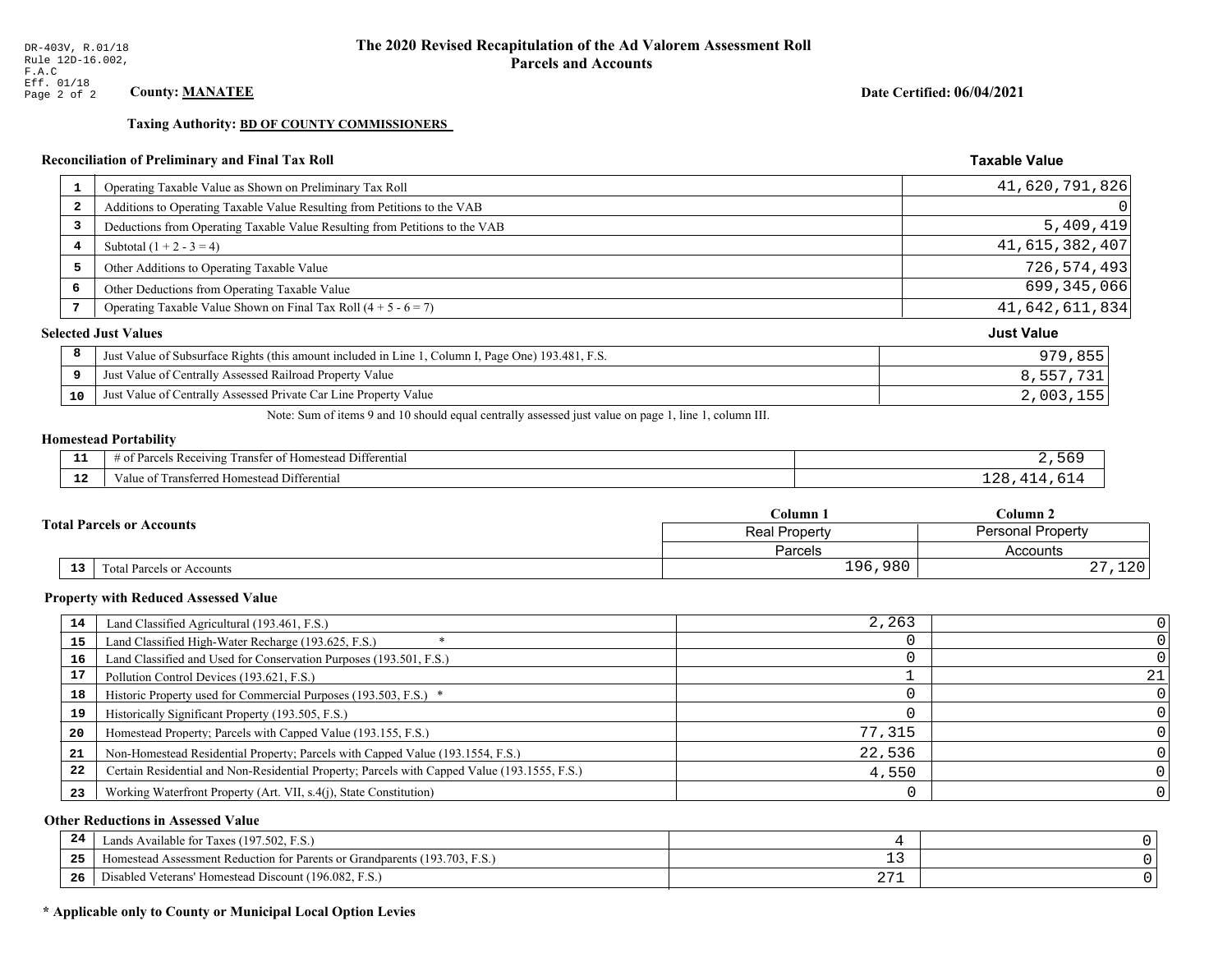| DR-403V R.01/18                                                                                                                                                 | The 2020 Revised Recapitulation of the Ad Valorem Assessment Roll |                              |                                  |                                        |  |
|-----------------------------------------------------------------------------------------------------------------------------------------------------------------|-------------------------------------------------------------------|------------------------------|----------------------------------|----------------------------------------|--|
| Rule 12D-16.002,<br>F.A.C.<br><b>Taxing Authority: BD OF COUNTY COMM-UNINCORP</b>                                                                               | <b>Value Data</b>                                                 | <b>County: MANATEE</b>       |                                  |                                        |  |
| Eff. 01/18<br>Check one of the following:<br>Page 1 of 2                                                                                                        |                                                                   |                              |                                  | Date Certified: 06/04/2021             |  |
| $x$ County<br>Municipality                                                                                                                                      | Column I                                                          | Column II                    | Column III                       | Column IV                              |  |
| <b>School District</b><br><b>Independent Special District</b><br>Separate Reports for MSTU's, Dependent Districts, and Water Management Basins are not required | <b>Real Property Including</b>                                    | Personal                     | <b>Centrally Assessed</b>        | <b>Total Property</b>                  |  |
| <b>Just Value</b>                                                                                                                                               | <b>Subsurface Rights</b>                                          | Property                     | Property                         |                                        |  |
| 1 Just Value (193.011, F.S.)                                                                                                                                    | 38,050,659,874                                                    | 3,235,137,379                | 9,216,943                        | $41,295,014,196$   1                   |  |
| Just Value of All Property in the Following Categories                                                                                                          |                                                                   |                              |                                  |                                        |  |
| 2 Just Value of Land Classified Agricultural (193.461, F.S.)                                                                                                    | 1,017,984,543                                                     | $\bf{0}$                     | $\bf{0}$                         | $1,017,984,543$   2                    |  |
| 3 Just Value of Land Classified High-Water Recharge (193.625, F.S.) *                                                                                           | $\Omega$                                                          | $\mathbf{0}$                 | $\mathbf{0}$                     | $0 \mid 3$                             |  |
| 4 Just Value of Land Classified and Used for Conservation Purposes (193.501, F.S.)                                                                              | $\Omega$                                                          | $\Omega$                     | $\boldsymbol{0}$                 | $\overline{0}$   4                     |  |
| 5 Just Value of Pollution Control Devices (193.621, F.S.)                                                                                                       | 331,400                                                           | 266, 267, 231                | $\bf{0}$                         | $\overline{266,598,631}$ 5             |  |
| 6 Just Value of Historic Property used for Commercial Purposes (193.503, F.S.) *                                                                                | $\Omega$                                                          | $\theta$                     | $\boldsymbol{0}$                 | $\mathbf{0}$<br>6                      |  |
| 7 Just Value of Historically Significant Property (193.505, F.S.)                                                                                               | $\Omega$                                                          | $\bf{0}$<br>$\bf{0}$         | $\bf{0}$<br>$\boldsymbol{0}$     | $0 \overline{7}$<br>$20,294,935,316$ 8 |  |
| 8 Just Value of Homestead Property (193.155, F.S.)                                                                                                              | 20,294,935,316                                                    | $\bf{0}$                     | $\theta$                         | $\begin{array}{c} 9 \end{array}$       |  |
| 9 Just Value of Non-Homestead Residential Property (193.1554, F.S.)<br>10 Just Value of Certain Residential and Non-Residential Property (193.1555, F.S.)       | 9,238,834,750<br>7,498,905,265                                    | $\mathbf{0}$                 |                                  | 9,238,834,750                          |  |
|                                                                                                                                                                 | $\Omega$                                                          |                              | 5,543,963                        | 7,504,449,228   10<br>$0$   11         |  |
| 11 Just Value of Working Waterfront Property (Art. VII, s.4(j), State Constitution)<br><b>Assessed Value of Differentials</b>                                   |                                                                   | $\bf{0}$                     | $\bf{0}$                         |                                        |  |
| 12   Homestead Assessment Differential: Just Value Minus Capped Value (193.155, F.S.)                                                                           | 3,604,404,209                                                     | $\bf{0}$                     | $\bf{0}$                         | 3,604,404,209   12                     |  |
| 13 Nonhomestead Residential Property Differential: Just Value Minus Capped Value (193.1554, F.S.)                                                               | 276,400,709                                                       | $\mathbf{0}$                 | $\mathbf{0}$                     | 276,400,709   13                       |  |
| 14 Certain Res. and Nonres. Real Property differential: Just Value Minus Capped Value (193.1555, F.S.)                                                          | 264,283,629                                                       | $\overline{0}$               | $\overline{0}$                   | 264, 283, 629   14                     |  |
| <b>Assessed Value of All Property in the Following Categories</b>                                                                                               |                                                                   |                              |                                  |                                        |  |
| 15 Assessed Value of Land Classified Agricultural (193.461, F.S.)                                                                                               | 124, 118, 757                                                     | $\mathbf{0}$                 | $\mathbf{0}$                     | $124, 118, 757$ 15                     |  |
| Assessed Value of Land Classified High-Water Recharge (193.625, F.S.) *                                                                                         | $\Omega$                                                          | $\overline{0}$               | $\mathbf{0}$                     | $\overline{0}$ 16                      |  |
| Assessed Value of Land Classified and used for Conservation Purposes (193.501, F.S.)<br>17<br>18 Assessed Value of Pollution Control Devices (193.621, F.S.)    | $\theta$                                                          | $\overline{0}$               | $\boldsymbol{0}$<br>$\mathbf{0}$ | $0$   17<br>11,833,793 18              |  |
| 19 Assessed Value of Historic Property used for Commercial Purposes (193.503, F.S.)                                                                             | 331,400<br>$\overline{0}$                                         | 11,502,393<br>$\overline{0}$ | $\overline{0}$                   | $0 \mid 19$                            |  |
| 20 Assessed Value of Historically Significant Property (193.505, F.S.)                                                                                          | $\Omega$                                                          | $\overline{0}$               | $\overline{0}$                   | $0 \mid 20$                            |  |
| 21 Assessed Value of Homestead Property (193.155, F.S.)                                                                                                         | 16,690,531,107                                                    | $\overline{0}$               | $\boldsymbol{0}$                 | $16,690,531,107$ 21                    |  |
| 22 Assessed Value of Non-Homestead Residential Property (193.1554, F.S.)                                                                                        | 8,962,434,041                                                     | $\overline{0}$               | $\mathbf{0}$                     | 8,962,434,041 22                       |  |
| 23 Assessed Value of Certain Residential and Non-Residential Property (193.1555, F.S.)                                                                          | 7,234,621,636                                                     | $\overline{0}$               | 5,543,963                        | 7,240,165,599 23                       |  |
| 24 Assessed Value of Working Waterfront Property (Art. VII, s.4(j), State Constitution)                                                                         | $\Omega$                                                          | $\overline{0}$               | $\mathbf{0}$                     | $0 \mid 24$                            |  |
| <b>Total Assessed Value</b>                                                                                                                                     |                                                                   |                              |                                  |                                        |  |
| 25 Total Assessed Value [Line 1 minus (2 through 11) plus (15 through 24)]<br><b>Exemptions</b>                                                                 | 33,011,705,541                                                    | 2,980,372,541                | 9,216,943                        | $36,001,295,025$ 25                    |  |
| 26   \$25,000 Homestead Exemption (196.031(1)(a), F.S.)                                                                                                         | 1,906,614,174                                                     | $\bf{0}$                     | $\mathbf{0}$                     | $1,906,614,174$ 26                     |  |
| 27   Additional \$25,000 Homestead Exemption $(196.031(1)(b), F.S.)$                                                                                            | 1,718,882,572                                                     | $\Omega$                     | $\Omega$                         | $1,718,882,572$ 27                     |  |
|                                                                                                                                                                 |                                                                   | $\Omega$                     | $\Omega$                         | $61,141,668$  28                       |  |
| 28 Additional Homestead Exemption Age 65 and Older up to \$50,000 (196.075, F.S.)                                                                               | 61,141,668                                                        |                              |                                  | 108,678,282 29                         |  |
| 29 Tangible Personal Property \$25,000 Exemption (196.183, F.S.)<br>30 Governmental Exemption (196.199, 196.1993, F.S.)                                         |                                                                   | 107,846,208                  | 832,074                          |                                        |  |
| Institutional Exemptions - Charitable, Religious, Scientific, Literary, Educational (196.196, 196.197, 196.1975,                                                | 960,799,398                                                       | 5,396,259                    |                                  | $966, 195, 657$ 30                     |  |
| 196.1977, 196.1978, 196.198, 196.1983, 196.1985, 196.1986, 196.1987, 196.1999, 196.2001, 196.2002, F.S.)                                                        | 556,820,471                                                       | 21,088,241                   | $\Omega$                         | 577,908,712 31                         |  |
| 32 Widows / Widowers Exemption (196.202, F.S.)                                                                                                                  | 4,182,451                                                         | 31,610                       | $\mathbf{0}$                     | $4,214,061$ 32                         |  |
| 33 Disability / Blind Exemptions (196.081, 196.091, 196.101, 196.102, 196.202, 196.24, F.S.)                                                                    | 248,403,867                                                       | 33,005                       | $\Omega$                         | 248,436,872 33                         |  |
| 34 Land Dedicated in Perpetuity for Conservation Purposes (196.26, F.S)                                                                                         | $\Omega$                                                          | $\mathbf{0}$                 | $\Omega$                         | 0 34                                   |  |
| 35 Historic Property Exemption (196.1961, 196.1997, 196.1998, F.S.)                                                                                             | 0                                                                 | $\mathbf{0}$                 | $\mathbf{0}$                     | $\boxed{0}$ 35                         |  |
| 36 Econ. Dev. Exemption (196.1995, F.S.), Licensed Child Care Facility in Ent. Zone (196.095, F.S.)                                                             |                                                                   | $\mathbf{0}$                 | $\Omega$                         | $0 \mid 36$                            |  |
| 37 Lands Available for Taxes (197.502, F.S.)                                                                                                                    | 265,201                                                           | $\mathbf{0}$                 | $\Omega$                         | $265,201$ 37                           |  |
| 38   Homestead Assessment Reduction for Parents or Grandparents (193.703, F.S.)                                                                                 | 777,092                                                           | $\mathbf{0}$                 | $\overline{0}$                   | 777,092 38                             |  |
| 39   Disabled Veterans' Homestead Discount (196.082, F.S.)                                                                                                      | 26,770,014                                                        | $\mathbf{0}$                 | $\overline{0}$                   | $\overline{26,770,014}$ 39             |  |
| 40   Deployed Service Member's Homestead Exemption (196.173, F.S.)                                                                                              | 940,616                                                           | $\mathbf{0}$                 | $\Omega$                         | $940,616$ 40                           |  |
| 41 Additional Homestead Exemption Age 65 and Older and 25 yr Residence (196.075, F.S.)                                                                          | $\overline{0}$                                                    | $\mathbf{0}$                 | $\mathbf{0}$                     | 0 41                                   |  |
| 42 Renewable Energy Source Devices 80% Exemption (196.182, F.S.)                                                                                                | $\mathbf{0}$                                                      | $\mathbf{0}$                 | $\Omega$                         | 0 42                                   |  |
| <b>Total Exempt Value</b>                                                                                                                                       |                                                                   |                              |                                  |                                        |  |
| 43 Total Exempt Value (add lines 26 through 42)                                                                                                                 | 5,485,597,524                                                     | 134,395,323                  | 832,074                          | $5,620,824,921$ 43                     |  |
| <b>Total Taxable Value</b>                                                                                                                                      |                                                                   |                              |                                  |                                        |  |
| 44 Total Taxable Value (line 25 minus 43)                                                                                                                       | 27,526,108,017                                                    | 2,845,977,218                | 8,384,869                        | 30,380,470,104 44                      |  |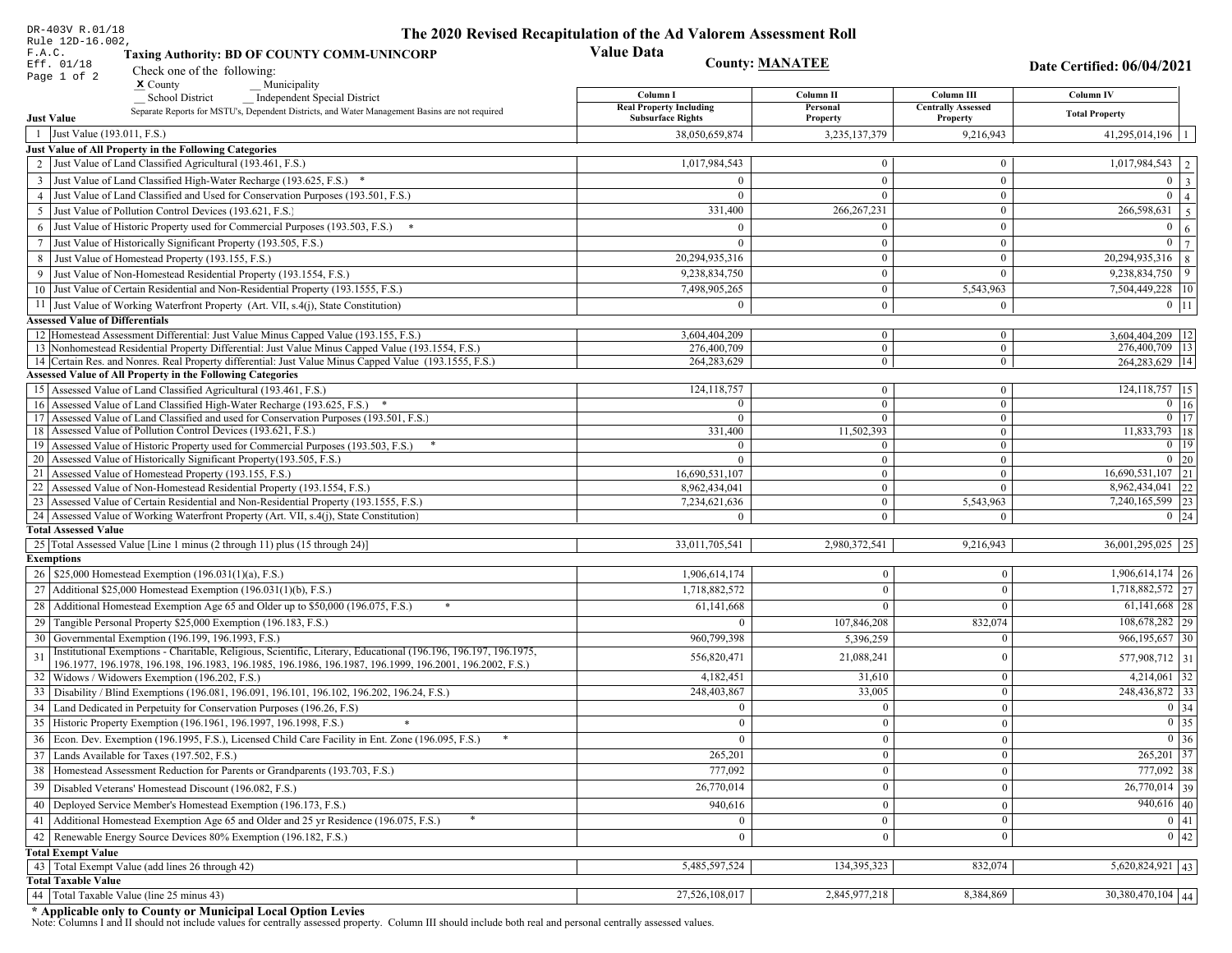**Taxing Authority: BD OF COUNTY COMM-UNINCORP** 

## Reconciliation of Preliminary and Final Tax Roll

| 1                       | Operating Taxable Value as Shown on Preliminary Tax Roll                                           | 30, 364, 829, 817 |
|-------------------------|----------------------------------------------------------------------------------------------------|-------------------|
| $\overline{\mathbf{2}}$ | Additions to Operating Taxable Value Resulting from Petitions to the VAB                           | 0                 |
| 3                       | Deductions from Operating Taxable Value Resulting from Petitions to the VAB                        | 5,053,194         |
| 4                       | Subtotal $(1 + 2 - 3 = 4)$                                                                         | 30, 359, 776, 623 |
| 5                       | Other Additions to Operating Taxable Value                                                         | 671,698,532       |
| 6                       | Other Deductions from Operating Taxable Value                                                      | 651,005,051       |
|                         | Operating Taxable Value Shown on Final Tax Roll $(4 + 5 - 6 = 7)$                                  | 30, 380, 470, 104 |
|                         | <b>Selected Just Values</b>                                                                        | <b>Just Value</b> |
| 8                       | Just Value of Subsurface Rights (this amount included in Line 1, Column I, Page One) 193.481, F.S. | 979,033           |
| 9                       | Just Value of Centrally Assessed Railroad Property Value                                           | 7,482,829         |
| 10                      | Just Value of Centrally Assessed Private Car Line Property Value                                   | 1,734,114         |

Note: Sum of items 9 and 10 should equal centrally assessed just value on page 1, line 1, column III.

# **Homestead Portability**

| - -          | .<br>$\sim$ $\sim$<br>l Differential<br>l ransfer of Homestead .<br>us Receiving :<br>arcel. |           |
|--------------|----------------------------------------------------------------------------------------------|-----------|
| $\sim$<br>-- | Transferred Homestead Differential<br>Value of                                               | $\lambda$ |

|    |                                  | Column 1                                         | Column 2  |  |
|----|----------------------------------|--------------------------------------------------|-----------|--|
|    | <b>Total Parcels or Accounts</b> | <b>Personal Property</b><br><b>Real Property</b> |           |  |
|    |                                  | Parcels                                          | Accounts  |  |
| 13 | <b>Fotal Parcels or Accounts</b> | 297<br>$156, 29^-$                               | 862<br>20 |  |

#### **Property with Reduced Assessed Value**

| 14 | Land Classified Agricultural (193.461, F.S.)                                                 | 2,242  |    |
|----|----------------------------------------------------------------------------------------------|--------|----|
| 15 | Land Classified High-Water Recharge (193.625, F.S.)                                          |        |    |
| 16 | Land Classified and Used for Conservation Purposes (193.501, F.S.)                           |        |    |
| 17 | Pollution Control Devices (193.621, F.S.)                                                    |        | 18 |
| 18 | Historic Property used for Commercial Purposes (193.503, F.S.) *                             |        |    |
| 19 | Historically Significant Property (193.505, F.S.)                                            |        |    |
| 20 | Homestead Property; Parcels with Capped Value (193.155, F.S.)                                | 63,137 |    |
| 21 | Non-Homestead Residential Property; Parcels with Capped Value (193.1554, F.S.)               | 16,322 |    |
| 22 | Certain Residential and Non-Residential Property; Parcels with Capped Value (193.1555, F.S.) | 3,110  |    |
| 23 | Working Waterfront Property (Art. VII, s.4(j), State Constitution)                           |        |    |

## **Other Reductions in Assessed Value**

| 24    | (197.502, F.S.)<br>Lands Available for Taxes (                       |            |  |
|-------|----------------------------------------------------------------------|------------|--|
| - - - | Iomestead Assessment Reduction for Parents or Grandparents (193.703, | — <i>—</i> |  |
| -26   | I Veterans' Homestead Discount (196.082, F.S.)<br>Disabled           | ے ت        |  |

## \* Applicable only to County or Municipal Local Option Levies

Date Certified: 06/04/2021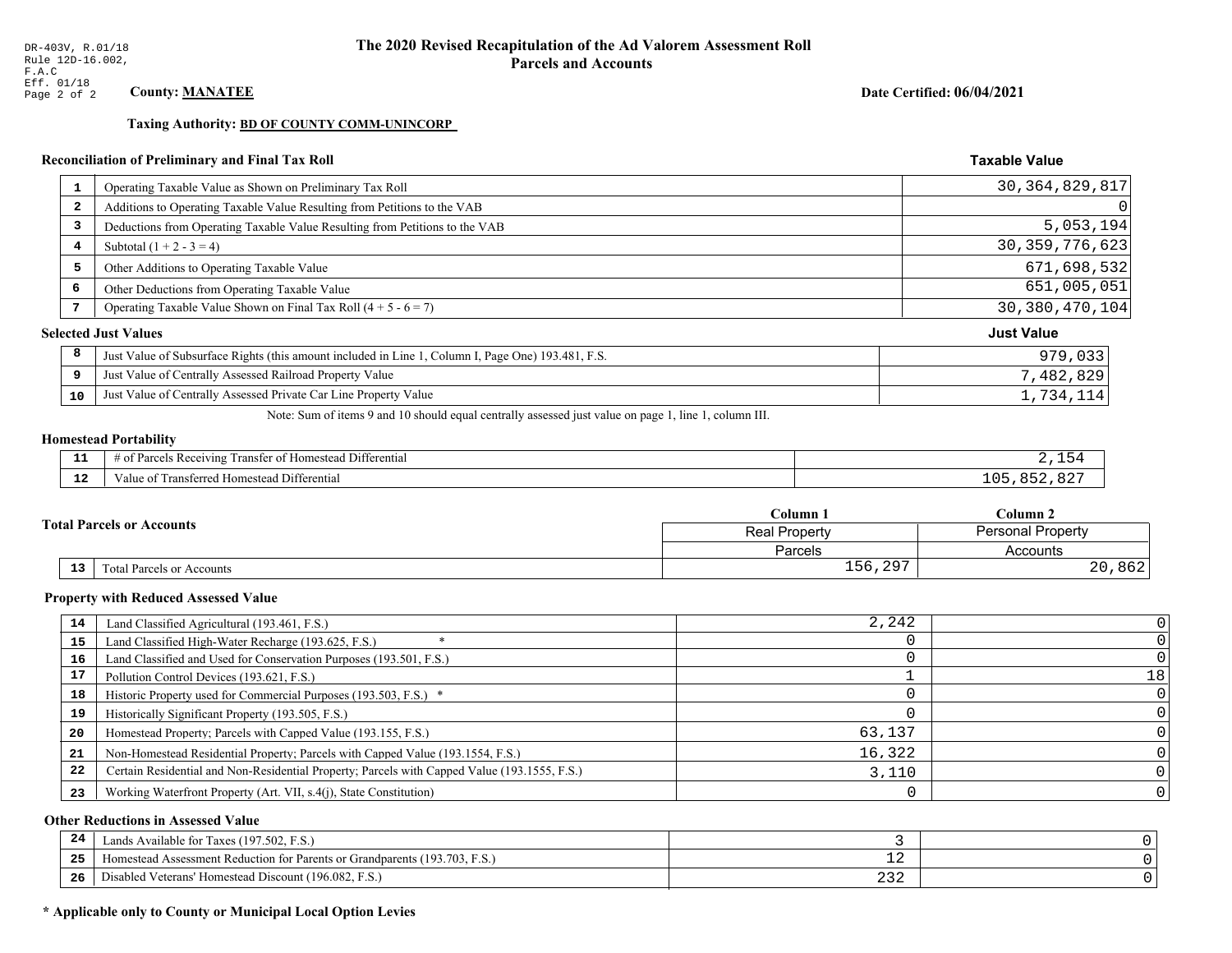|        | DR-403V R.01/18<br>Rule 12D-16.002,                                                                                                                          | The 2020 Revised Recapitulation of the Ad Valorem Assessment Roll |                                  |                                       |                                                                       |
|--------|--------------------------------------------------------------------------------------------------------------------------------------------------------------|-------------------------------------------------------------------|----------------------------------|---------------------------------------|-----------------------------------------------------------------------|
| F.A.C. | <b>Taxing Authority: PALMAIRE MSTU</b>                                                                                                                       | <b>Value Data</b>                                                 |                                  |                                       |                                                                       |
|        | Eff. 01/18<br>Check one of the following:                                                                                                                    |                                                                   | <b>County: MANATEE</b>           |                                       | Date Certified: 06/04/2021                                            |
|        | Page 1 of 2<br>$\boldsymbol{\mathrm{x}}$ County<br>Municipality                                                                                              |                                                                   |                                  |                                       |                                                                       |
|        | <b>School District</b><br><b>Independent Special District</b>                                                                                                | Column I                                                          | Column <sub>II</sub>             | Column III                            | <b>Column IV</b>                                                      |
|        | Separate Reports for MSTU's, Dependent Districts, and Water Management Basins are not required<br><b>Just Value</b>                                          | <b>Real Property Including</b><br><b>Subsurface Rights</b>        | Personal<br>Property             | <b>Centrally Assessed</b><br>Property | <b>Total Property</b>                                                 |
|        | 1 Just Value (193.011, F.S.)                                                                                                                                 | 634,855,193                                                       | $\Omega$                         | $\overline{0}$                        | 634,855,193                                                           |
|        | Just Value of All Property in the Following Categories                                                                                                       |                                                                   |                                  |                                       |                                                                       |
|        | 2 Just Value of Land Classified Agricultural (193.461, F.S.)                                                                                                 | $\theta$                                                          | $\overline{0}$                   | $\bf{0}$                              | $0 \quad 2$                                                           |
|        | 3 Just Value of Land Classified High-Water Recharge (193.625, F.S.) *                                                                                        | $\theta$                                                          | $\theta$                         | $\bf{0}$                              | $\overline{\mathbf{3}}$<br>$\overline{0}$                             |
|        | 4 Just Value of Land Classified and Used for Conservation Purposes (193.501, F.S.)                                                                           | $\Omega$                                                          | $\boldsymbol{0}$                 | $\bf{0}$                              | $\overline{0}$<br>$\overline{4}$                                      |
|        | 5 Just Value of Pollution Control Devices (193.621, F.S.)                                                                                                    | $\overline{0}$                                                    | $\overline{0}$                   | $\bf{0}$                              | $\overline{5}$<br>$\overline{0}$                                      |
| 6      | Just Value of Historic Property used for Commercial Purposes (193.503, F.S.)                                                                                 | $\theta$                                                          | $\theta$                         | $\bf{0}$                              | $\overline{0}$<br>$\sqrt{6}$                                          |
| 7      | Just Value of Historically Significant Property (193.505, F.S.)                                                                                              | $\overline{0}$                                                    | $\mathbf{0}$                     | $\bf{0}$                              | $\overline{7}$<br>$\mathbf{0}$                                        |
|        | 8 Just Value of Homestead Property (193.155, F.S.)                                                                                                           | 347,293,085                                                       | $\mathbf{0}$                     | $\bf{0}$                              | 347,293,085<br>$\,8\,$                                                |
|        | Just Value of Non-Homestead Residential Property (193.1554, F.S.)                                                                                            | 188,803,599                                                       | $\Omega$                         | $\bf{0}$                              | 9<br>188,803,599                                                      |
|        | 10 Just Value of Certain Residential and Non-Residential Property (193.1555, F.S.)                                                                           | 98,758,509                                                        | $\overline{0}$                   | $\bf{0}$                              | 98,758,509 10                                                         |
|        | 11 Just Value of Working Waterfront Property (Art. VII, s.4(j), State Constitution)                                                                          | $\Omega$                                                          | $\overline{0}$                   | $\bf{0}$                              | $0$ 11                                                                |
|        | <b>Assessed Value of Differentials</b>                                                                                                                       |                                                                   |                                  |                                       |                                                                       |
|        | 12 Homestead Assessment Differential: Just Value Minus Capped Value (193.155, F.S.)                                                                          | 65.307.027                                                        | $\overline{0}$                   | $\bf{0}$                              | 65,307,027   12                                                       |
|        | 13 Nonhomestead Residential Property Differential: Just Value Minus Capped Value (193.1554, F.S.)                                                            | 1,098,601                                                         | $\overline{0}$                   | $\overline{0}$                        | 1,098,601 13                                                          |
|        | 14 Certain Res. and Nonres. Real Property differential: Just Value Minus Capped Value (193.1555, F.S.)                                                       | 21,637                                                            | $\overline{0}$                   | $\mathbf{0}$                          | $21,637$ 14                                                           |
|        | <b>Assessed Value of All Property in the Following Categories</b>                                                                                            |                                                                   |                                  |                                       |                                                                       |
|        | 15 Assessed Value of Land Classified Agricultural (193.461, F.S.)                                                                                            | $\bf{0}$                                                          | $\overline{0}$                   | $\bf{0}$                              | $0$   15                                                              |
|        | 16 Assessed Value of Land Classified High-Water Recharge (193.625, F.S.) *                                                                                   | $\mathbf{0}$                                                      | $\overline{0}$                   | $\overline{0}$                        | $\boxed{0}$ 16                                                        |
|        | 17 Assessed Value of Land Classified and used for Conservation Purposes (193.501, F.S.)                                                                      | $\overline{0}$                                                    | $\overline{0}$                   | $\mathbf{0}$                          | $\overline{0}$ 17                                                     |
|        | 18 Assessed Value of Pollution Control Devices (193.621, F.S.)<br>19 Assessed Value of Historic Property used for Commercial Purposes (193.503, F.S.)        | $\mathbf{0}$<br>$\bf{0}$                                          | $\overline{0}$<br>$\overline{0}$ | $\overline{0}$<br>$\mathbf{0}$        | $0$   18<br>$\overline{0}$ 19                                         |
|        | 20 Assessed Value of Historically Significant Property (193.505, F.S.)                                                                                       | $\theta$                                                          | $\mathbf{0}$                     | $\mathbf{0}$                          | $\boxed{0}$ 20                                                        |
|        | 21 Assessed Value of Homestead Property (193.155, F.S.)                                                                                                      | 281,986,058                                                       | $\overline{0}$                   | $\mathbf{0}$                          | 281,986,058 21                                                        |
|        | 22 Assessed Value of Non-Homestead Residential Property (193.1554, F.S.)                                                                                     | 187,704,998                                                       | $\overline{0}$                   | $\mathbf{0}$                          | 187,704,998 22                                                        |
|        | 23 Assessed Value of Certain Residential and Non-Residential Property (193.1555, F.S.)                                                                       | 98,736,872                                                        | $\overline{0}$                   | $\mathbf{0}$                          | 98,736,872 23                                                         |
|        | 24 Assessed Value of Working Waterfront Property (Art. VII, s.4(j), State Constitution)                                                                      | $\Omega$                                                          | $\theta$                         | $\overline{0}$                        | $0 \mid 24$                                                           |
|        | <b>Total Assessed Value</b>                                                                                                                                  |                                                                   |                                  |                                       |                                                                       |
|        | 25 Total Assessed Value [Line 1 minus (2 through 11) plus (15 through 24)]                                                                                   | 568,427,928                                                       | $\overline{0}$                   | $\overline{0}$                        | 568,427,928 25                                                        |
|        | <b>Exemptions</b>                                                                                                                                            |                                                                   |                                  |                                       |                                                                       |
|        | 26   \$25,000 Homestead Exemption (196.031(1)(a), F.S.)                                                                                                      | 35,587,500                                                        | $\bf{0}$                         | $\bf{0}$                              | 35,587,500 26                                                         |
|        | 27   Additional \$25,000 Homestead Exemption $(196.031(1)(b), F.S.)$                                                                                         | 34,968,073                                                        | $\overline{0}$                   | $\Omega$                              | $34,968,073$ 27                                                       |
|        | 28 Additional Homestead Exemption Age 65 and Older up to \$50,000 (196.075, F.S.)                                                                            | 1,623,500                                                         | $\overline{0}$                   | $\theta$                              | $1,623,500$ 28                                                        |
|        | 29 Tangible Personal Property \$25,000 Exemption (196.183, F.S.)                                                                                             | $\Omega$                                                          | $\Omega$                         | $\Omega$                              | $\boxed{0}$ 29                                                        |
|        | 30 Governmental Exemption (196.199, 196.1993, F.S.)                                                                                                          |                                                                   | $\Omega$                         | $\boldsymbol{0}$                      | $\overline{0}$ 30                                                     |
| 31     | Institutional Exemptions - Charitable, Religious, Scientific, Literary, Educational (196.196, 196.197, 196.1975,                                             | 0                                                                 |                                  | $\boldsymbol{0}$                      | $0 \mid 31$                                                           |
|        | 196.1977, 196.1978, 196.198, 196.1983, 196.1985, 196.1986, 196.1987, 196.1999, 196.2001, 196.2002, F.S.)<br>32   Widows / Widowers Exemption (196.202, F.S.) | 138,500                                                           | $\bf{0}$                         | $\mathbf{0}$                          | $138,500$ 32                                                          |
|        | 33 Disability / Blind Exemptions (196.081, 196.091, 196.101, 196.102, 196.202, 196.24, F.S.)                                                                 | 3,904,006                                                         | $\overline{0}$                   | $\Omega$                              | $3,904,006$ 33                                                        |
|        | 34 Land Dedicated in Perpetuity for Conservation Purposes (196.26, F.S)                                                                                      | $\Omega$                                                          | $\Omega$                         | $\theta$                              | $\boxed{0}$ 34                                                        |
|        | 35 Historic Property Exemption (196.1961, 196.1997, 196.1998, F.S.)                                                                                          |                                                                   |                                  |                                       |                                                                       |
|        | 36 Econ. Dev. Exemption (196.1995, F.S.), Licensed Child Care Facility in Ent. Zone (196.095, F.S.)                                                          | $\mathbf{U}$<br>$\overline{0}$                                    | $\mathbf{0}$<br>$\Omega$         | $\mathbf{0}$<br>$\mathbf{0}$          | $\begin{array}{ c c }\n\hline\n0 & 35 \\ \hline\n0 & 36\n\end{array}$ |
|        | 37 Lands Available for Taxes (197.502, F.S.)                                                                                                                 | $\mathbf{0}$                                                      | $\theta$                         | $\theta$                              | $\overline{0}$ 37                                                     |
|        | 38 Homestead Assessment Reduction for Parents or Grandparents (193.703, F.S.)                                                                                |                                                                   |                                  |                                       | 52,392 38                                                             |
|        |                                                                                                                                                              | 52,392                                                            | $\bf{0}$                         | $\mathbf{0}$                          |                                                                       |
| 39     | Disabled Veterans' Homestead Discount (196.082, F.S.)                                                                                                        | 678,416                                                           |                                  | $\boldsymbol{0}$                      | 678,416 39                                                            |
|        | 40   Deployed Service Member's Homestead Exemption (196.173, F.S.)                                                                                           | $\overline{0}$                                                    | $\Omega$                         | $\mathbf{0}$                          | $\overline{0}$ 40                                                     |
|        | 41 Additional Homestead Exemption Age 65 and Older and 25 yr Residence (196.075, F.S.)                                                                       | $\overline{0}$                                                    | $\boldsymbol{0}$                 | $\mathbf{0}$                          | $\overline{0}$ 41                                                     |
| 42     | Renewable Energy Source Devices 80% Exemption (196.182, F.S.)                                                                                                | $\overline{0}$                                                    | $\bf{0}$                         | $\boldsymbol{0}$                      | $\overline{0}$ 42                                                     |
|        | <b>Total Exempt Value</b>                                                                                                                                    |                                                                   |                                  |                                       |                                                                       |
|        | 43 Total Exempt Value (add lines 26 through 42)<br><b>Total Taxable Value</b>                                                                                | 76,952,387                                                        | 0 <sup>1</sup>                   | $\mathbf{0}$                          | 76,952,387 43                                                         |
|        | 44   Total Taxable Value (line 25 minus 43)                                                                                                                  | 491,475,541                                                       | 0 <sup>1</sup>                   | $\bf{0}$                              | 491,475,541 44                                                        |
|        |                                                                                                                                                              |                                                                   |                                  |                                       |                                                                       |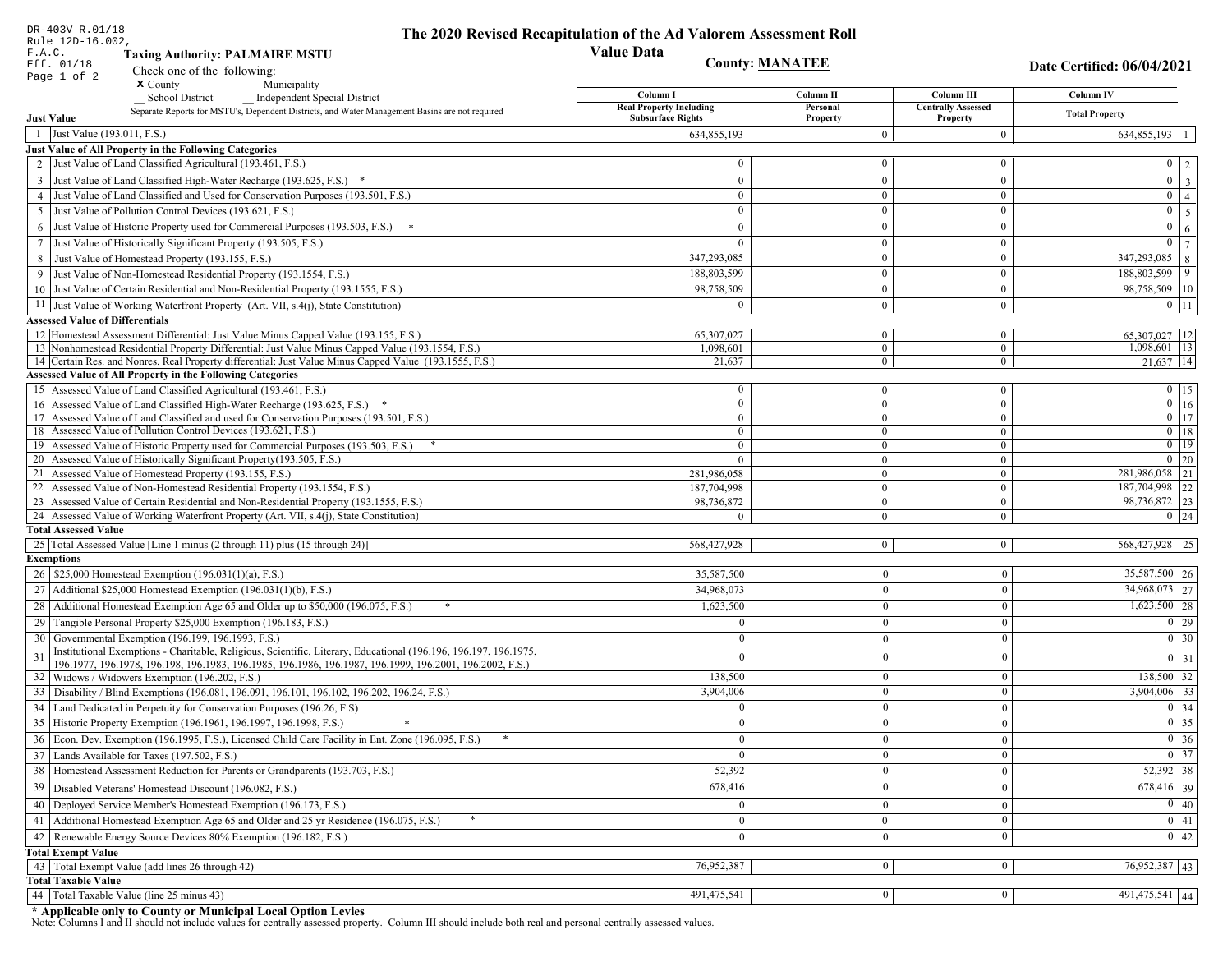# **Taxing Authority: PALMAIRE MSTU**

## Reconciliation of Preliminary and Final Tax Roll

| 1                       | Operating Taxable Value as Shown on Preliminary Tax Roll                                           | 492,530,132       |
|-------------------------|----------------------------------------------------------------------------------------------------|-------------------|
| $\overline{\mathbf{2}}$ | Additions to Operating Taxable Value Resulting from Petitions to the VAB                           |                   |
| 3                       | Deductions from Operating Taxable Value Resulting from Petitions to the VAB                        |                   |
| 4                       | Subtotal $(1 + 2 - 3 = 4)$                                                                         | 492,530,132       |
| 5                       | Other Additions to Operating Taxable Value                                                         | 670,008           |
| 6                       | Other Deductions from Operating Taxable Value                                                      | 1,724,599         |
|                         | Operating Taxable Value Shown on Final Tax Roll $(4 + 5 - 6 = 7)$                                  | 491, 475, 541     |
|                         | <b>Selected Just Values</b>                                                                        | <b>Just Value</b> |
| 8                       | Just Value of Subsurface Rights (this amount included in Line 1, Column I, Page One) 193.481, F.S. |                   |
| 9                       | Just Value of Centrally Assessed Railroad Property Value                                           |                   |
| 10                      | Just Value of Centrally Assessed Private Car Line Property Value                                   |                   |
|                         |                                                                                                    |                   |

Note: Sum of items 9 and 10 should equal centrally assessed just value on page 1, line 1, column III.

## **Homestead Portability**

| - -<br>. .  | $\sim$ $\sim$<br>Differential<br>ranster of<br>ceiving<br>Homestead<br>Parce.<br>-01<br>$\sim$<br>,,,,,, |  |
|-------------|----------------------------------------------------------------------------------------------------------|--|
| $\sim$<br>. | $\lambda_1 + \lambda_2$<br>Transferred Homestead Differential<br>alu                                     |  |

|  |                                  | Column 1       | Column <sub>2</sub>      |  |
|--|----------------------------------|----------------|--------------------------|--|
|  | <b>Fotal Parcels or Accounts</b> | Real Property  | <b>Personal Property</b> |  |
|  |                                  | <b>Parcels</b> | Accounts                 |  |
|  | 13<br>Total Parcels or Accounts  | 2,672          |                          |  |

#### **Property with Reduced Assessed Value**

| 14 | Land Classified Agricultural (193.461, F.S.)                                                 |       |  |
|----|----------------------------------------------------------------------------------------------|-------|--|
| 15 | Land Classified High-Water Recharge (193.625, F.S.)                                          |       |  |
| 16 | Land Classified and Used for Conservation Purposes (193.501, F.S.)                           |       |  |
| 17 | Pollution Control Devices (193.621, F.S.)                                                    |       |  |
| 18 | Historic Property used for Commercial Purposes (193.503, F.S.) *                             |       |  |
| 19 | Historically Significant Property (193.505, F.S.)                                            |       |  |
| 20 | Homestead Property; Parcels with Capped Value (193.155, F.S.)                                | 1,222 |  |
| 21 | Non-Homestead Residential Property; Parcels with Capped Value (193.1554, F.S.)               | 125   |  |
| 22 | Certain Residential and Non-Residential Property; Parcels with Capped Value (193.1555, F.S.) |       |  |
| 23 | Working Waterfront Property (Art. VII, s.4(j), State Constitution)                           |       |  |

## **Other Reductions in Assessed Value**

| 24  | Lands Available for Taxes (197.502, F.S.)                                  |  |
|-----|----------------------------------------------------------------------------|--|
| 25  | Homestead Assessment Reduction for Parents or Grandparents (193.703, F.S.) |  |
| -26 | Disabled Veterans' Homestead Discount (196.082, F.S.)                      |  |

## \* Applicable only to County or Municipal Local Option Levies

Date Certified: 06/04/2021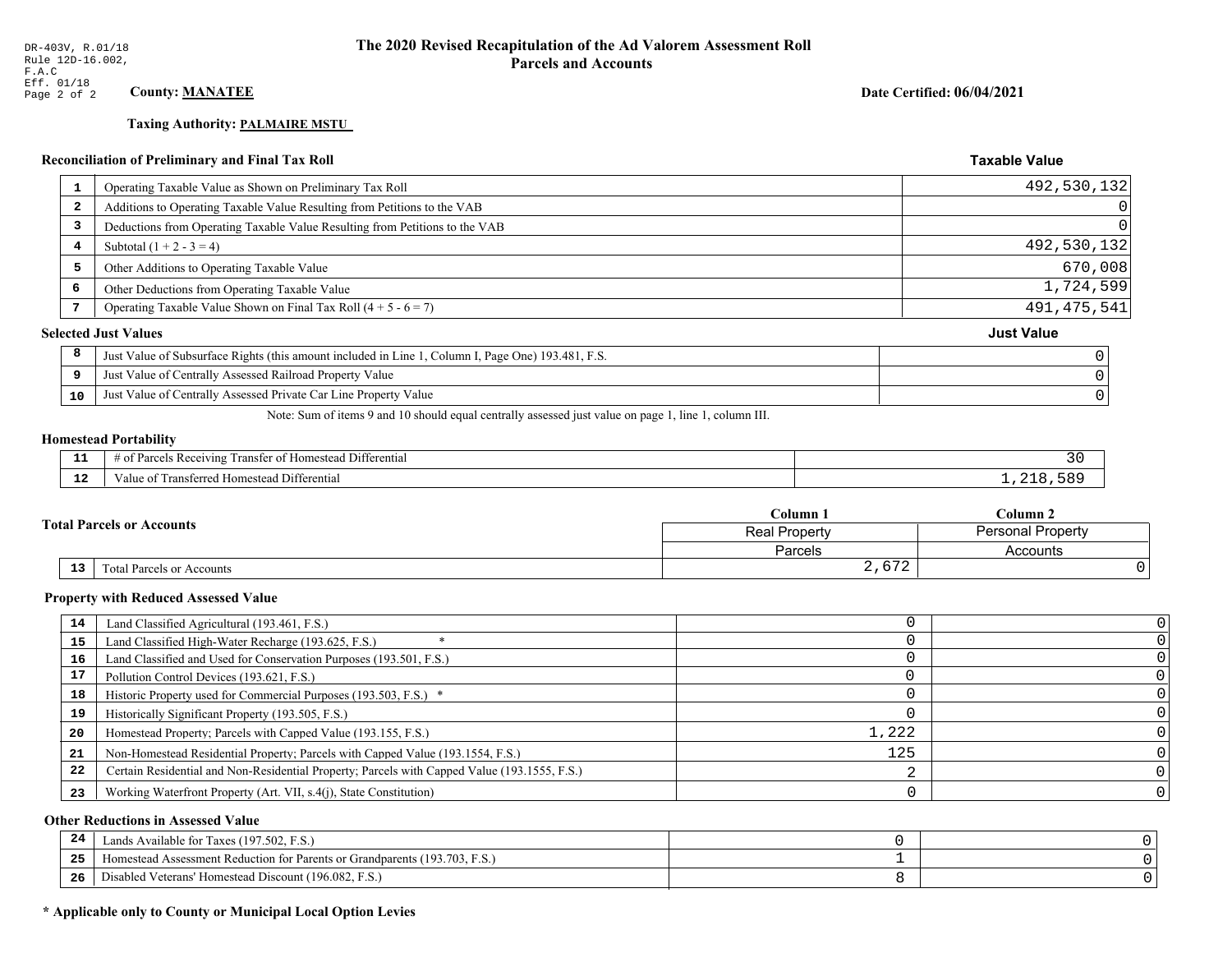|    | DR-403V R.01/18<br>Rule 12D-16.002,                                                                                                                                         | The 2020 Revised Recapitulation of the Ad Valorem Assessment Roll |                                  |                                       |                                                                                 |
|----|-----------------------------------------------------------------------------------------------------------------------------------------------------------------------------|-------------------------------------------------------------------|----------------------------------|---------------------------------------|---------------------------------------------------------------------------------|
|    | F.A.C.<br><b>Taxing Authority: CITY OF ANNA MARIA</b>                                                                                                                       | <b>Value Data</b>                                                 |                                  |                                       |                                                                                 |
|    | Eff. 01/18<br>Check one of the following:                                                                                                                                   |                                                                   | <b>County: MANATEE</b>           |                                       | Date Certified: 06/04/2021                                                      |
|    | Page 1 of 2<br>x Municipality<br>County                                                                                                                                     |                                                                   |                                  |                                       |                                                                                 |
|    | <b>School District</b><br><b>Independent Special District</b>                                                                                                               | Column I                                                          | Column <sub>II</sub>             | Column III                            | <b>Column IV</b>                                                                |
|    | Separate Reports for MSTU's, Dependent Districts, and Water Management Basins are not required<br><b>Just Value</b>                                                         | <b>Real Property Including</b><br><b>Subsurface Rights</b>        | Personal<br>Property             | <b>Centrally Assessed</b><br>Property | <b>Total Property</b>                                                           |
|    | 1 Just Value (193.011, F.S.)                                                                                                                                                | 1,491,092,071                                                     | 7,255,768                        | $\overline{0}$                        | 1,498,347,839                                                                   |
|    | Just Value of All Property in the Following Categories                                                                                                                      |                                                                   |                                  |                                       |                                                                                 |
|    | 2 Just Value of Land Classified Agricultural (193.461, F.S.)                                                                                                                | $\Omega$                                                          | $\overline{0}$                   | $\mathbf{0}$                          | $0 \quad 2$                                                                     |
|    | 3 Just Value of Land Classified High-Water Recharge (193.625, F.S.) *                                                                                                       | $\theta$                                                          | $\theta$                         | $\mathbf{0}$                          | $\overline{\mathbf{3}}$<br>$\overline{0}$                                       |
|    | 4 Just Value of Land Classified and Used for Conservation Purposes (193.501, F.S.)                                                                                          | $\Omega$                                                          | $\boldsymbol{0}$                 | $\bf{0}$                              | $\mathbf{0}$<br>$\overline{4}$                                                  |
|    | 5 Just Value of Pollution Control Devices (193.621, F.S.)                                                                                                                   | $\overline{0}$                                                    | $\overline{0}$                   | $\bf{0}$                              | $\overline{5}$<br>$\overline{0}$                                                |
| 6  | Just Value of Historic Property used for Commercial Purposes (193.503, F.S.)                                                                                                | $\theta$                                                          | $\theta$                         | $\mathbf{0}$                          | $\overline{0}$<br>$\sqrt{6}$                                                    |
| 7  | Just Value of Historically Significant Property (193.505, F.S.)                                                                                                             | $\overline{0}$                                                    | $\mathbf{0}$                     | $\bf{0}$                              | $\overline{7}$<br>$\mathbf{0}$                                                  |
|    | 8 Just Value of Homestead Property (193.155, F.S.)                                                                                                                          | 420,659,208                                                       | $\overline{0}$                   | $\boldsymbol{0}$                      | 420,659,208<br>$\,8\,$                                                          |
|    | Just Value of Non-Homestead Residential Property (193.1554, F.S.)                                                                                                           | 984,026,161                                                       | $\Omega$                         | $\mathbf{0}$                          | 9<br>984,026,161                                                                |
|    | 10 Just Value of Certain Residential and Non-Residential Property (193.1555, F.S.)                                                                                          | 86,406,702                                                        | $\overline{0}$                   | $\bf{0}$                              | $86,406,702$ 10                                                                 |
|    | 11 Just Value of Working Waterfront Property (Art. VII, s.4(j), State Constitution)                                                                                         | $\Omega$                                                          | $\overline{0}$                   | $\bf{0}$                              | $0$ 11                                                                          |
|    | <b>Assessed Value of Differentials</b>                                                                                                                                      |                                                                   |                                  |                                       |                                                                                 |
|    | 12 Homestead Assessment Differential: Just Value Minus Capped Value (193.155, F.S.)                                                                                         | 147,330,413                                                       | $\overline{0}$                   | $\bf{0}$                              | 147,330,413 12                                                                  |
|    | 13 Nonhomestead Residential Property Differential: Just Value Minus Capped Value (193.1554, F.S.)                                                                           | 9,922,328                                                         | $\overline{0}$<br>$\overline{0}$ | $\overline{0}$                        | 9,922,328 13                                                                    |
|    | 14 Certain Res. and Nonres. Real Property differential: Just Value Minus Capped Value (193.1555, F.S.)<br><b>Assessed Value of All Property in the Following Categories</b> | 7,031,434                                                         |                                  | $\mathbf{0}$                          | 7,031,434 14                                                                    |
|    | 15 Assessed Value of Land Classified Agricultural (193.461, F.S.)                                                                                                           | $\bf{0}$                                                          | $\overline{0}$                   | $\bf{0}$                              | $0$   15                                                                        |
|    | 16 Assessed Value of Land Classified High-Water Recharge (193.625, F.S.) *                                                                                                  | $\mathbf{0}$                                                      | $\overline{0}$                   | $\overline{0}$                        | $\boxed{0}$ 16                                                                  |
|    | 17 Assessed Value of Land Classified and used for Conservation Purposes (193.501, F.S.)                                                                                     | $\overline{0}$                                                    | $\overline{0}$                   | $\mathbf{0}$                          | $\boxed{0}$ 17                                                                  |
|    | 18 Assessed Value of Pollution Control Devices (193.621, F.S.)                                                                                                              | $\bf{0}$                                                          | $\overline{0}$                   | $\overline{0}$                        | $0$   18                                                                        |
|    | 19 Assessed Value of Historic Property used for Commercial Purposes (193.503, F.S.)                                                                                         | $\bf{0}$                                                          | $\overline{0}$                   | $\bf{0}$                              | $\overline{0}$ 19                                                               |
|    | 20 Assessed Value of Historically Significant Property (193.505, F.S.)                                                                                                      | $\theta$                                                          | $\mathbf{0}$                     | $\mathbf{0}$                          | $\boxed{0}$ 20                                                                  |
|    | 21 Assessed Value of Homestead Property (193.155, F.S.)<br>22 Assessed Value of Non-Homestead Residential Property (193.1554, F.S.)                                         | 273,328,795                                                       | $\overline{0}$<br>$\overline{0}$ | $\bf{0}$<br>$\mathbf{0}$              | 273,328,795 21<br>974, 103, 833 22                                              |
|    | 23 Assessed Value of Certain Residential and Non-Residential Property (193.1555, F.S.)                                                                                      | 974,103,833<br>79,375,268                                         | $\overline{0}$                   | $\mathbf{0}$                          | 79, 375, 268 23                                                                 |
|    | 24 Assessed Value of Working Waterfront Property (Art. VII, s.4(j), State Constitution)                                                                                     | $\theta$                                                          | $\Omega$                         | $\overline{0}$                        | $0 \mid 24$                                                                     |
|    | <b>Total Assessed Value</b>                                                                                                                                                 |                                                                   |                                  |                                       |                                                                                 |
|    | 25 Total Assessed Value [Line 1 minus (2 through 11) plus (15 through 24)]                                                                                                  | 1,326,807,896                                                     | 7,255,768                        | $\overline{0}$                        | 1,334,063,664 25                                                                |
|    | <b>Exemptions</b>                                                                                                                                                           |                                                                   |                                  |                                       |                                                                                 |
|    | 26   \$25,000 Homestead Exemption (196.031(1)(a), F.S.)                                                                                                                     | 10,900,000                                                        | $\bf{0}$                         | $\bf{0}$                              | $10,900,000$ 26                                                                 |
|    | 27   Additional \$25,000 Homestead Exemption $(196.031(1)(b), F.S.)$                                                                                                        | 10,879,235                                                        | $\Omega$                         | $\Omega$                              | $\overline{10,879,235}$ 27                                                      |
|    | 28 Additional Homestead Exemption Age 65 and Older up to \$50,000 (196.075, F.S.)                                                                                           | 150,000                                                           | $\Omega$                         | $\theta$                              | $150,000$ 28                                                                    |
|    | 29 Tangible Personal Property \$25,000 Exemption (196.183, F.S.)                                                                                                            |                                                                   | 768,306                          | $\Omega$                              | 768,306 29                                                                      |
|    | 30 Governmental Exemption (196.199, 196.1993, F.S.)                                                                                                                         | 29,295,881                                                        | $\theta$                         | $\boldsymbol{0}$                      | 29,295,881 30                                                                   |
| 31 | Institutional Exemptions - Charitable, Religious, Scientific, Literary, Educational (196.196, 196.197, 196.1975,                                                            | 7,815,247                                                         | 66,883                           | $\boldsymbol{0}$                      | 7,882,130 31                                                                    |
|    | 196.1977, 196.1978, 196.198, 196.1983, 196.1985, 196.1986, 196.1987, 196.1999, 196.2001, 196.2002, F.S.)<br>32   Widows / Widowers Exemption (196.202, F.S.)                | 41,500                                                            | $\theta$                         | $\mathbf{0}$                          | 41,500 32                                                                       |
|    | 33 Disability / Blind Exemptions (196.081, 196.091, 196.101, 196.102, 196.202, 196.24, F.S.)                                                                                | 1,432,254                                                         | $\Omega$                         | $\Omega$                              | $1,432,254$ 33                                                                  |
|    | 34 Land Dedicated in Perpetuity for Conservation Purposes (196.26, F.S)                                                                                                     | $\Omega$                                                          | $\Omega$                         | $\theta$                              | $0 \mid 34$                                                                     |
|    | 35 Historic Property Exemption (196.1961, 196.1997, 196.1998, F.S.)                                                                                                         | $\cup$                                                            | $\mathbf{0}$                     |                                       |                                                                                 |
|    | 36 Econ. Dev. Exemption (196.1995, F.S.), Licensed Child Care Facility in Ent. Zone (196.095, F.S.)                                                                         | $\overline{0}$                                                    | $\Omega$                         | $\mathbf{0}$<br>$\theta$              | $\begin{array}{ c c }\n\hline\n0 & 35 \\ \hline\n0 & 36 \\ \hline\n\end{array}$ |
|    | 37 Lands Available for Taxes (197.502, F.S.)                                                                                                                                | $\overline{0}$                                                    | $\theta$                         | $\theta$                              | $\overline{0}$ 37                                                               |
|    | 38   Homestead Assessment Reduction for Parents or Grandparents (193.703, F.S.)                                                                                             | $\mathbf{0}$                                                      | $\bf{0}$                         | $\mathbf{0}$                          | $\boxed{0}$ 38                                                                  |
| 39 | Disabled Veterans' Homestead Discount (196.082, F.S.)                                                                                                                       | 87,749                                                            |                                  | $\boldsymbol{0}$                      | $87,749$ 39                                                                     |
|    | 40   Deployed Service Member's Homestead Exemption (196.173, F.S.)                                                                                                          |                                                                   |                                  |                                       | $\overline{0}$ 40                                                               |
|    |                                                                                                                                                                             | $\overline{0}$                                                    | $\Omega$                         | $\mathbf{0}$                          | $\overline{0}$ 41                                                               |
|    | 41 Additional Homestead Exemption Age 65 and Older and 25 yr Residence (196.075, F.S.)                                                                                      | $\mathbf{0}$                                                      | $\boldsymbol{0}$                 | $\bf{0}$                              | $\overline{0}$ 42                                                               |
| 42 | Renewable Energy Source Devices 80% Exemption (196.182, F.S.)                                                                                                               | $\overline{0}$                                                    | $\bf{0}$                         | $\boldsymbol{0}$                      |                                                                                 |
|    | <b>Total Exempt Value</b><br>43 Total Exempt Value (add lines 26 through 42)                                                                                                | 60,601,866                                                        | 835,189                          | $\mathbf{0}$                          | $61,437,055$ 43                                                                 |
|    | <b>Total Taxable Value</b>                                                                                                                                                  |                                                                   |                                  |                                       |                                                                                 |
| 44 | Total Taxable Value (line 25 minus 43)                                                                                                                                      | 1,266,206,030                                                     | 6,420,579                        | $\bf{0}$                              | $1,272,626,609$ 44                                                              |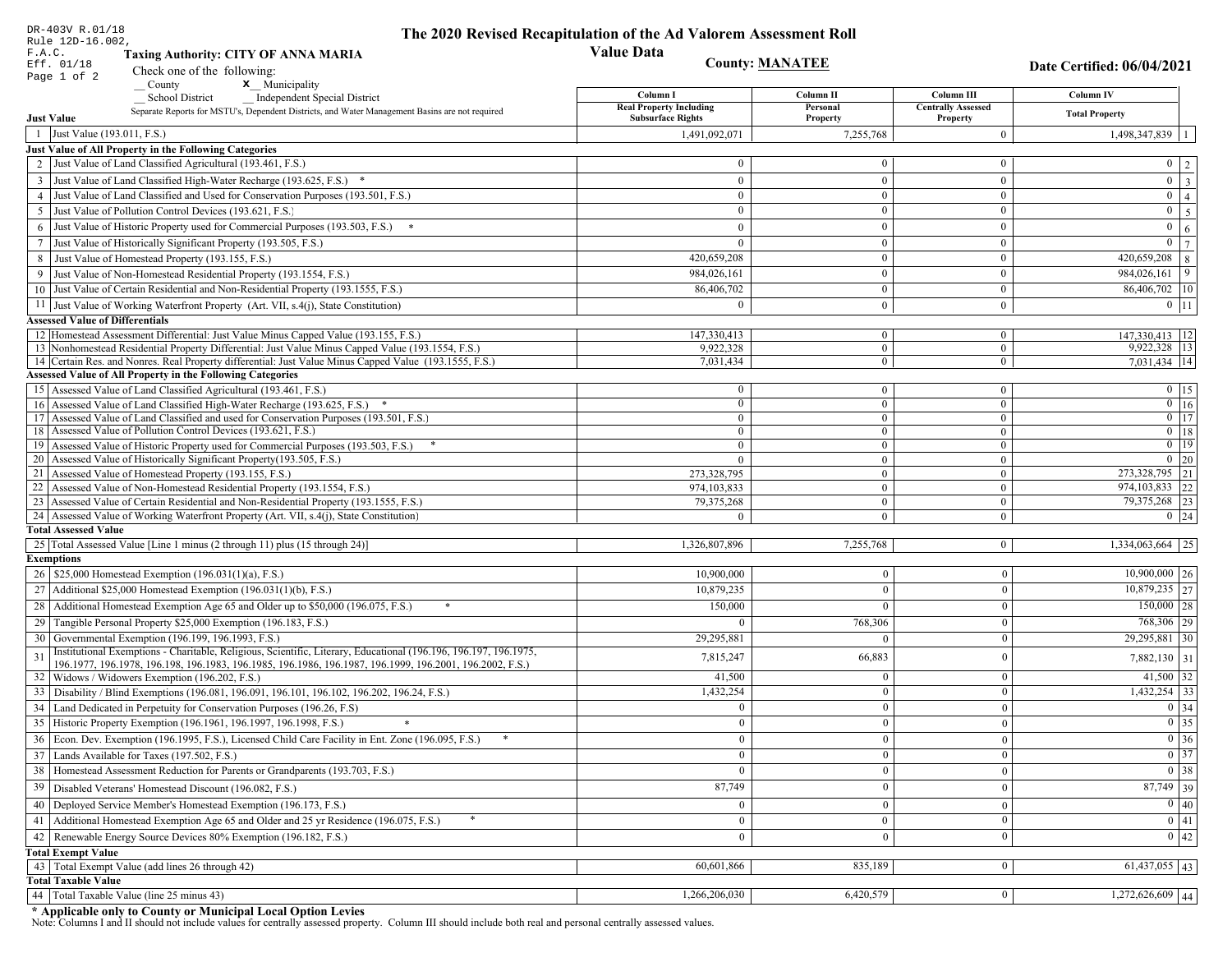**Taxing Authority: CITY OF ANNA MARIA** 

## Reconciliation of Preliminary and Final Tax Roll

| Operating Taxable Value as Shown on Preliminary Tax Roll<br><b>L</b>                                    | 1, 272, 068, 427  |
|---------------------------------------------------------------------------------------------------------|-------------------|
| Additions to Operating Taxable Value Resulting from Petitions to the VAB<br>2                           |                   |
| Deductions from Operating Taxable Value Resulting from Petitions to the VAB<br>3                        |                   |
| Subtotal $(1 + 2 - 3 = 4)$<br>4                                                                         | 1,272,068,427     |
| 5<br>Other Additions to Operating Taxable Value                                                         | 2,195,595         |
| 6<br>Other Deductions from Operating Taxable Value                                                      | 1,637,413         |
| Operating Taxable Value Shown on Final Tax Roll $(4 + 5 - 6 = 7)$                                       | 1,272,626,609     |
| <b>Selected Just Values</b>                                                                             | <b>Just Value</b> |
| 8<br>Just Value of Subsurface Rights (this amount included in Line 1, Column I, Page One) 193.481, F.S. |                   |
| Just Value of Centrally Assessed Railroad Property Value<br>9                                           |                   |
| Just Value of Centrally Assessed Private Car Line Property Value<br>10                                  |                   |
|                                                                                                         |                   |

Note: Sum of items 9 and 10 should equal centrally assessed just value on page 1, line 1, column III.

#### **Homestead Portability**

| --                   | $ -$<br>. Differential<br>$v_{\text{arce}}$<br>ranster of<br>enving<br>: Homestead<br>OТ<br>, , , , , , |                             |
|----------------------|---------------------------------------------------------------------------------------------------------|-----------------------------|
| $\sim$ $\sim$<br>. . | Transferred Homestead Differential<br>∕alu                                                              | $\cdot$ 1 $\sim$<br>$\cdot$ |

|                                  |    |                           | Column 1             | $C$ olumn 2<br><b>Personal Property</b> |  |
|----------------------------------|----|---------------------------|----------------------|-----------------------------------------|--|
| <b>Total Parcels or Accounts</b> |    |                           | <b>Real Property</b> |                                         |  |
|                                  |    |                           | Parcels              | Accounts                                |  |
|                                  | 13 | Fotal Parcels or Accounts | 70<br>ィリュー<br>— ⊥⁄   | $\sim$<br>ᆂᇰᇫ                           |  |

#### **Property with Reduced Assessed Value**

| 14 | Land Classified Agricultural (193.461, F.S.)                                                 |     |  |
|----|----------------------------------------------------------------------------------------------|-----|--|
| 15 | Land Classified High-Water Recharge (193.625, F.S.)                                          |     |  |
| 16 | Land Classified and Used for Conservation Purposes (193.501, F.S.)                           |     |  |
| 17 | Pollution Control Devices (193.621, F.S.)                                                    |     |  |
| 18 | Historic Property used for Commercial Purposes (193.503, F.S.) *                             |     |  |
| 19 | Historically Significant Property (193.505, F.S.)                                            |     |  |
| 20 | Homestead Property; Parcels with Capped Value (193.155, F.S.)                                | 400 |  |
| 21 | Non-Homestead Residential Property; Parcels with Capped Value (193.1554, F.S.)               | 171 |  |
| 22 | Certain Residential and Non-Residential Property; Parcels with Capped Value (193.1555, F.S.) | 45  |  |
| 23 | Working Waterfront Property (Art. VII, s.4(j), State Constitution)                           |     |  |

## **Other Reductions in Assessed Value**

| -44 | Available for Taxes (197.502, F.S.)                                            |  |
|-----|--------------------------------------------------------------------------------|--|
| 25  | (193.703, F.S.<br>Aomestead Assessment Reduction for Parents or Grandparents ( |  |
| 26  | Disabled Veterans' Homestead Discount (196.082, F.S.)                          |  |

## \* Applicable only to County or Municipal Local Option Levies

Date Certified: 06/04/2021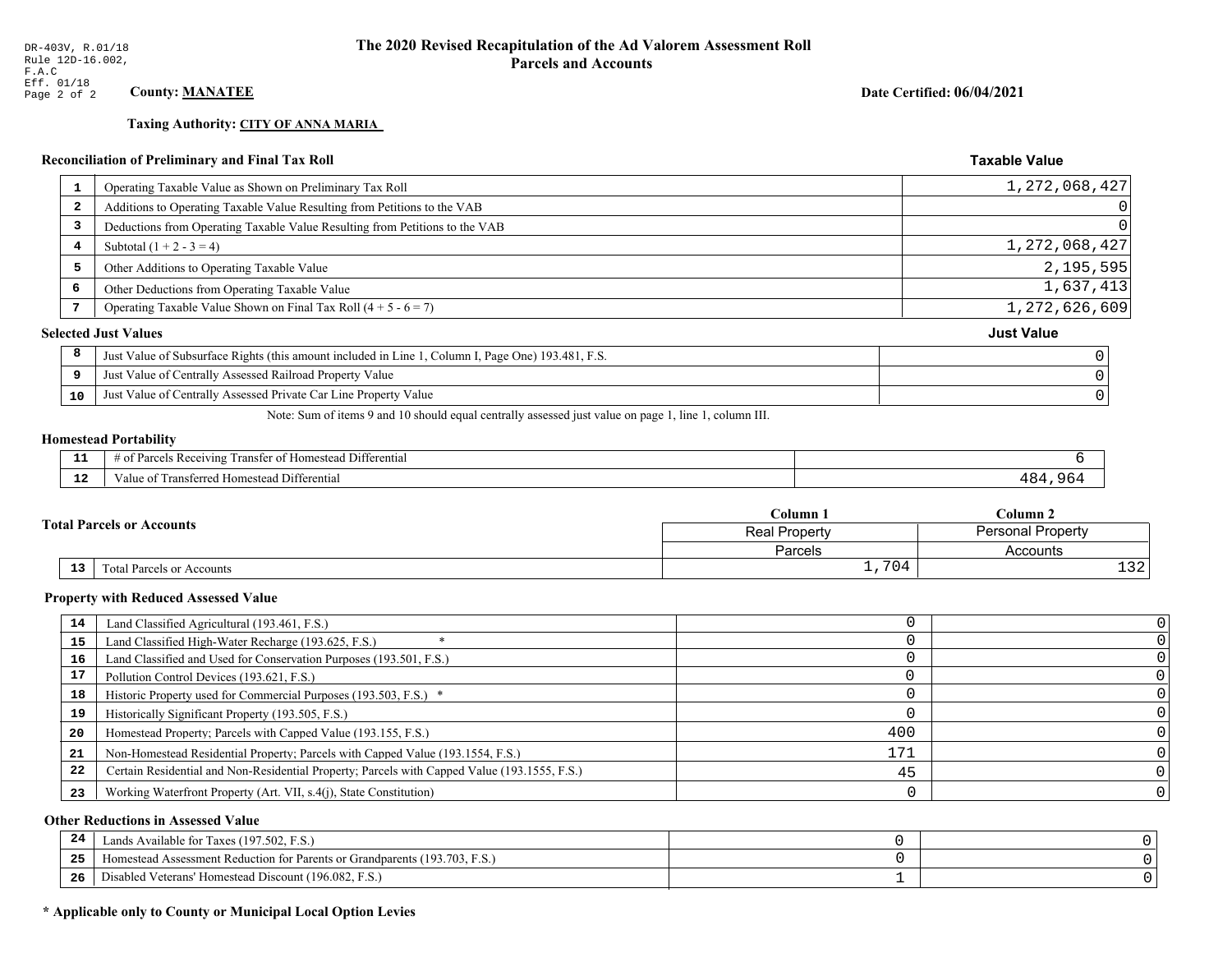| DR-403V R.01/18                        |                                                                                                                                                                                                             | The 2020 Revised Recapitulation of the Ad Valorem Assessment Roll |                              |                                  |                                  |
|----------------------------------------|-------------------------------------------------------------------------------------------------------------------------------------------------------------------------------------------------------------|-------------------------------------------------------------------|------------------------------|----------------------------------|----------------------------------|
| Rule 12D-16.002,<br>F.A.C.             | <b>Taxing Authority: CITY OF BRADENTON BEACH</b>                                                                                                                                                            | <b>Value Data</b>                                                 |                              |                                  |                                  |
| Eff. 01/18                             | Check one of the following:                                                                                                                                                                                 |                                                                   | <b>County: MANATEE</b>       |                                  | Date Certified: 06/04/2021       |
| Page 1 of 2                            | <b>x</b> Municipality<br>County                                                                                                                                                                             |                                                                   |                              |                                  |                                  |
|                                        | <b>School District</b><br><b>Independent Special District</b>                                                                                                                                               | Column I                                                          | Column II                    | Column III                       | Column IV                        |
|                                        | Separate Reports for MSTU's, Dependent Districts, and Water Management Basins are not required                                                                                                              | <b>Real Property Including</b>                                    | Personal                     | <b>Centrally Assessed</b>        | <b>Total Property</b>            |
| <b>Just Value</b>                      |                                                                                                                                                                                                             | <b>Subsurface Rights</b>                                          | Property                     | Property                         |                                  |
| 1 Just Value (193.011, F.S.)           |                                                                                                                                                                                                             | 832,900,580                                                       | 8,625,618                    | $\Omega$                         | 841,526,198<br>$\overline{1}$    |
|                                        | Just Value of All Property in the Following Categories<br>Just Value of Land Classified Agricultural (193.461, F.S.)                                                                                        | $\Omega$                                                          | $\boldsymbol{0}$             | $\overline{0}$                   |                                  |
|                                        |                                                                                                                                                                                                             |                                                                   |                              |                                  | $0 \mid 2$                       |
|                                        | 3 Just Value of Land Classified High-Water Recharge (193.625, F.S.) *                                                                                                                                       | $\mathbf{0}$                                                      | $\overline{0}$               | $\overline{0}$                   | $0 \overline{3}$<br>$\mathbf{0}$ |
| $\overline{4}$                         | Just Value of Land Classified and Used for Conservation Purposes (193.501, F.S.)<br>Just Value of Pollution Control Devices (193.621, F.S.)                                                                 | $\mathbf{0}$<br>$\theta$                                          | $\mathbf{0}$<br>$\mathbf{0}$ | $\mathbf{0}$<br>$\mathbf{0}$     | $\vert 4 \vert$<br>$\mathbf{0}$  |
| 5                                      |                                                                                                                                                                                                             |                                                                   |                              |                                  | $\overline{5}$                   |
| 6                                      | Just Value of Historic Property used for Commercial Purposes (193.503, F.S.)                                                                                                                                | $\mathbf{0}$                                                      | $\mathbf{0}$                 | $\mathbf{0}$                     | $\overline{0}$<br>6              |
|                                        | Just Value of Historically Significant Property (193.505, F.S.)                                                                                                                                             | $\mathbf{0}$                                                      | $\overline{0}$<br>$\theta$   | $\mathbf{0}$<br>$\mathbf{0}$     | $\overline{0}$<br>7              |
| 8                                      | Just Value of Homestead Property (193.155, F.S.)                                                                                                                                                            | 110,156,804                                                       |                              |                                  | $\overline{110,156,804}$ 8       |
| 9                                      | Just Value of Non-Homestead Residential Property (193.1554, F.S.)                                                                                                                                           | 583,492,860                                                       | $\overline{0}$               | $\mathbf{0}$                     | 583,492,860 9                    |
| 10                                     | Just Value of Certain Residential and Non-Residential Property (193.1555, F.S.)                                                                                                                             | 139,250,916                                                       | $\overline{0}$               | $\overline{0}$                   | 139,250,916   10                 |
|                                        | 11 Just Value of Working Waterfront Property (Art. VII, s.4(j), State Constitution)                                                                                                                         | $\Omega$                                                          | $\overline{0}$               | $\overline{0}$                   | $0$   11                         |
| <b>Assessed Value of Differentials</b> |                                                                                                                                                                                                             |                                                                   |                              |                                  |                                  |
|                                        | 12 Homestead Assessment Differential: Just Value Minus Capped Value (193.155, F.S.)                                                                                                                         | 37,226,004                                                        | $\bf{0}$                     | $\mathbf{0}$                     | $37,226,004$ 12                  |
|                                        | 13 Nonhomestead Residential Property Differential: Just Value Minus Capped Value (193.1554, F.S.)<br>14 Certain Res. and Nonres. Real Property differential: Just Value Minus Capped Value (193.1555, F.S.) | 16,315,218<br>3,615,981                                           | $\mathbf{0}$<br>$\mathbf{0}$ | $\overline{0}$<br>$\overline{0}$ | 16,315,218   13<br>3,615,981 14  |
|                                        | <b>Assessed Value of All Property in the Following Categories</b>                                                                                                                                           |                                                                   |                              |                                  |                                  |
|                                        | 15 Assessed Value of Land Classified Agricultural (193.461, F.S.)                                                                                                                                           | $\mathbf{0}$                                                      | $\mathbf{0}$                 | $\mathbf{0}$                     | $0 \mid 15$                      |
|                                        | 16 Assessed Value of Land Classified High-Water Recharge (193.625, F.S.)                                                                                                                                    | $\mathbf{0}$                                                      | $\mathbf{0}$                 | $\overline{0}$                   | $\boxed{0}$ $\boxed{16}$         |
| 17                                     | Assessed Value of Land Classified and used for Conservation Purposes (193.501, F.S.)                                                                                                                        | $\mathbf{0}$                                                      | $\mathbf{0}$                 | $\mathbf{0}$                     | $\overline{0}$ $\overline{17}$   |
|                                        | 18 Assessed Value of Pollution Control Devices (193.621, F.S.)                                                                                                                                              | $\mathbf{0}$                                                      | $\mathbf{0}$                 | $\overline{0}$                   | $0$   18                         |
| 19                                     | Assessed Value of Historic Property used for Commercial Purposes (193.503, F.S.)                                                                                                                            | $\Omega$                                                          | $\mathbf{0}$                 | $\mathbf{0}$                     | $0$   19                         |
|                                        | 20 Assessed Value of Historically Significant Property (193.505, F.S.)                                                                                                                                      | $\Omega$                                                          | $\mathbf{0}$                 | $\mathbf{0}$                     | $0 \mid 20$                      |
|                                        | 21 Assessed Value of Homestead Property (193.155, F.S.)                                                                                                                                                     | 72,930,800                                                        | $\mathbf{0}$                 | $\boldsymbol{0}$                 | 72,930,800 21                    |
| 22                                     | Assessed Value of Non-Homestead Residential Property (193.1554, F.S.)                                                                                                                                       | 567,177,642                                                       | $\mathbf{0}$                 | $\mathbf{0}$                     | 567, 177, 642 22                 |
|                                        | 23 Assessed Value of Certain Residential and Non-Residential Property (193.1555, F.S.)                                                                                                                      | 135,634,935                                                       | $\mathbf{0}$                 | $\overline{0}$                   | 135,634,935 23                   |
|                                        | 24 Assessed Value of Working Waterfront Property (Art. VII, s.4(j), State Constitution                                                                                                                      | $\Omega$                                                          | $\mathbf{0}$                 | $\overline{0}$                   | $0 \mid 24$                      |
| <b>Total Assessed Value</b>            |                                                                                                                                                                                                             |                                                                   |                              |                                  |                                  |
|                                        | 25 Total Assessed Value [Line 1 minus (2 through 11) plus (15 through 24)]                                                                                                                                  | 775,743,377                                                       | 8,625,618                    | $\mathbf{0}$                     | 784, 368, 995   25               |
| <b>Exemptions</b>                      |                                                                                                                                                                                                             |                                                                   |                              |                                  |                                  |
|                                        | 26   \$25,000 Homestead Exemption (196.031(1)(a), F.S.)                                                                                                                                                     | 6,200,000                                                         | $\Omega$                     | $\mathbf{0}$                     | $6,200,000$ 26                   |
|                                        | 27   Additional \$25,000 Homestead Exemption (196.031(1)(b), F.S.)                                                                                                                                          | 5,983,456                                                         | $\Omega$                     | $\mathbf{0}$                     | 5,983,456 27                     |
| 28                                     | Additional Homestead Exemption Age 65 and Older up to \$50,000 (196.075, F.S.)                                                                                                                              | 249,500                                                           |                              | $\mathbf{0}$                     | $249,500$ 28                     |
|                                        | 29 Tangible Personal Property \$25,000 Exemption (196.183, F.S.)                                                                                                                                            |                                                                   | 855,457                      | $\bf{0}$                         | $855,457$ 29                     |
|                                        | 30 Governmental Exemption (196.199, 196.1993, F.S.)                                                                                                                                                         | 76,804,127                                                        | $\Omega$                     | $\mathbf{0}$                     | $76,804,127$ 30                  |
| 31                                     | Institutional Exemptions - Charitable, Religious, Scientific, Literary, Educational (196.196, 196.197, 196.1975,                                                                                            | 3,091,805                                                         | $\theta$                     | $\mathbf{0}$                     | $3,091,805$ 31                   |
|                                        | 196.1977, 196.1978, 196.198, 196.1983, 196.1985, 196.1986, 196.1987, 196.1999, 196.2001, 196.2002, F.S.)                                                                                                    |                                                                   | $\theta$                     | $\mathbf{0}$                     |                                  |
|                                        | 32   Widows / Widowers Exemption (196.202, F.S.)                                                                                                                                                            | 28,500                                                            |                              |                                  | $\overline{28,500}$ 32           |
|                                        | 33 Disability / Blind Exemptions (196.081, 196.091, 196.101, 196.102, 196.202, 196.24, F.S.)                                                                                                                | 837,462                                                           |                              | $\mathbf{0}$                     | $837,462$ 33                     |
|                                        | 34   Land Dedicated in Perpetuity for Conservation Purposes (196.26, F.S)                                                                                                                                   | $\Omega$                                                          | $\overline{0}$               | $\mathbf{0}$                     | $0 \mid 34$                      |
|                                        | 35 Historic Property Exemption (196.1961, 196.1997, 196.1998, F.S.)                                                                                                                                         |                                                                   | $\boldsymbol{0}$             | $\bf{0}$                         | $\boxed{0}$ 35                   |
|                                        | 36   Econ. Dev. Exemption (196.1995, F.S.), Licensed Child Care Facility in Ent. Zone (196.095, F.S.)                                                                                                       | $\mathbf{0}$                                                      | $\Omega$                     | $\Omega$                         | $\boxed{0}$ 36                   |
|                                        | 37 Lands Available for Taxes (197.502, F.S.)                                                                                                                                                                | $\mathbf{0}$                                                      | $\mathbf{0}$                 | $\mathbf{0}$                     | 0 37                             |
|                                        | 38   Homestead Assessment Reduction for Parents or Grandparents (193.703, F.S.)                                                                                                                             | $\Omega$                                                          |                              | $\mathbf{0}$                     | $\boxed{0}$ 38                   |
|                                        | 39   Disabled Veterans' Homestead Discount (196.082, F.S.)                                                                                                                                                  | $\mathbf{0}$                                                      | $\Omega$                     | $\mathbf{0}$                     | $\boxed{0}$ 39                   |
|                                        | 40   Deployed Service Member's Homestead Exemption (196.173, F.S.)                                                                                                                                          | $\bf{0}$                                                          | $\theta$                     | $\overline{0}$                   | $\boxed{0}$ 40                   |
| 41                                     | Additional Homestead Exemption Age 65 and Older and 25 yr Residence (196.075, F.S.)                                                                                                                         | $\mathbf{0}$                                                      | $\mathbf{0}$                 | $\mathbf{0}$                     | $\boxed{0}$ 41                   |
|                                        | 42 Renewable Energy Source Devices 80% Exemption (196.182, F.S.)                                                                                                                                            | $\Omega$                                                          |                              | $\mathbf{0}$                     | 0 42                             |
| <b>Total Exempt Value</b>              |                                                                                                                                                                                                             |                                                                   |                              |                                  |                                  |
|                                        | 43 Total Exempt Value (add lines 26 through 42)                                                                                                                                                             | 93,194,850                                                        | 855,457                      | $\overline{0}$                   | $94,050,307$ 43                  |
| <b>Total Taxable Value</b>             |                                                                                                                                                                                                             |                                                                   |                              |                                  |                                  |
|                                        | 44   Total Taxable Value (line 25 minus 43)                                                                                                                                                                 | 682,548,527                                                       | 7,770,161                    | $\mathbf{0}$                     | $\frac{690,318,688}{44}$         |

DR-403V R.01/18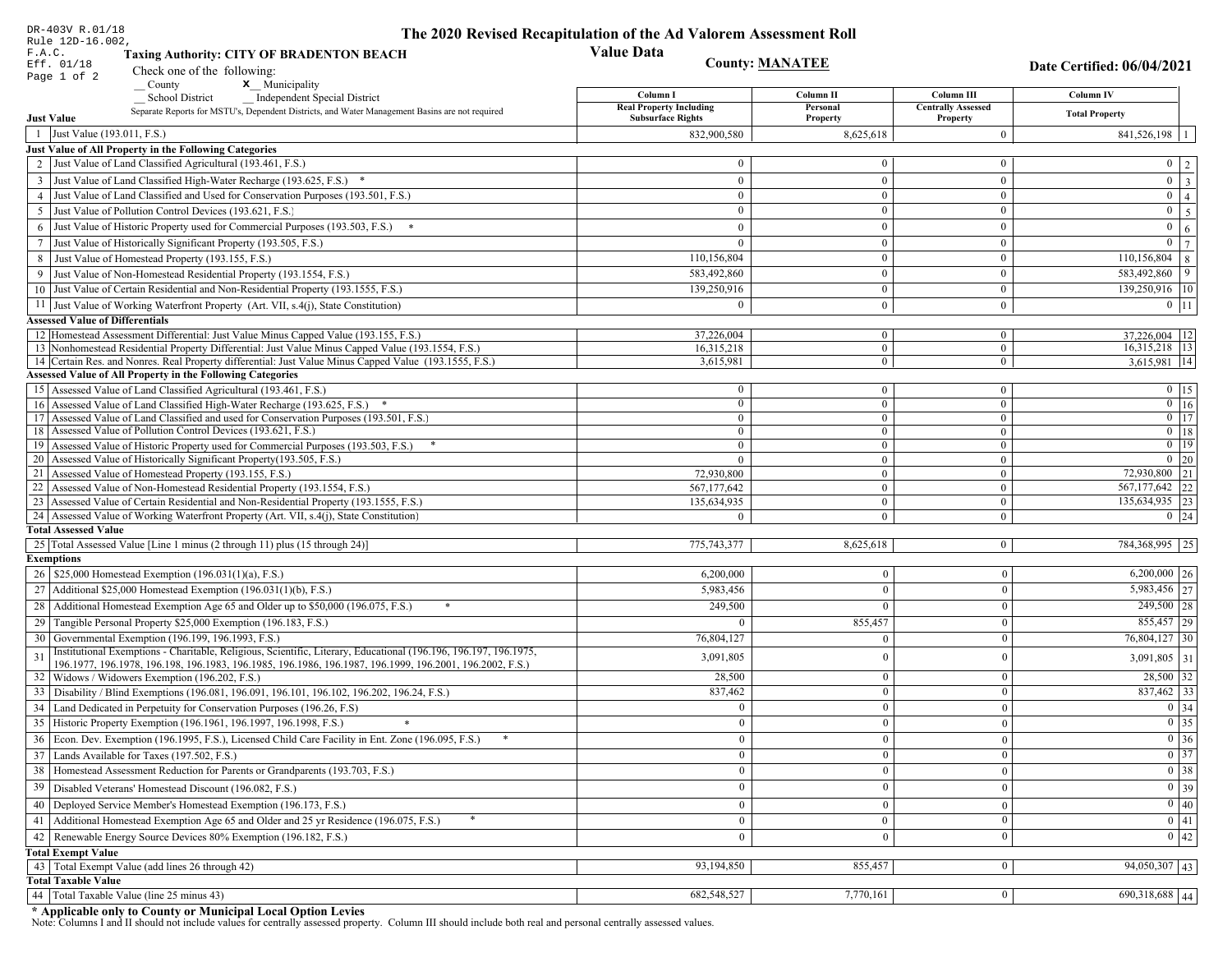**Taxing Authority: CITY OF BRADENTON BEACH** 

## Reconciliation of Preliminary and Final Tax Roll

| Operating Taxable Value as Shown on Preliminary Tax Roll<br>1                                           | 691, 333, 870     |
|---------------------------------------------------------------------------------------------------------|-------------------|
| Additions to Operating Taxable Value Resulting from Petitions to the VAB<br>$\overline{\mathbf{2}}$     | 0                 |
| Deductions from Operating Taxable Value Resulting from Petitions to the VAB<br>3                        | $\Omega$          |
| Subtotal $(1 + 2 - 3 = 4)$<br>4                                                                         | 691, 333, 870     |
| 5<br>Other Additions to Operating Taxable Value                                                         | 691,210           |
| 6<br>Other Deductions from Operating Taxable Value                                                      | 1,706,392         |
| Operating Taxable Value Shown on Final Tax Roll $(4 + 5 - 6 = 7)$                                       | 690, 318, 688     |
| <b>Selected Just Values</b>                                                                             | <b>Just Value</b> |
| 8<br>Just Value of Subsurface Rights (this amount included in Line 1, Column I, Page One) 193.481, F.S. |                   |
| Just Value of Centrally Assessed Railroad Property Value<br>9                                           |                   |
| Just Value of Centrally Assessed Private Car Line Property Value<br>10                                  |                   |
|                                                                                                         |                   |

Note: Sum of items 9 and 10 should equal centrally assessed just value on page 1, line 1, column III.

#### **Homestead Portability**

| - 3 | $\cdots$<br>i Differential<br>ranster<br><i>Pacawing</i><br>Homestead<br>. arcel:<br>-01<br>n |  |
|-----|-----------------------------------------------------------------------------------------------|--|
| -44 | ransterred Homestead<br>i Differential<br>alue                                                |  |

| <b>Total Parcels or Accounts</b> |                           | Column 1           | $C$ olumn $2$            |  |
|----------------------------------|---------------------------|--------------------|--------------------------|--|
|                                  |                           | Real Property      | <b>Personal Property</b> |  |
|                                  |                           | Parcels            | Accounts                 |  |
| 13                               | Total Parcels or Accounts | 917<br><b>エノンエ</b> | 238                      |  |

#### **Property with Reduced Assessed Value**

| 14 | Land Classified Agricultural (193.461, F.S.)                                                 |     |  |
|----|----------------------------------------------------------------------------------------------|-----|--|
| 15 | Land Classified High-Water Recharge (193.625, F.S.)                                          |     |  |
| 16 | Land Classified and Used for Conservation Purposes (193.501, F.S.)                           |     |  |
| 17 | Pollution Control Devices (193.621, F.S.)                                                    |     |  |
| 18 | Historic Property used for Commercial Purposes (193.503, F.S.) *                             |     |  |
| 19 | Historically Significant Property (193.505, F.S.)                                            |     |  |
| 20 | Homestead Property; Parcels with Capped Value (193.155, F.S.)                                | 230 |  |
| 21 | Non-Homestead Residential Property; Parcels with Capped Value (193.1554, F.S.)               | 411 |  |
| 22 | Certain Residential and Non-Residential Property; Parcels with Capped Value (193.1555, F.S.) |     |  |
| 23 | Working Waterfront Property (Art. VII, s.4(j), State Constitution)                           |     |  |

## **Other Reductions in Assessed Value**

| -44 | Available for Taxes (197.502, F.S.)                                          |  |
|-----|------------------------------------------------------------------------------|--|
| 25  | 'omestead Assessment Reduction for Parents or Grandparents $(193.703, F.S.)$ |  |
| 26  | isabled Veterans' Homestead Discount (196.082, F.S.)                         |  |

## \* Applicable only to County or Municipal Local Option Levies

Date Certified: 06/04/2021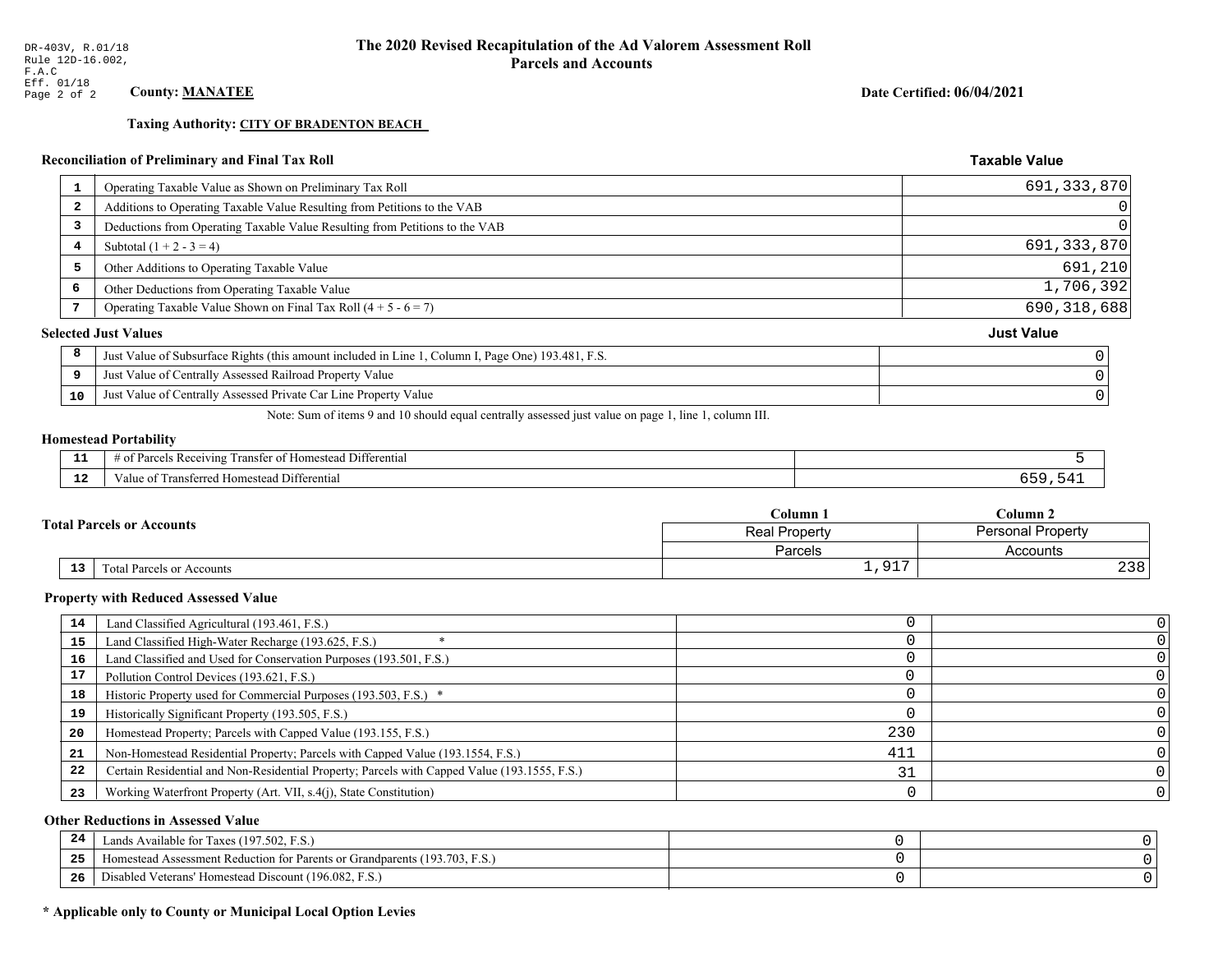| <b>Value Data</b><br>F.A.C.<br><b>Taxing Authority: CITY OF BRADENTON</b><br><b>County: MANATEE</b><br>Eff. 01/18<br>Date Certified: 06/04/2021<br>Check one of the following:<br>Page 1 of 2<br>x Municipality<br>County<br>Column III<br>Column I<br>Column II<br><b>Column IV</b><br><b>School District</b><br><b>Independent Special District</b><br><b>Real Property Including</b><br>Personal<br><b>Centrally Assessed</b><br>Separate Reports for MSTU's, Dependent Districts, and Water Management Basins are not required<br><b>Total Property</b><br><b>Just Value</b><br><b>Subsurface Rights</b><br>Property<br>Property<br>1 Just Value (193.011, F.S.)<br>5,858,864,584   1<br>5,516,492,030<br>341,810,670<br>561,884<br>Just Value of All Property in the Following Categories<br>2 Just Value of Land Classified Agricultural (193.461, F.S.)<br>1,983,626<br>$\bf{0}$<br>$\overline{0}$<br>3 Just Value of Land Classified High-Water Recharge (193.625, F.S.) *<br>$\mathbf{0}$<br>$\Omega$<br>4 Just Value of Land Classified and Used for Conservation Purposes (193.501, F.S.)<br>$\mathbf{0}$<br>$\theta$<br>$\Omega$<br>$3,934,226$ 5<br>3,934,226<br>$\bf{0}$<br>5 Just Value of Pollution Control Devices (193.621, F.S.)<br>$\mathbf{0}$<br>Just Value of Historic Property used for Commercial Purposes (193.503, F.S.) *<br>$\mathbf{0}$<br>$\overline{0}$<br>$\theta$<br>6<br>$\mathbf{0}$<br>$\overline{0}$<br>$7\phantom{.0}$<br>Just Value of Historically Significant Property (193.505, F.S.)<br>$\overline{0}$<br>$\theta$<br>$\mathbf{0}$<br>2,097,965,646<br>$\overline{0}$<br>8<br>8 Just Value of Homestead Property (193.155, F.S.)<br>2,097,965,646<br>$\mathbf{0}$<br>$1,413,092,654$ 9<br>Just Value of Non-Homestead Residential Property (193.1554, F.S.)<br>1,413,092,654<br>$\theta$<br>10 Just Value of Certain Residential and Non-Residential Property (193.1555, F.S.)<br>2,003,450,104<br>$\bf{0}$<br>350,804<br>11 Just Value of Working Waterfront Property (Art. VII, s.4(j), State Constitution)<br>$\bf{0}$<br>$0 \;   \; 11$<br>$\Omega$<br>$\overline{0}$<br><b>Assessed Value of Differentials</b><br>12 Homestead Assessment Differential: Just Value Minus Capped Value (193.155, F.S.)<br>503,102,527<br>503, 102, 527   12<br>$\mathbf{0}$<br>$\bf{0}$<br>13 Nonhomestead Residential Property Differential: Just Value Minus Capped Value (193.1554, F.S.)<br>$\mathbf{0}$<br>54,209,668   13<br>54,209,668<br>$\mathbf{0}$<br>14 Certain Res. and Nonres. Real Property differential: Just Value Minus Capped Value (193.1555, F.S.)<br>$\mathbf{0}$<br>90,649,599 14<br>90,649,599<br>$\overline{0}$<br><b>Assessed Value of All Property in the Following Categories</b><br>15 Assessed Value of Land Classified Agricultural (193.461, F.S.)<br>77,790<br>$\overline{0}$<br>$\overline{0}$<br>16 Assessed Value of Land Classified High-Water Recharge (193.625, F.S.) *<br>$\Omega$<br>$\bf{0}$<br>17 Assessed Value of Land Classified and used for Conservation Purposes (193.501, F.S.)<br>$\bf{0}$<br>$\Omega$<br>$\Omega$<br>18 Assessed Value of Pollution Control Devices (193.621, F.S.)<br>393,423<br>$\mathbf{0}$<br>$\mathbf{0}$<br>19 Assessed Value of Historic Property used for Commercial Purposes (193.503, F.S.)<br>$\mathbf{0}$<br>$\mathbf{0}$<br>$\bf{0}$<br>20 Assessed Value of Historically Significant Property (193.505, F.S.)<br>$\overline{0}$<br>$\Omega$<br>$\Omega$<br>21 Assessed Value of Homestead Property (193.155, F.S.)<br>1,594,863,119<br>$\bf{0}$<br>$\mathbf{0}$<br>22 Assessed Value of Non-Homestead Residential Property (193.1554, F.S.)<br>1,358,882,986<br>$\overline{0}$<br>$\overline{0}$<br>23 Assessed Value of Certain Residential and Non-Residential Property (193.1555, F.S.)<br>1,912,800,505<br>$\mathbf{0}$<br>350,804<br>24 Assessed Value of Working Waterfront Property (Art. VII, s.4(j), State Constitution)<br>$\theta$<br>$\Omega$<br><b>Total Assessed Value</b><br>25 Total Assessed Value [Line 1 minus (2 through 11) plus (15 through 24)]<br>4,866,624,400<br>338,269,867<br>561,884<br><b>Exemptions</b><br>26   \$25,000 Homestead Exemption (196.031(1)(a), F.S.)<br>265,213,577<br>$\mathbf{0}$<br>$\mathbf{0}$<br>27   Additional \$25,000 Homestead Exemption (196.031(1)(b), F.S.)<br>225, 215, 203<br>$\overline{0}$<br>$\overline{0}$<br>28 Additional Homestead Exemption Age 65 and Older up to \$50,000 (196.075, F.S.)<br>$\Omega$<br>$\Omega$<br>$\overline{0}$<br>29 Tangible Personal Property \$25,000 Exemption (196.183, F.S.)<br>23,037,142<br>49,264<br>$\Omega$<br>30 Governmental Exemption (196.199, 196.1993, F.S.)<br>220,730,635<br>400,837<br>$\theta$<br>Institutional Exemptions - Charitable, Religious, Scientific, Literary, Educational (196.196, 196.197, 196.1975,<br>31<br>8,247,023<br>$\mathbf{0}$<br>213,247,259<br>196.1977, 196.1978, 196.198, 196.1983, 196.1985, 196.1986, 196.1987, 196.1999, 196.2001, 196.2002, F.S.)<br>792,500<br>1,880<br>32   Widows / Widowers Exemption (196.202, F.S.)<br>$\mathbf{0}$<br>22,215,860<br>33 Disability / Blind Exemptions (196.081, 196.091, 196.101, 196.102, 196.202, 196.24, F.S.)<br>$\overline{0}$<br>$\boldsymbol{0}$<br>34 Land Dedicated in Perpetuity for Conservation Purposes (196.26, F.S)<br>$\overline{0}$<br>$\Omega$<br>$\overline{0}$<br>35 Historic Property Exemption (196.1961, 196.1997, 196.1998, F.S.)<br>0<br>$\cup$<br>$\mathbf{0}$<br>36 Econ. Dev. Exemption (196.1995, F.S.), Licensed Child Care Facility in Ent. Zone (196.095, F.S.)<br>$\overline{0}$<br>$\Omega$<br>$\overline{0}$<br>37 Lands Available for Taxes (197.502, F.S.)<br>8,250<br>$\overline{0}$<br>$\mathbf{0}$<br>38   Homestead Assessment Reduction for Parents or Grandparents (193.703, F.S.)<br>$\overline{0}$<br>$\overline{0}$<br>$\boldsymbol{0}$<br>$\bf{0}$<br>Disabled Veterans' Homestead Discount (196.082, F.S.)<br>1,889,002<br>39<br>$\boldsymbol{0}$<br>Deployed Service Member's Homestead Exemption (196.173, F.S.)<br>$\overline{0}$<br>40<br>$\overline{0}$<br>$\boldsymbol{0}$ | DR-403V R.01/18<br>Rule 12D-16.002,                                                    | The 2020 Revised Recapitulation of the Ad Valorem Assessment Roll |              |                   |
|------------------------------------------------------------------------------------------------------------------------------------------------------------------------------------------------------------------------------------------------------------------------------------------------------------------------------------------------------------------------------------------------------------------------------------------------------------------------------------------------------------------------------------------------------------------------------------------------------------------------------------------------------------------------------------------------------------------------------------------------------------------------------------------------------------------------------------------------------------------------------------------------------------------------------------------------------------------------------------------------------------------------------------------------------------------------------------------------------------------------------------------------------------------------------------------------------------------------------------------------------------------------------------------------------------------------------------------------------------------------------------------------------------------------------------------------------------------------------------------------------------------------------------------------------------------------------------------------------------------------------------------------------------------------------------------------------------------------------------------------------------------------------------------------------------------------------------------------------------------------------------------------------------------------------------------------------------------------------------------------------------------------------------------------------------------------------------------------------------------------------------------------------------------------------------------------------------------------------------------------------------------------------------------------------------------------------------------------------------------------------------------------------------------------------------------------------------------------------------------------------------------------------------------------------------------------------------------------------------------------------------------------------------------------------------------------------------------------------------------------------------------------------------------------------------------------------------------------------------------------------------------------------------------------------------------------------------------------------------------------------------------------------------------------------------------------------------------------------------------------------------------------------------------------------------------------------------------------------------------------------------------------------------------------------------------------------------------------------------------------------------------------------------------------------------------------------------------------------------------------------------------------------------------------------------------------------------------------------------------------------------------------------------------------------------------------------------------------------------------------------------------------------------------------------------------------------------------------------------------------------------------------------------------------------------------------------------------------------------------------------------------------------------------------------------------------------------------------------------------------------------------------------------------------------------------------------------------------------------------------------------------------------------------------------------------------------------------------------------------------------------------------------------------------------------------------------------------------------------------------------------------------------------------------------------------------------------------------------------------------------------------------------------------------------------------------------------------------------------------------------------------------------------------------------------------------------------------------------------------------------------------------------------------------------------------------------------------------------------------------------------------------------------------------------------------------------------------------------------------------------------------------------------------------------------------------------------------------------------------------------------------------------------------------------------------------------------------------------------------------------------------------------------------------------------------------------------------------------------------------------------------------------------------------------------------------------------------------------------------------------------------------------------------------------------------------------------------------------------------------------------------------------------------------------------------------------------------------------------------------------------------------------------------------------------------------------------------------------------------------------------------------------------------------------------------------------------------------------------------------------------------|----------------------------------------------------------------------------------------|-------------------------------------------------------------------|--------------|-------------------|
| $\overline{1,983,626}$   2  <br>$0 \mid 3 \mid$<br>$\overline{0}$   4  <br>6 <sup>1</sup><br> 7 <br>2,003,800,908   10<br>$77,790$   15<br>$0 \mid 16$<br>$0$   17<br>393,423 18<br>$0$   19<br>$0 \mid 20$<br>$\overline{1,594,863,119}$ 21<br>1,358,882,986 22<br>1,913,151,309 23<br>$0 \quad 24$<br>$5,205,456,151$   25<br>$265,213,577$ 26<br>225,215,203 27<br>$0 \mid 28$<br>23,086,406 29<br>221, 131, 472 30<br>221,494,282 31<br>794,380 32<br>22,215,860 33<br>0 34 <br>$\boxed{0}$ 35<br>$\boxed{0}$ 36<br>8,250 37<br>$0 \mid 38$<br>$1,889,002$ 39<br>$\boxed{0}$ 40                                                                                                                                                                                                                                                                                                                                                                                                                                                                                                                                                                                                                                                                                                                                                                                                                                                                                                                                                                                                                                                                                                                                                                                                                                                                                                                                                                                                                                                                                                                                                                                                                                                                                                                                                                                                                                                                                                                                                                                                                                                                                                                                                                                                                                                                                                                                                                                                                                                                                                                                                                                                                                                                                                                                                                                                                                                                                                                                                                                                                                                                                                                                                                                                                                                                                                                                                                                                                                                                                                                                                                                                                                                                                                                                                                                                                                                                                                                                                                                                                                                                                                                                                                                                                                                                                                                                                                                                                                                                                                                                                                                                                                                                                                                                                                                                                                                                                                                                                                                                                                                                                                                                                                                                                                                                                                                                                                                                                                                                                                                                                      |                                                                                        |                                                                   |              |                   |
|                                                                                                                                                                                                                                                                                                                                                                                                                                                                                                                                                                                                                                                                                                                                                                                                                                                                                                                                                                                                                                                                                                                                                                                                                                                                                                                                                                                                                                                                                                                                                                                                                                                                                                                                                                                                                                                                                                                                                                                                                                                                                                                                                                                                                                                                                                                                                                                                                                                                                                                                                                                                                                                                                                                                                                                                                                                                                                                                                                                                                                                                                                                                                                                                                                                                                                                                                                                                                                                                                                                                                                                                                                                                                                                                                                                                                                                                                                                                                                                                                                                                                                                                                                                                                                                                                                                                                                                                                                                                                                                                                                                                                                                                                                                                                                                                                                                                                                                                                                                                                                                                                                                                                                                                                                                                                                                                                                                                                                                                                                                                                                                                                                                                                                                                                                                                                                                                                                                                                                                                                                                                                                                                          |                                                                                        |                                                                   |              |                   |
|                                                                                                                                                                                                                                                                                                                                                                                                                                                                                                                                                                                                                                                                                                                                                                                                                                                                                                                                                                                                                                                                                                                                                                                                                                                                                                                                                                                                                                                                                                                                                                                                                                                                                                                                                                                                                                                                                                                                                                                                                                                                                                                                                                                                                                                                                                                                                                                                                                                                                                                                                                                                                                                                                                                                                                                                                                                                                                                                                                                                                                                                                                                                                                                                                                                                                                                                                                                                                                                                                                                                                                                                                                                                                                                                                                                                                                                                                                                                                                                                                                                                                                                                                                                                                                                                                                                                                                                                                                                                                                                                                                                                                                                                                                                                                                                                                                                                                                                                                                                                                                                                                                                                                                                                                                                                                                                                                                                                                                                                                                                                                                                                                                                                                                                                                                                                                                                                                                                                                                                                                                                                                                                                          |                                                                                        |                                                                   |              |                   |
|                                                                                                                                                                                                                                                                                                                                                                                                                                                                                                                                                                                                                                                                                                                                                                                                                                                                                                                                                                                                                                                                                                                                                                                                                                                                                                                                                                                                                                                                                                                                                                                                                                                                                                                                                                                                                                                                                                                                                                                                                                                                                                                                                                                                                                                                                                                                                                                                                                                                                                                                                                                                                                                                                                                                                                                                                                                                                                                                                                                                                                                                                                                                                                                                                                                                                                                                                                                                                                                                                                                                                                                                                                                                                                                                                                                                                                                                                                                                                                                                                                                                                                                                                                                                                                                                                                                                                                                                                                                                                                                                                                                                                                                                                                                                                                                                                                                                                                                                                                                                                                                                                                                                                                                                                                                                                                                                                                                                                                                                                                                                                                                                                                                                                                                                                                                                                                                                                                                                                                                                                                                                                                                                          |                                                                                        |                                                                   |              |                   |
|                                                                                                                                                                                                                                                                                                                                                                                                                                                                                                                                                                                                                                                                                                                                                                                                                                                                                                                                                                                                                                                                                                                                                                                                                                                                                                                                                                                                                                                                                                                                                                                                                                                                                                                                                                                                                                                                                                                                                                                                                                                                                                                                                                                                                                                                                                                                                                                                                                                                                                                                                                                                                                                                                                                                                                                                                                                                                                                                                                                                                                                                                                                                                                                                                                                                                                                                                                                                                                                                                                                                                                                                                                                                                                                                                                                                                                                                                                                                                                                                                                                                                                                                                                                                                                                                                                                                                                                                                                                                                                                                                                                                                                                                                                                                                                                                                                                                                                                                                                                                                                                                                                                                                                                                                                                                                                                                                                                                                                                                                                                                                                                                                                                                                                                                                                                                                                                                                                                                                                                                                                                                                                                                          |                                                                                        |                                                                   |              |                   |
|                                                                                                                                                                                                                                                                                                                                                                                                                                                                                                                                                                                                                                                                                                                                                                                                                                                                                                                                                                                                                                                                                                                                                                                                                                                                                                                                                                                                                                                                                                                                                                                                                                                                                                                                                                                                                                                                                                                                                                                                                                                                                                                                                                                                                                                                                                                                                                                                                                                                                                                                                                                                                                                                                                                                                                                                                                                                                                                                                                                                                                                                                                                                                                                                                                                                                                                                                                                                                                                                                                                                                                                                                                                                                                                                                                                                                                                                                                                                                                                                                                                                                                                                                                                                                                                                                                                                                                                                                                                                                                                                                                                                                                                                                                                                                                                                                                                                                                                                                                                                                                                                                                                                                                                                                                                                                                                                                                                                                                                                                                                                                                                                                                                                                                                                                                                                                                                                                                                                                                                                                                                                                                                                          |                                                                                        |                                                                   |              |                   |
|                                                                                                                                                                                                                                                                                                                                                                                                                                                                                                                                                                                                                                                                                                                                                                                                                                                                                                                                                                                                                                                                                                                                                                                                                                                                                                                                                                                                                                                                                                                                                                                                                                                                                                                                                                                                                                                                                                                                                                                                                                                                                                                                                                                                                                                                                                                                                                                                                                                                                                                                                                                                                                                                                                                                                                                                                                                                                                                                                                                                                                                                                                                                                                                                                                                                                                                                                                                                                                                                                                                                                                                                                                                                                                                                                                                                                                                                                                                                                                                                                                                                                                                                                                                                                                                                                                                                                                                                                                                                                                                                                                                                                                                                                                                                                                                                                                                                                                                                                                                                                                                                                                                                                                                                                                                                                                                                                                                                                                                                                                                                                                                                                                                                                                                                                                                                                                                                                                                                                                                                                                                                                                                                          |                                                                                        |                                                                   |              |                   |
|                                                                                                                                                                                                                                                                                                                                                                                                                                                                                                                                                                                                                                                                                                                                                                                                                                                                                                                                                                                                                                                                                                                                                                                                                                                                                                                                                                                                                                                                                                                                                                                                                                                                                                                                                                                                                                                                                                                                                                                                                                                                                                                                                                                                                                                                                                                                                                                                                                                                                                                                                                                                                                                                                                                                                                                                                                                                                                                                                                                                                                                                                                                                                                                                                                                                                                                                                                                                                                                                                                                                                                                                                                                                                                                                                                                                                                                                                                                                                                                                                                                                                                                                                                                                                                                                                                                                                                                                                                                                                                                                                                                                                                                                                                                                                                                                                                                                                                                                                                                                                                                                                                                                                                                                                                                                                                                                                                                                                                                                                                                                                                                                                                                                                                                                                                                                                                                                                                                                                                                                                                                                                                                                          |                                                                                        |                                                                   |              |                   |
|                                                                                                                                                                                                                                                                                                                                                                                                                                                                                                                                                                                                                                                                                                                                                                                                                                                                                                                                                                                                                                                                                                                                                                                                                                                                                                                                                                                                                                                                                                                                                                                                                                                                                                                                                                                                                                                                                                                                                                                                                                                                                                                                                                                                                                                                                                                                                                                                                                                                                                                                                                                                                                                                                                                                                                                                                                                                                                                                                                                                                                                                                                                                                                                                                                                                                                                                                                                                                                                                                                                                                                                                                                                                                                                                                                                                                                                                                                                                                                                                                                                                                                                                                                                                                                                                                                                                                                                                                                                                                                                                                                                                                                                                                                                                                                                                                                                                                                                                                                                                                                                                                                                                                                                                                                                                                                                                                                                                                                                                                                                                                                                                                                                                                                                                                                                                                                                                                                                                                                                                                                                                                                                                          |                                                                                        |                                                                   |              |                   |
|                                                                                                                                                                                                                                                                                                                                                                                                                                                                                                                                                                                                                                                                                                                                                                                                                                                                                                                                                                                                                                                                                                                                                                                                                                                                                                                                                                                                                                                                                                                                                                                                                                                                                                                                                                                                                                                                                                                                                                                                                                                                                                                                                                                                                                                                                                                                                                                                                                                                                                                                                                                                                                                                                                                                                                                                                                                                                                                                                                                                                                                                                                                                                                                                                                                                                                                                                                                                                                                                                                                                                                                                                                                                                                                                                                                                                                                                                                                                                                                                                                                                                                                                                                                                                                                                                                                                                                                                                                                                                                                                                                                                                                                                                                                                                                                                                                                                                                                                                                                                                                                                                                                                                                                                                                                                                                                                                                                                                                                                                                                                                                                                                                                                                                                                                                                                                                                                                                                                                                                                                                                                                                                                          |                                                                                        |                                                                   |              |                   |
|                                                                                                                                                                                                                                                                                                                                                                                                                                                                                                                                                                                                                                                                                                                                                                                                                                                                                                                                                                                                                                                                                                                                                                                                                                                                                                                                                                                                                                                                                                                                                                                                                                                                                                                                                                                                                                                                                                                                                                                                                                                                                                                                                                                                                                                                                                                                                                                                                                                                                                                                                                                                                                                                                                                                                                                                                                                                                                                                                                                                                                                                                                                                                                                                                                                                                                                                                                                                                                                                                                                                                                                                                                                                                                                                                                                                                                                                                                                                                                                                                                                                                                                                                                                                                                                                                                                                                                                                                                                                                                                                                                                                                                                                                                                                                                                                                                                                                                                                                                                                                                                                                                                                                                                                                                                                                                                                                                                                                                                                                                                                                                                                                                                                                                                                                                                                                                                                                                                                                                                                                                                                                                                                          |                                                                                        |                                                                   |              |                   |
|                                                                                                                                                                                                                                                                                                                                                                                                                                                                                                                                                                                                                                                                                                                                                                                                                                                                                                                                                                                                                                                                                                                                                                                                                                                                                                                                                                                                                                                                                                                                                                                                                                                                                                                                                                                                                                                                                                                                                                                                                                                                                                                                                                                                                                                                                                                                                                                                                                                                                                                                                                                                                                                                                                                                                                                                                                                                                                                                                                                                                                                                                                                                                                                                                                                                                                                                                                                                                                                                                                                                                                                                                                                                                                                                                                                                                                                                                                                                                                                                                                                                                                                                                                                                                                                                                                                                                                                                                                                                                                                                                                                                                                                                                                                                                                                                                                                                                                                                                                                                                                                                                                                                                                                                                                                                                                                                                                                                                                                                                                                                                                                                                                                                                                                                                                                                                                                                                                                                                                                                                                                                                                                                          |                                                                                        |                                                                   |              |                   |
|                                                                                                                                                                                                                                                                                                                                                                                                                                                                                                                                                                                                                                                                                                                                                                                                                                                                                                                                                                                                                                                                                                                                                                                                                                                                                                                                                                                                                                                                                                                                                                                                                                                                                                                                                                                                                                                                                                                                                                                                                                                                                                                                                                                                                                                                                                                                                                                                                                                                                                                                                                                                                                                                                                                                                                                                                                                                                                                                                                                                                                                                                                                                                                                                                                                                                                                                                                                                                                                                                                                                                                                                                                                                                                                                                                                                                                                                                                                                                                                                                                                                                                                                                                                                                                                                                                                                                                                                                                                                                                                                                                                                                                                                                                                                                                                                                                                                                                                                                                                                                                                                                                                                                                                                                                                                                                                                                                                                                                                                                                                                                                                                                                                                                                                                                                                                                                                                                                                                                                                                                                                                                                                                          |                                                                                        |                                                                   |              |                   |
|                                                                                                                                                                                                                                                                                                                                                                                                                                                                                                                                                                                                                                                                                                                                                                                                                                                                                                                                                                                                                                                                                                                                                                                                                                                                                                                                                                                                                                                                                                                                                                                                                                                                                                                                                                                                                                                                                                                                                                                                                                                                                                                                                                                                                                                                                                                                                                                                                                                                                                                                                                                                                                                                                                                                                                                                                                                                                                                                                                                                                                                                                                                                                                                                                                                                                                                                                                                                                                                                                                                                                                                                                                                                                                                                                                                                                                                                                                                                                                                                                                                                                                                                                                                                                                                                                                                                                                                                                                                                                                                                                                                                                                                                                                                                                                                                                                                                                                                                                                                                                                                                                                                                                                                                                                                                                                                                                                                                                                                                                                                                                                                                                                                                                                                                                                                                                                                                                                                                                                                                                                                                                                                                          |                                                                                        |                                                                   |              |                   |
|                                                                                                                                                                                                                                                                                                                                                                                                                                                                                                                                                                                                                                                                                                                                                                                                                                                                                                                                                                                                                                                                                                                                                                                                                                                                                                                                                                                                                                                                                                                                                                                                                                                                                                                                                                                                                                                                                                                                                                                                                                                                                                                                                                                                                                                                                                                                                                                                                                                                                                                                                                                                                                                                                                                                                                                                                                                                                                                                                                                                                                                                                                                                                                                                                                                                                                                                                                                                                                                                                                                                                                                                                                                                                                                                                                                                                                                                                                                                                                                                                                                                                                                                                                                                                                                                                                                                                                                                                                                                                                                                                                                                                                                                                                                                                                                                                                                                                                                                                                                                                                                                                                                                                                                                                                                                                                                                                                                                                                                                                                                                                                                                                                                                                                                                                                                                                                                                                                                                                                                                                                                                                                                                          |                                                                                        |                                                                   |              |                   |
|                                                                                                                                                                                                                                                                                                                                                                                                                                                                                                                                                                                                                                                                                                                                                                                                                                                                                                                                                                                                                                                                                                                                                                                                                                                                                                                                                                                                                                                                                                                                                                                                                                                                                                                                                                                                                                                                                                                                                                                                                                                                                                                                                                                                                                                                                                                                                                                                                                                                                                                                                                                                                                                                                                                                                                                                                                                                                                                                                                                                                                                                                                                                                                                                                                                                                                                                                                                                                                                                                                                                                                                                                                                                                                                                                                                                                                                                                                                                                                                                                                                                                                                                                                                                                                                                                                                                                                                                                                                                                                                                                                                                                                                                                                                                                                                                                                                                                                                                                                                                                                                                                                                                                                                                                                                                                                                                                                                                                                                                                                                                                                                                                                                                                                                                                                                                                                                                                                                                                                                                                                                                                                                                          |                                                                                        |                                                                   |              |                   |
|                                                                                                                                                                                                                                                                                                                                                                                                                                                                                                                                                                                                                                                                                                                                                                                                                                                                                                                                                                                                                                                                                                                                                                                                                                                                                                                                                                                                                                                                                                                                                                                                                                                                                                                                                                                                                                                                                                                                                                                                                                                                                                                                                                                                                                                                                                                                                                                                                                                                                                                                                                                                                                                                                                                                                                                                                                                                                                                                                                                                                                                                                                                                                                                                                                                                                                                                                                                                                                                                                                                                                                                                                                                                                                                                                                                                                                                                                                                                                                                                                                                                                                                                                                                                                                                                                                                                                                                                                                                                                                                                                                                                                                                                                                                                                                                                                                                                                                                                                                                                                                                                                                                                                                                                                                                                                                                                                                                                                                                                                                                                                                                                                                                                                                                                                                                                                                                                                                                                                                                                                                                                                                                                          |                                                                                        |                                                                   |              |                   |
|                                                                                                                                                                                                                                                                                                                                                                                                                                                                                                                                                                                                                                                                                                                                                                                                                                                                                                                                                                                                                                                                                                                                                                                                                                                                                                                                                                                                                                                                                                                                                                                                                                                                                                                                                                                                                                                                                                                                                                                                                                                                                                                                                                                                                                                                                                                                                                                                                                                                                                                                                                                                                                                                                                                                                                                                                                                                                                                                                                                                                                                                                                                                                                                                                                                                                                                                                                                                                                                                                                                                                                                                                                                                                                                                                                                                                                                                                                                                                                                                                                                                                                                                                                                                                                                                                                                                                                                                                                                                                                                                                                                                                                                                                                                                                                                                                                                                                                                                                                                                                                                                                                                                                                                                                                                                                                                                                                                                                                                                                                                                                                                                                                                                                                                                                                                                                                                                                                                                                                                                                                                                                                                                          |                                                                                        |                                                                   |              |                   |
|                                                                                                                                                                                                                                                                                                                                                                                                                                                                                                                                                                                                                                                                                                                                                                                                                                                                                                                                                                                                                                                                                                                                                                                                                                                                                                                                                                                                                                                                                                                                                                                                                                                                                                                                                                                                                                                                                                                                                                                                                                                                                                                                                                                                                                                                                                                                                                                                                                                                                                                                                                                                                                                                                                                                                                                                                                                                                                                                                                                                                                                                                                                                                                                                                                                                                                                                                                                                                                                                                                                                                                                                                                                                                                                                                                                                                                                                                                                                                                                                                                                                                                                                                                                                                                                                                                                                                                                                                                                                                                                                                                                                                                                                                                                                                                                                                                                                                                                                                                                                                                                                                                                                                                                                                                                                                                                                                                                                                                                                                                                                                                                                                                                                                                                                                                                                                                                                                                                                                                                                                                                                                                                                          |                                                                                        |                                                                   |              |                   |
|                                                                                                                                                                                                                                                                                                                                                                                                                                                                                                                                                                                                                                                                                                                                                                                                                                                                                                                                                                                                                                                                                                                                                                                                                                                                                                                                                                                                                                                                                                                                                                                                                                                                                                                                                                                                                                                                                                                                                                                                                                                                                                                                                                                                                                                                                                                                                                                                                                                                                                                                                                                                                                                                                                                                                                                                                                                                                                                                                                                                                                                                                                                                                                                                                                                                                                                                                                                                                                                                                                                                                                                                                                                                                                                                                                                                                                                                                                                                                                                                                                                                                                                                                                                                                                                                                                                                                                                                                                                                                                                                                                                                                                                                                                                                                                                                                                                                                                                                                                                                                                                                                                                                                                                                                                                                                                                                                                                                                                                                                                                                                                                                                                                                                                                                                                                                                                                                                                                                                                                                                                                                                                                                          |                                                                                        |                                                                   |              |                   |
|                                                                                                                                                                                                                                                                                                                                                                                                                                                                                                                                                                                                                                                                                                                                                                                                                                                                                                                                                                                                                                                                                                                                                                                                                                                                                                                                                                                                                                                                                                                                                                                                                                                                                                                                                                                                                                                                                                                                                                                                                                                                                                                                                                                                                                                                                                                                                                                                                                                                                                                                                                                                                                                                                                                                                                                                                                                                                                                                                                                                                                                                                                                                                                                                                                                                                                                                                                                                                                                                                                                                                                                                                                                                                                                                                                                                                                                                                                                                                                                                                                                                                                                                                                                                                                                                                                                                                                                                                                                                                                                                                                                                                                                                                                                                                                                                                                                                                                                                                                                                                                                                                                                                                                                                                                                                                                                                                                                                                                                                                                                                                                                                                                                                                                                                                                                                                                                                                                                                                                                                                                                                                                                                          |                                                                                        |                                                                   |              |                   |
|                                                                                                                                                                                                                                                                                                                                                                                                                                                                                                                                                                                                                                                                                                                                                                                                                                                                                                                                                                                                                                                                                                                                                                                                                                                                                                                                                                                                                                                                                                                                                                                                                                                                                                                                                                                                                                                                                                                                                                                                                                                                                                                                                                                                                                                                                                                                                                                                                                                                                                                                                                                                                                                                                                                                                                                                                                                                                                                                                                                                                                                                                                                                                                                                                                                                                                                                                                                                                                                                                                                                                                                                                                                                                                                                                                                                                                                                                                                                                                                                                                                                                                                                                                                                                                                                                                                                                                                                                                                                                                                                                                                                                                                                                                                                                                                                                                                                                                                                                                                                                                                                                                                                                                                                                                                                                                                                                                                                                                                                                                                                                                                                                                                                                                                                                                                                                                                                                                                                                                                                                                                                                                                                          |                                                                                        |                                                                   |              |                   |
|                                                                                                                                                                                                                                                                                                                                                                                                                                                                                                                                                                                                                                                                                                                                                                                                                                                                                                                                                                                                                                                                                                                                                                                                                                                                                                                                                                                                                                                                                                                                                                                                                                                                                                                                                                                                                                                                                                                                                                                                                                                                                                                                                                                                                                                                                                                                                                                                                                                                                                                                                                                                                                                                                                                                                                                                                                                                                                                                                                                                                                                                                                                                                                                                                                                                                                                                                                                                                                                                                                                                                                                                                                                                                                                                                                                                                                                                                                                                                                                                                                                                                                                                                                                                                                                                                                                                                                                                                                                                                                                                                                                                                                                                                                                                                                                                                                                                                                                                                                                                                                                                                                                                                                                                                                                                                                                                                                                                                                                                                                                                                                                                                                                                                                                                                                                                                                                                                                                                                                                                                                                                                                                                          |                                                                                        |                                                                   |              |                   |
|                                                                                                                                                                                                                                                                                                                                                                                                                                                                                                                                                                                                                                                                                                                                                                                                                                                                                                                                                                                                                                                                                                                                                                                                                                                                                                                                                                                                                                                                                                                                                                                                                                                                                                                                                                                                                                                                                                                                                                                                                                                                                                                                                                                                                                                                                                                                                                                                                                                                                                                                                                                                                                                                                                                                                                                                                                                                                                                                                                                                                                                                                                                                                                                                                                                                                                                                                                                                                                                                                                                                                                                                                                                                                                                                                                                                                                                                                                                                                                                                                                                                                                                                                                                                                                                                                                                                                                                                                                                                                                                                                                                                                                                                                                                                                                                                                                                                                                                                                                                                                                                                                                                                                                                                                                                                                                                                                                                                                                                                                                                                                                                                                                                                                                                                                                                                                                                                                                                                                                                                                                                                                                                                          |                                                                                        |                                                                   |              |                   |
|                                                                                                                                                                                                                                                                                                                                                                                                                                                                                                                                                                                                                                                                                                                                                                                                                                                                                                                                                                                                                                                                                                                                                                                                                                                                                                                                                                                                                                                                                                                                                                                                                                                                                                                                                                                                                                                                                                                                                                                                                                                                                                                                                                                                                                                                                                                                                                                                                                                                                                                                                                                                                                                                                                                                                                                                                                                                                                                                                                                                                                                                                                                                                                                                                                                                                                                                                                                                                                                                                                                                                                                                                                                                                                                                                                                                                                                                                                                                                                                                                                                                                                                                                                                                                                                                                                                                                                                                                                                                                                                                                                                                                                                                                                                                                                                                                                                                                                                                                                                                                                                                                                                                                                                                                                                                                                                                                                                                                                                                                                                                                                                                                                                                                                                                                                                                                                                                                                                                                                                                                                                                                                                                          |                                                                                        |                                                                   |              |                   |
|                                                                                                                                                                                                                                                                                                                                                                                                                                                                                                                                                                                                                                                                                                                                                                                                                                                                                                                                                                                                                                                                                                                                                                                                                                                                                                                                                                                                                                                                                                                                                                                                                                                                                                                                                                                                                                                                                                                                                                                                                                                                                                                                                                                                                                                                                                                                                                                                                                                                                                                                                                                                                                                                                                                                                                                                                                                                                                                                                                                                                                                                                                                                                                                                                                                                                                                                                                                                                                                                                                                                                                                                                                                                                                                                                                                                                                                                                                                                                                                                                                                                                                                                                                                                                                                                                                                                                                                                                                                                                                                                                                                                                                                                                                                                                                                                                                                                                                                                                                                                                                                                                                                                                                                                                                                                                                                                                                                                                                                                                                                                                                                                                                                                                                                                                                                                                                                                                                                                                                                                                                                                                                                                          |                                                                                        |                                                                   |              |                   |
|                                                                                                                                                                                                                                                                                                                                                                                                                                                                                                                                                                                                                                                                                                                                                                                                                                                                                                                                                                                                                                                                                                                                                                                                                                                                                                                                                                                                                                                                                                                                                                                                                                                                                                                                                                                                                                                                                                                                                                                                                                                                                                                                                                                                                                                                                                                                                                                                                                                                                                                                                                                                                                                                                                                                                                                                                                                                                                                                                                                                                                                                                                                                                                                                                                                                                                                                                                                                                                                                                                                                                                                                                                                                                                                                                                                                                                                                                                                                                                                                                                                                                                                                                                                                                                                                                                                                                                                                                                                                                                                                                                                                                                                                                                                                                                                                                                                                                                                                                                                                                                                                                                                                                                                                                                                                                                                                                                                                                                                                                                                                                                                                                                                                                                                                                                                                                                                                                                                                                                                                                                                                                                                                          |                                                                                        |                                                                   |              |                   |
|                                                                                                                                                                                                                                                                                                                                                                                                                                                                                                                                                                                                                                                                                                                                                                                                                                                                                                                                                                                                                                                                                                                                                                                                                                                                                                                                                                                                                                                                                                                                                                                                                                                                                                                                                                                                                                                                                                                                                                                                                                                                                                                                                                                                                                                                                                                                                                                                                                                                                                                                                                                                                                                                                                                                                                                                                                                                                                                                                                                                                                                                                                                                                                                                                                                                                                                                                                                                                                                                                                                                                                                                                                                                                                                                                                                                                                                                                                                                                                                                                                                                                                                                                                                                                                                                                                                                                                                                                                                                                                                                                                                                                                                                                                                                                                                                                                                                                                                                                                                                                                                                                                                                                                                                                                                                                                                                                                                                                                                                                                                                                                                                                                                                                                                                                                                                                                                                                                                                                                                                                                                                                                                                          |                                                                                        |                                                                   |              |                   |
|                                                                                                                                                                                                                                                                                                                                                                                                                                                                                                                                                                                                                                                                                                                                                                                                                                                                                                                                                                                                                                                                                                                                                                                                                                                                                                                                                                                                                                                                                                                                                                                                                                                                                                                                                                                                                                                                                                                                                                                                                                                                                                                                                                                                                                                                                                                                                                                                                                                                                                                                                                                                                                                                                                                                                                                                                                                                                                                                                                                                                                                                                                                                                                                                                                                                                                                                                                                                                                                                                                                                                                                                                                                                                                                                                                                                                                                                                                                                                                                                                                                                                                                                                                                                                                                                                                                                                                                                                                                                                                                                                                                                                                                                                                                                                                                                                                                                                                                                                                                                                                                                                                                                                                                                                                                                                                                                                                                                                                                                                                                                                                                                                                                                                                                                                                                                                                                                                                                                                                                                                                                                                                                                          |                                                                                        |                                                                   |              |                   |
|                                                                                                                                                                                                                                                                                                                                                                                                                                                                                                                                                                                                                                                                                                                                                                                                                                                                                                                                                                                                                                                                                                                                                                                                                                                                                                                                                                                                                                                                                                                                                                                                                                                                                                                                                                                                                                                                                                                                                                                                                                                                                                                                                                                                                                                                                                                                                                                                                                                                                                                                                                                                                                                                                                                                                                                                                                                                                                                                                                                                                                                                                                                                                                                                                                                                                                                                                                                                                                                                                                                                                                                                                                                                                                                                                                                                                                                                                                                                                                                                                                                                                                                                                                                                                                                                                                                                                                                                                                                                                                                                                                                                                                                                                                                                                                                                                                                                                                                                                                                                                                                                                                                                                                                                                                                                                                                                                                                                                                                                                                                                                                                                                                                                                                                                                                                                                                                                                                                                                                                                                                                                                                                                          |                                                                                        |                                                                   |              |                   |
|                                                                                                                                                                                                                                                                                                                                                                                                                                                                                                                                                                                                                                                                                                                                                                                                                                                                                                                                                                                                                                                                                                                                                                                                                                                                                                                                                                                                                                                                                                                                                                                                                                                                                                                                                                                                                                                                                                                                                                                                                                                                                                                                                                                                                                                                                                                                                                                                                                                                                                                                                                                                                                                                                                                                                                                                                                                                                                                                                                                                                                                                                                                                                                                                                                                                                                                                                                                                                                                                                                                                                                                                                                                                                                                                                                                                                                                                                                                                                                                                                                                                                                                                                                                                                                                                                                                                                                                                                                                                                                                                                                                                                                                                                                                                                                                                                                                                                                                                                                                                                                                                                                                                                                                                                                                                                                                                                                                                                                                                                                                                                                                                                                                                                                                                                                                                                                                                                                                                                                                                                                                                                                                                          |                                                                                        |                                                                   |              |                   |
|                                                                                                                                                                                                                                                                                                                                                                                                                                                                                                                                                                                                                                                                                                                                                                                                                                                                                                                                                                                                                                                                                                                                                                                                                                                                                                                                                                                                                                                                                                                                                                                                                                                                                                                                                                                                                                                                                                                                                                                                                                                                                                                                                                                                                                                                                                                                                                                                                                                                                                                                                                                                                                                                                                                                                                                                                                                                                                                                                                                                                                                                                                                                                                                                                                                                                                                                                                                                                                                                                                                                                                                                                                                                                                                                                                                                                                                                                                                                                                                                                                                                                                                                                                                                                                                                                                                                                                                                                                                                                                                                                                                                                                                                                                                                                                                                                                                                                                                                                                                                                                                                                                                                                                                                                                                                                                                                                                                                                                                                                                                                                                                                                                                                                                                                                                                                                                                                                                                                                                                                                                                                                                                                          |                                                                                        |                                                                   |              |                   |
|                                                                                                                                                                                                                                                                                                                                                                                                                                                                                                                                                                                                                                                                                                                                                                                                                                                                                                                                                                                                                                                                                                                                                                                                                                                                                                                                                                                                                                                                                                                                                                                                                                                                                                                                                                                                                                                                                                                                                                                                                                                                                                                                                                                                                                                                                                                                                                                                                                                                                                                                                                                                                                                                                                                                                                                                                                                                                                                                                                                                                                                                                                                                                                                                                                                                                                                                                                                                                                                                                                                                                                                                                                                                                                                                                                                                                                                                                                                                                                                                                                                                                                                                                                                                                                                                                                                                                                                                                                                                                                                                                                                                                                                                                                                                                                                                                                                                                                                                                                                                                                                                                                                                                                                                                                                                                                                                                                                                                                                                                                                                                                                                                                                                                                                                                                                                                                                                                                                                                                                                                                                                                                                                          |                                                                                        |                                                                   |              |                   |
|                                                                                                                                                                                                                                                                                                                                                                                                                                                                                                                                                                                                                                                                                                                                                                                                                                                                                                                                                                                                                                                                                                                                                                                                                                                                                                                                                                                                                                                                                                                                                                                                                                                                                                                                                                                                                                                                                                                                                                                                                                                                                                                                                                                                                                                                                                                                                                                                                                                                                                                                                                                                                                                                                                                                                                                                                                                                                                                                                                                                                                                                                                                                                                                                                                                                                                                                                                                                                                                                                                                                                                                                                                                                                                                                                                                                                                                                                                                                                                                                                                                                                                                                                                                                                                                                                                                                                                                                                                                                                                                                                                                                                                                                                                                                                                                                                                                                                                                                                                                                                                                                                                                                                                                                                                                                                                                                                                                                                                                                                                                                                                                                                                                                                                                                                                                                                                                                                                                                                                                                                                                                                                                                          |                                                                                        |                                                                   |              |                   |
|                                                                                                                                                                                                                                                                                                                                                                                                                                                                                                                                                                                                                                                                                                                                                                                                                                                                                                                                                                                                                                                                                                                                                                                                                                                                                                                                                                                                                                                                                                                                                                                                                                                                                                                                                                                                                                                                                                                                                                                                                                                                                                                                                                                                                                                                                                                                                                                                                                                                                                                                                                                                                                                                                                                                                                                                                                                                                                                                                                                                                                                                                                                                                                                                                                                                                                                                                                                                                                                                                                                                                                                                                                                                                                                                                                                                                                                                                                                                                                                                                                                                                                                                                                                                                                                                                                                                                                                                                                                                                                                                                                                                                                                                                                                                                                                                                                                                                                                                                                                                                                                                                                                                                                                                                                                                                                                                                                                                                                                                                                                                                                                                                                                                                                                                                                                                                                                                                                                                                                                                                                                                                                                                          |                                                                                        |                                                                   |              |                   |
|                                                                                                                                                                                                                                                                                                                                                                                                                                                                                                                                                                                                                                                                                                                                                                                                                                                                                                                                                                                                                                                                                                                                                                                                                                                                                                                                                                                                                                                                                                                                                                                                                                                                                                                                                                                                                                                                                                                                                                                                                                                                                                                                                                                                                                                                                                                                                                                                                                                                                                                                                                                                                                                                                                                                                                                                                                                                                                                                                                                                                                                                                                                                                                                                                                                                                                                                                                                                                                                                                                                                                                                                                                                                                                                                                                                                                                                                                                                                                                                                                                                                                                                                                                                                                                                                                                                                                                                                                                                                                                                                                                                                                                                                                                                                                                                                                                                                                                                                                                                                                                                                                                                                                                                                                                                                                                                                                                                                                                                                                                                                                                                                                                                                                                                                                                                                                                                                                                                                                                                                                                                                                                                                          |                                                                                        |                                                                   |              |                   |
|                                                                                                                                                                                                                                                                                                                                                                                                                                                                                                                                                                                                                                                                                                                                                                                                                                                                                                                                                                                                                                                                                                                                                                                                                                                                                                                                                                                                                                                                                                                                                                                                                                                                                                                                                                                                                                                                                                                                                                                                                                                                                                                                                                                                                                                                                                                                                                                                                                                                                                                                                                                                                                                                                                                                                                                                                                                                                                                                                                                                                                                                                                                                                                                                                                                                                                                                                                                                                                                                                                                                                                                                                                                                                                                                                                                                                                                                                                                                                                                                                                                                                                                                                                                                                                                                                                                                                                                                                                                                                                                                                                                                                                                                                                                                                                                                                                                                                                                                                                                                                                                                                                                                                                                                                                                                                                                                                                                                                                                                                                                                                                                                                                                                                                                                                                                                                                                                                                                                                                                                                                                                                                                                          |                                                                                        |                                                                   |              |                   |
|                                                                                                                                                                                                                                                                                                                                                                                                                                                                                                                                                                                                                                                                                                                                                                                                                                                                                                                                                                                                                                                                                                                                                                                                                                                                                                                                                                                                                                                                                                                                                                                                                                                                                                                                                                                                                                                                                                                                                                                                                                                                                                                                                                                                                                                                                                                                                                                                                                                                                                                                                                                                                                                                                                                                                                                                                                                                                                                                                                                                                                                                                                                                                                                                                                                                                                                                                                                                                                                                                                                                                                                                                                                                                                                                                                                                                                                                                                                                                                                                                                                                                                                                                                                                                                                                                                                                                                                                                                                                                                                                                                                                                                                                                                                                                                                                                                                                                                                                                                                                                                                                                                                                                                                                                                                                                                                                                                                                                                                                                                                                                                                                                                                                                                                                                                                                                                                                                                                                                                                                                                                                                                                                          |                                                                                        |                                                                   |              |                   |
|                                                                                                                                                                                                                                                                                                                                                                                                                                                                                                                                                                                                                                                                                                                                                                                                                                                                                                                                                                                                                                                                                                                                                                                                                                                                                                                                                                                                                                                                                                                                                                                                                                                                                                                                                                                                                                                                                                                                                                                                                                                                                                                                                                                                                                                                                                                                                                                                                                                                                                                                                                                                                                                                                                                                                                                                                                                                                                                                                                                                                                                                                                                                                                                                                                                                                                                                                                                                                                                                                                                                                                                                                                                                                                                                                                                                                                                                                                                                                                                                                                                                                                                                                                                                                                                                                                                                                                                                                                                                                                                                                                                                                                                                                                                                                                                                                                                                                                                                                                                                                                                                                                                                                                                                                                                                                                                                                                                                                                                                                                                                                                                                                                                                                                                                                                                                                                                                                                                                                                                                                                                                                                                                          |                                                                                        |                                                                   |              |                   |
|                                                                                                                                                                                                                                                                                                                                                                                                                                                                                                                                                                                                                                                                                                                                                                                                                                                                                                                                                                                                                                                                                                                                                                                                                                                                                                                                                                                                                                                                                                                                                                                                                                                                                                                                                                                                                                                                                                                                                                                                                                                                                                                                                                                                                                                                                                                                                                                                                                                                                                                                                                                                                                                                                                                                                                                                                                                                                                                                                                                                                                                                                                                                                                                                                                                                                                                                                                                                                                                                                                                                                                                                                                                                                                                                                                                                                                                                                                                                                                                                                                                                                                                                                                                                                                                                                                                                                                                                                                                                                                                                                                                                                                                                                                                                                                                                                                                                                                                                                                                                                                                                                                                                                                                                                                                                                                                                                                                                                                                                                                                                                                                                                                                                                                                                                                                                                                                                                                                                                                                                                                                                                                                                          |                                                                                        |                                                                   |              |                   |
|                                                                                                                                                                                                                                                                                                                                                                                                                                                                                                                                                                                                                                                                                                                                                                                                                                                                                                                                                                                                                                                                                                                                                                                                                                                                                                                                                                                                                                                                                                                                                                                                                                                                                                                                                                                                                                                                                                                                                                                                                                                                                                                                                                                                                                                                                                                                                                                                                                                                                                                                                                                                                                                                                                                                                                                                                                                                                                                                                                                                                                                                                                                                                                                                                                                                                                                                                                                                                                                                                                                                                                                                                                                                                                                                                                                                                                                                                                                                                                                                                                                                                                                                                                                                                                                                                                                                                                                                                                                                                                                                                                                                                                                                                                                                                                                                                                                                                                                                                                                                                                                                                                                                                                                                                                                                                                                                                                                                                                                                                                                                                                                                                                                                                                                                                                                                                                                                                                                                                                                                                                                                                                                                          |                                                                                        |                                                                   |              |                   |
|                                                                                                                                                                                                                                                                                                                                                                                                                                                                                                                                                                                                                                                                                                                                                                                                                                                                                                                                                                                                                                                                                                                                                                                                                                                                                                                                                                                                                                                                                                                                                                                                                                                                                                                                                                                                                                                                                                                                                                                                                                                                                                                                                                                                                                                                                                                                                                                                                                                                                                                                                                                                                                                                                                                                                                                                                                                                                                                                                                                                                                                                                                                                                                                                                                                                                                                                                                                                                                                                                                                                                                                                                                                                                                                                                                                                                                                                                                                                                                                                                                                                                                                                                                                                                                                                                                                                                                                                                                                                                                                                                                                                                                                                                                                                                                                                                                                                                                                                                                                                                                                                                                                                                                                                                                                                                                                                                                                                                                                                                                                                                                                                                                                                                                                                                                                                                                                                                                                                                                                                                                                                                                                                          |                                                                                        |                                                                   |              |                   |
|                                                                                                                                                                                                                                                                                                                                                                                                                                                                                                                                                                                                                                                                                                                                                                                                                                                                                                                                                                                                                                                                                                                                                                                                                                                                                                                                                                                                                                                                                                                                                                                                                                                                                                                                                                                                                                                                                                                                                                                                                                                                                                                                                                                                                                                                                                                                                                                                                                                                                                                                                                                                                                                                                                                                                                                                                                                                                                                                                                                                                                                                                                                                                                                                                                                                                                                                                                                                                                                                                                                                                                                                                                                                                                                                                                                                                                                                                                                                                                                                                                                                                                                                                                                                                                                                                                                                                                                                                                                                                                                                                                                                                                                                                                                                                                                                                                                                                                                                                                                                                                                                                                                                                                                                                                                                                                                                                                                                                                                                                                                                                                                                                                                                                                                                                                                                                                                                                                                                                                                                                                                                                                                                          |                                                                                        |                                                                   |              |                   |
|                                                                                                                                                                                                                                                                                                                                                                                                                                                                                                                                                                                                                                                                                                                                                                                                                                                                                                                                                                                                                                                                                                                                                                                                                                                                                                                                                                                                                                                                                                                                                                                                                                                                                                                                                                                                                                                                                                                                                                                                                                                                                                                                                                                                                                                                                                                                                                                                                                                                                                                                                                                                                                                                                                                                                                                                                                                                                                                                                                                                                                                                                                                                                                                                                                                                                                                                                                                                                                                                                                                                                                                                                                                                                                                                                                                                                                                                                                                                                                                                                                                                                                                                                                                                                                                                                                                                                                                                                                                                                                                                                                                                                                                                                                                                                                                                                                                                                                                                                                                                                                                                                                                                                                                                                                                                                                                                                                                                                                                                                                                                                                                                                                                                                                                                                                                                                                                                                                                                                                                                                                                                                                                                          |                                                                                        |                                                                   |              |                   |
|                                                                                                                                                                                                                                                                                                                                                                                                                                                                                                                                                                                                                                                                                                                                                                                                                                                                                                                                                                                                                                                                                                                                                                                                                                                                                                                                                                                                                                                                                                                                                                                                                                                                                                                                                                                                                                                                                                                                                                                                                                                                                                                                                                                                                                                                                                                                                                                                                                                                                                                                                                                                                                                                                                                                                                                                                                                                                                                                                                                                                                                                                                                                                                                                                                                                                                                                                                                                                                                                                                                                                                                                                                                                                                                                                                                                                                                                                                                                                                                                                                                                                                                                                                                                                                                                                                                                                                                                                                                                                                                                                                                                                                                                                                                                                                                                                                                                                                                                                                                                                                                                                                                                                                                                                                                                                                                                                                                                                                                                                                                                                                                                                                                                                                                                                                                                                                                                                                                                                                                                                                                                                                                                          |                                                                                        |                                                                   |              |                   |
|                                                                                                                                                                                                                                                                                                                                                                                                                                                                                                                                                                                                                                                                                                                                                                                                                                                                                                                                                                                                                                                                                                                                                                                                                                                                                                                                                                                                                                                                                                                                                                                                                                                                                                                                                                                                                                                                                                                                                                                                                                                                                                                                                                                                                                                                                                                                                                                                                                                                                                                                                                                                                                                                                                                                                                                                                                                                                                                                                                                                                                                                                                                                                                                                                                                                                                                                                                                                                                                                                                                                                                                                                                                                                                                                                                                                                                                                                                                                                                                                                                                                                                                                                                                                                                                                                                                                                                                                                                                                                                                                                                                                                                                                                                                                                                                                                                                                                                                                                                                                                                                                                                                                                                                                                                                                                                                                                                                                                                                                                                                                                                                                                                                                                                                                                                                                                                                                                                                                                                                                                                                                                                                                          |                                                                                        |                                                                   |              |                   |
|                                                                                                                                                                                                                                                                                                                                                                                                                                                                                                                                                                                                                                                                                                                                                                                                                                                                                                                                                                                                                                                                                                                                                                                                                                                                                                                                                                                                                                                                                                                                                                                                                                                                                                                                                                                                                                                                                                                                                                                                                                                                                                                                                                                                                                                                                                                                                                                                                                                                                                                                                                                                                                                                                                                                                                                                                                                                                                                                                                                                                                                                                                                                                                                                                                                                                                                                                                                                                                                                                                                                                                                                                                                                                                                                                                                                                                                                                                                                                                                                                                                                                                                                                                                                                                                                                                                                                                                                                                                                                                                                                                                                                                                                                                                                                                                                                                                                                                                                                                                                                                                                                                                                                                                                                                                                                                                                                                                                                                                                                                                                                                                                                                                                                                                                                                                                                                                                                                                                                                                                                                                                                                                                          |                                                                                        |                                                                   |              |                   |
|                                                                                                                                                                                                                                                                                                                                                                                                                                                                                                                                                                                                                                                                                                                                                                                                                                                                                                                                                                                                                                                                                                                                                                                                                                                                                                                                                                                                                                                                                                                                                                                                                                                                                                                                                                                                                                                                                                                                                                                                                                                                                                                                                                                                                                                                                                                                                                                                                                                                                                                                                                                                                                                                                                                                                                                                                                                                                                                                                                                                                                                                                                                                                                                                                                                                                                                                                                                                                                                                                                                                                                                                                                                                                                                                                                                                                                                                                                                                                                                                                                                                                                                                                                                                                                                                                                                                                                                                                                                                                                                                                                                                                                                                                                                                                                                                                                                                                                                                                                                                                                                                                                                                                                                                                                                                                                                                                                                                                                                                                                                                                                                                                                                                                                                                                                                                                                                                                                                                                                                                                                                                                                                                          |                                                                                        |                                                                   |              |                   |
|                                                                                                                                                                                                                                                                                                                                                                                                                                                                                                                                                                                                                                                                                                                                                                                                                                                                                                                                                                                                                                                                                                                                                                                                                                                                                                                                                                                                                                                                                                                                                                                                                                                                                                                                                                                                                                                                                                                                                                                                                                                                                                                                                                                                                                                                                                                                                                                                                                                                                                                                                                                                                                                                                                                                                                                                                                                                                                                                                                                                                                                                                                                                                                                                                                                                                                                                                                                                                                                                                                                                                                                                                                                                                                                                                                                                                                                                                                                                                                                                                                                                                                                                                                                                                                                                                                                                                                                                                                                                                                                                                                                                                                                                                                                                                                                                                                                                                                                                                                                                                                                                                                                                                                                                                                                                                                                                                                                                                                                                                                                                                                                                                                                                                                                                                                                                                                                                                                                                                                                                                                                                                                                                          |                                                                                        |                                                                   |              |                   |
|                                                                                                                                                                                                                                                                                                                                                                                                                                                                                                                                                                                                                                                                                                                                                                                                                                                                                                                                                                                                                                                                                                                                                                                                                                                                                                                                                                                                                                                                                                                                                                                                                                                                                                                                                                                                                                                                                                                                                                                                                                                                                                                                                                                                                                                                                                                                                                                                                                                                                                                                                                                                                                                                                                                                                                                                                                                                                                                                                                                                                                                                                                                                                                                                                                                                                                                                                                                                                                                                                                                                                                                                                                                                                                                                                                                                                                                                                                                                                                                                                                                                                                                                                                                                                                                                                                                                                                                                                                                                                                                                                                                                                                                                                                                                                                                                                                                                                                                                                                                                                                                                                                                                                                                                                                                                                                                                                                                                                                                                                                                                                                                                                                                                                                                                                                                                                                                                                                                                                                                                                                                                                                                                          | 41 Additional Homestead Exemption Age 65 and Older and 25 yr Residence (196.075, F.S.) |                                                                   | $\mathbf{0}$ | $\overline{0}$ 41 |
| $\mathbf{0}$<br>$\overline{0}$                                                                                                                                                                                                                                                                                                                                                                                                                                                                                                                                                                                                                                                                                                                                                                                                                                                                                                                                                                                                                                                                                                                                                                                                                                                                                                                                                                                                                                                                                                                                                                                                                                                                                                                                                                                                                                                                                                                                                                                                                                                                                                                                                                                                                                                                                                                                                                                                                                                                                                                                                                                                                                                                                                                                                                                                                                                                                                                                                                                                                                                                                                                                                                                                                                                                                                                                                                                                                                                                                                                                                                                                                                                                                                                                                                                                                                                                                                                                                                                                                                                                                                                                                                                                                                                                                                                                                                                                                                                                                                                                                                                                                                                                                                                                                                                                                                                                                                                                                                                                                                                                                                                                                                                                                                                                                                                                                                                                                                                                                                                                                                                                                                                                                                                                                                                                                                                                                                                                                                                                                                                                                                           |                                                                                        |                                                                   |              |                   |
| $0 \mid 42$<br>Renewable Energy Source Devices 80% Exemption (196.182, F.S.)<br>$\mathbf{0}$<br>42<br>$\overline{0}$<br>$\mathbf{0}$                                                                                                                                                                                                                                                                                                                                                                                                                                                                                                                                                                                                                                                                                                                                                                                                                                                                                                                                                                                                                                                                                                                                                                                                                                                                                                                                                                                                                                                                                                                                                                                                                                                                                                                                                                                                                                                                                                                                                                                                                                                                                                                                                                                                                                                                                                                                                                                                                                                                                                                                                                                                                                                                                                                                                                                                                                                                                                                                                                                                                                                                                                                                                                                                                                                                                                                                                                                                                                                                                                                                                                                                                                                                                                                                                                                                                                                                                                                                                                                                                                                                                                                                                                                                                                                                                                                                                                                                                                                                                                                                                                                                                                                                                                                                                                                                                                                                                                                                                                                                                                                                                                                                                                                                                                                                                                                                                                                                                                                                                                                                                                                                                                                                                                                                                                                                                                                                                                                                                                                                     |                                                                                        |                                                                   |              |                   |
| <b>Total Exempt Value</b><br>949,312,286<br>31,686,882<br>49,264<br>981,048,432 43<br>43 Total Exempt Value (add lines 26 through 42)                                                                                                                                                                                                                                                                                                                                                                                                                                                                                                                                                                                                                                                                                                                                                                                                                                                                                                                                                                                                                                                                                                                                                                                                                                                                                                                                                                                                                                                                                                                                                                                                                                                                                                                                                                                                                                                                                                                                                                                                                                                                                                                                                                                                                                                                                                                                                                                                                                                                                                                                                                                                                                                                                                                                                                                                                                                                                                                                                                                                                                                                                                                                                                                                                                                                                                                                                                                                                                                                                                                                                                                                                                                                                                                                                                                                                                                                                                                                                                                                                                                                                                                                                                                                                                                                                                                                                                                                                                                                                                                                                                                                                                                                                                                                                                                                                                                                                                                                                                                                                                                                                                                                                                                                                                                                                                                                                                                                                                                                                                                                                                                                                                                                                                                                                                                                                                                                                                                                                                                                    |                                                                                        |                                                                   |              |                   |
| <b>Total Taxable Value</b>                                                                                                                                                                                                                                                                                                                                                                                                                                                                                                                                                                                                                                                                                                                                                                                                                                                                                                                                                                                                                                                                                                                                                                                                                                                                                                                                                                                                                                                                                                                                                                                                                                                                                                                                                                                                                                                                                                                                                                                                                                                                                                                                                                                                                                                                                                                                                                                                                                                                                                                                                                                                                                                                                                                                                                                                                                                                                                                                                                                                                                                                                                                                                                                                                                                                                                                                                                                                                                                                                                                                                                                                                                                                                                                                                                                                                                                                                                                                                                                                                                                                                                                                                                                                                                                                                                                                                                                                                                                                                                                                                                                                                                                                                                                                                                                                                                                                                                                                                                                                                                                                                                                                                                                                                                                                                                                                                                                                                                                                                                                                                                                                                                                                                                                                                                                                                                                                                                                                                                                                                                                                                                               |                                                                                        |                                                                   |              |                   |
| $4,224,407,719$ 44<br>306,582,985<br>512,620<br>Total Taxable Value (line 25 minus 43)<br>3,917,312,114<br>44                                                                                                                                                                                                                                                                                                                                                                                                                                                                                                                                                                                                                                                                                                                                                                                                                                                                                                                                                                                                                                                                                                                                                                                                                                                                                                                                                                                                                                                                                                                                                                                                                                                                                                                                                                                                                                                                                                                                                                                                                                                                                                                                                                                                                                                                                                                                                                                                                                                                                                                                                                                                                                                                                                                                                                                                                                                                                                                                                                                                                                                                                                                                                                                                                                                                                                                                                                                                                                                                                                                                                                                                                                                                                                                                                                                                                                                                                                                                                                                                                                                                                                                                                                                                                                                                                                                                                                                                                                                                                                                                                                                                                                                                                                                                                                                                                                                                                                                                                                                                                                                                                                                                                                                                                                                                                                                                                                                                                                                                                                                                                                                                                                                                                                                                                                                                                                                                                                                                                                                                                            |                                                                                        |                                                                   |              |                   |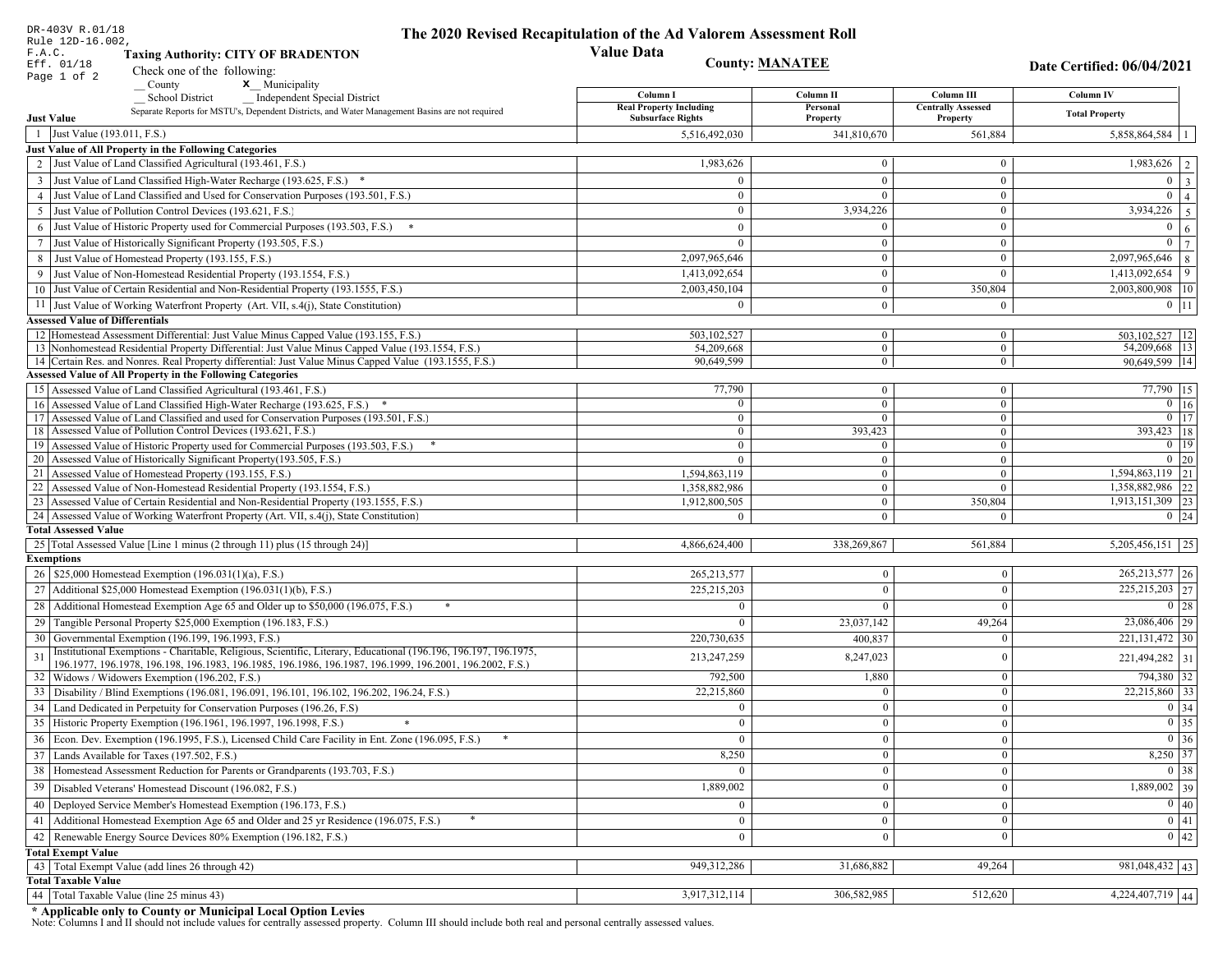**Taxing Authority: CITY OF BRADENTON** 

## Reconciliation of Preliminary and Final Tax Roll

| 1  | Operating Taxable Value as Shown on Preliminary Tax Roll                                           | 4, 213, 569, 140            |
|----|----------------------------------------------------------------------------------------------------|-----------------------------|
| 2  | Additions to Operating Taxable Value Resulting from Petitions to the VAB                           | 0                           |
| 3  | Deductions from Operating Taxable Value Resulting from Petitions to the VAB                        | 0                           |
| 4  | Subtotal $(1 + 2 - 3 = 4)$                                                                         | 4, 213, 569, 140            |
| 5  | Other Additions to Operating Taxable Value                                                         | 42, 294, 263                |
| 6  | Other Deductions from Operating Taxable Value                                                      | 31,455,684                  |
| 7  | Operating Taxable Value Shown on Final Tax Roll $(4 + 5 - 6 = 7)$                                  | 4, 224, 407, 719            |
|    |                                                                                                    | <b>Just Value</b>           |
| 8  | Just Value of Subsurface Rights (this amount included in Line 1, Column I, Page One) 193.481, F.S. | 787                         |
| 9  | Just Value of Centrally Assessed Railroad Property Value                                           | 461,875                     |
| 10 | Just Value of Centrally Assessed Private Car Line Property Value                                   | 100,009                     |
|    |                                                                                                    | <b>Selected Just Values</b> |

Note: Sum of items 9 and 10 should equal centrally assessed just value on page 1, line 1, column III.

## **Homestead Portability**

| л.  | . ⊅ifferential<br>ranster<br>$\sim$ $\kappa$ ecenymal.<br>Homestead<br>$^{\circ}$<br>וח ־<br>arc⁄<br>13 U.S | - |
|-----|-------------------------------------------------------------------------------------------------------------|---|
| --- | Differentia<br><b>PANSIL</b><br>. Homestead<br>rerred<br>alu                                                |   |

| <b>Total Parcels or Accounts</b> |    |                                  | Column 1                 | Column 2       |  |
|----------------------------------|----|----------------------------------|--------------------------|----------------|--|
|                                  |    | Real Property                    | <b>Personal Property</b> |                |  |
|                                  |    |                                  | Parcels                  | Accounts       |  |
|                                  | 13 | <b>Fotal Parcels or Accounts</b> | $\cap$<br>757<br>.       | ່າາຊ່<br>, 440 |  |

#### **Property with Reduced Assessed Value**

| 14 | Land Classified Agricultural (193.461, F.S.)                                                 |       |  |
|----|----------------------------------------------------------------------------------------------|-------|--|
| 15 | Land Classified High-Water Recharge (193.625, F.S.)                                          |       |  |
| 16 | Land Classified and Used for Conservation Purposes (193.501, F.S.)                           |       |  |
| 17 | Pollution Control Devices (193.621, F.S.)                                                    |       |  |
| 18 | Historic Property used for Commercial Purposes (193.503, F.S.) *                             |       |  |
| 19 | Historically Significant Property (193.505, F.S.)                                            |       |  |
| 20 | Homestead Property; Parcels with Capped Value (193.155, F.S.)                                | 9,500 |  |
| 21 | Non-Homestead Residential Property; Parcels with Capped Value (193.1554, F.S.)               | 3,905 |  |
| 22 | Certain Residential and Non-Residential Property; Parcels with Capped Value (193.1555, F.S.) | 727   |  |
| 23 | Working Waterfront Property (Art. VII, s.4(j), State Constitution)                           |       |  |

## **Other Reductions in Assessed Value**

| 24    | Lands Available for Taxes (197.502, F.S.)                                  |      |  |
|-------|----------------------------------------------------------------------------|------|--|
| - - - | Iomestead Assessment Reduction for Parents or Grandparents (193.703, F.S.) |      |  |
| -26   | l Veterans' Homestead Discount (196.082, F.S.)<br>Disabled                 | ب ہے |  |

## \* Applicable only to County or Municipal Local Option Levies

Date Certified: 06/04/2021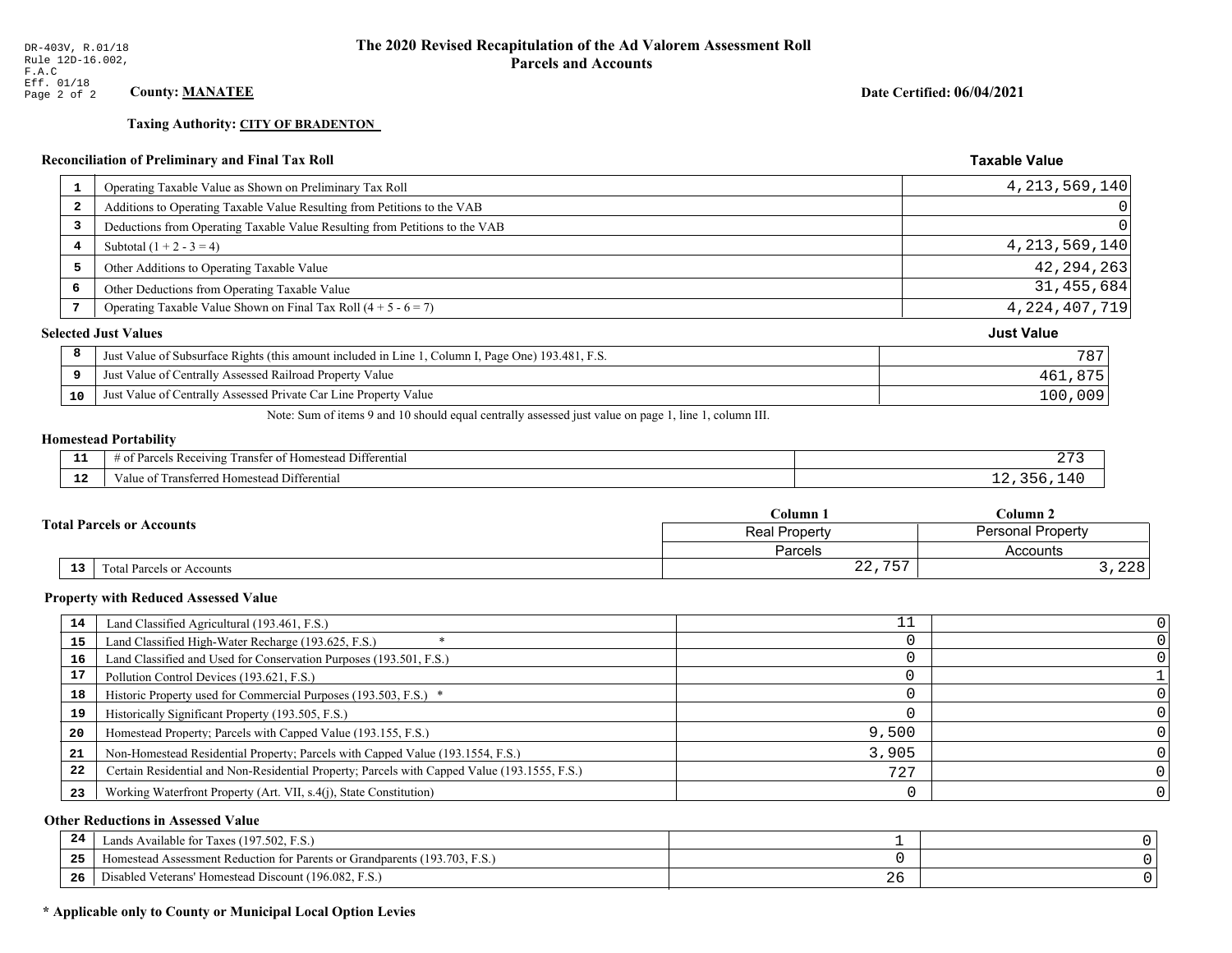| DR-403V R.01/18                        |                                                                                                                                                               | The 2020 Revised Recapitulation of the Ad Valorem Assessment Roll |                                  |                                       |                                                                       |  |
|----------------------------------------|---------------------------------------------------------------------------------------------------------------------------------------------------------------|-------------------------------------------------------------------|----------------------------------|---------------------------------------|-----------------------------------------------------------------------|--|
| Rule 12D-16.002,<br>F.A.C.             | <b>Taxing Authority: CITY OF HOLMES BEACH</b>                                                                                                                 | <b>Value Data</b>                                                 |                                  |                                       |                                                                       |  |
| Eff. 01/18                             | Check one of the following:                                                                                                                                   |                                                                   | <b>County: MANATEE</b>           |                                       | Date Certified: 06/04/2021                                            |  |
| Page 1 of 2                            | x Municipality<br>County                                                                                                                                      |                                                                   |                                  |                                       |                                                                       |  |
|                                        | <b>School District</b><br><b>Independent Special District</b>                                                                                                 | Column I                                                          | Column II                        | Column III                            | <b>Column IV</b>                                                      |  |
| <b>Just Value</b>                      | Separate Reports for MSTU's, Dependent Districts, and Water Management Basins are not required                                                                | <b>Real Property Including</b><br><b>Subsurface Rights</b>        | Personal<br>Property             | <b>Centrally Assessed</b><br>Property | <b>Total Property</b>                                                 |  |
| 1 Just Value (193.011, F.S.)           |                                                                                                                                                               | 2,535,180,196                                                     | 18,440,570                       | $\mathbf{0}$                          | $2,553,620,766$   1                                                   |  |
|                                        | Just Value of All Property in the Following Categories                                                                                                        |                                                                   |                                  |                                       |                                                                       |  |
|                                        | 2 Just Value of Land Classified Agricultural (193.461, F.S.)                                                                                                  | $\Omega$                                                          | $\Omega$                         | $\bf{0}$                              | $0 \mid 2 \mid$                                                       |  |
|                                        | 3 Just Value of Land Classified High-Water Recharge (193.625, F.S.) *                                                                                         | $\mathbf{0}$                                                      | $\overline{0}$                   | $\mathbf{0}$                          | $\boxed{0}$ $\boxed{3}$                                               |  |
|                                        | 4 Just Value of Land Classified and Used for Conservation Purposes (193.501, F.S.)                                                                            | $\mathbf{0}$                                                      | $\overline{0}$                   | $\overline{0}$                        | $\overline{0}$   4                                                    |  |
| 5                                      | Just Value of Pollution Control Devices (193.621, F.S.)                                                                                                       | $\Omega$                                                          | $\Omega$                         | $\mathbf{0}$                          | $0 \mid 5 \mid$                                                       |  |
|                                        | 6 Just Value of Historic Property used for Commercial Purposes (193.503, F.S.) *                                                                              | $\Omega$                                                          | $\theta$                         | $\mathbf{0}$                          | $0 \mid 6 \mid$                                                       |  |
|                                        | 7 Just Value of Historically Significant Property (193.505, F.S.)                                                                                             | $\Omega$                                                          | $\overline{0}$                   | $\mathbf{0}$                          | $\overline{0}$<br>$7\phantom{.0}$                                     |  |
|                                        | 8 Just Value of Homestead Property (193.155, F.S.)                                                                                                            | 763,368,498                                                       |                                  | $\mathbf{0}$                          | 763,368,498 8                                                         |  |
|                                        | 9 Just Value of Non-Homestead Residential Property (193.1554, F.S.)                                                                                           | 1,605,549,994                                                     | $\theta$                         | $\mathbf{0}$                          | $1,605,549,994$ 9                                                     |  |
|                                        | 10 Just Value of Certain Residential and Non-Residential Property (193.1555, F.S.)                                                                            | 166,261,704                                                       | $\overline{0}$                   | $\mathbf{0}$                          | $166,261,704$   10                                                    |  |
|                                        | 11 Just Value of Working Waterfront Property (Art. VII, s.4(j), State Constitution)                                                                           | 0                                                                 | $\overline{0}$                   | $\mathbf{0}$                          | $0$   11                                                              |  |
| <b>Assessed Value of Differentials</b> |                                                                                                                                                               |                                                                   |                                  |                                       |                                                                       |  |
|                                        | 12 Homestead Assessment Differential: Just Value Minus Capped Value (193.155, F.S.)                                                                           | 224,519,733                                                       | $\mathbf{0}$                     | $\bf{0}$                              | 224,519,733   12                                                      |  |
|                                        | 13 Nonhomestead Residential Property Differential: Just Value Minus Capped Value (193.1554, F.S.)                                                             | 21,874,911                                                        | $\overline{0}$                   | $\mathbf{0}$                          | 21,874,911 13                                                         |  |
|                                        | 14 Certain Res. and Nonres. Real Property differential: Just Value Minus Capped Value (193.1555, F.S.)                                                        | 17,651,346                                                        | $\mathbf{0}$                     | $\bf{0}$                              | 17,651,346 14                                                         |  |
|                                        | <b>Assessed Value of All Property in the Following Categories</b>                                                                                             |                                                                   |                                  |                                       |                                                                       |  |
|                                        | 15 Assessed Value of Land Classified Agricultural (193.461, F.S.)                                                                                             | $\bf{0}$                                                          | $\mathbf{0}$                     | $\bf{0}$                              | $0 \t15$                                                              |  |
|                                        | 16 Assessed Value of Land Classified High-Water Recharge (193.625, F.S.) *                                                                                    | $\Omega$                                                          | $\mathbf{0}$                     | $\bf{0}$                              | $0$ 16                                                                |  |
|                                        | 17 Assessed Value of Land Classified and used for Conservation Purposes (193.501, F.S.)                                                                       | $\mathbf{0}$                                                      | $\mathbf{0}$                     | $\bf{0}$                              | $0$ 17                                                                |  |
|                                        | 18 Assessed Value of Pollution Control Devices (193.621, F.S.)                                                                                                | $\mathbf{0}$                                                      | $\overline{0}$<br>$\overline{0}$ | $\bf{0}$                              | $0$   18<br>$0$ 19                                                    |  |
|                                        | 19 Assessed Value of Historic Property used for Commercial Purposes (193.503, F.S.)<br>20 Assessed Value of Historically Significant Property (193.505, F.S.) | $\theta$<br>$\Omega$                                              | $\theta$                         | $\overline{0}$<br>$\overline{0}$      | $0 \mid 20$                                                           |  |
|                                        | 21 Assessed Value of Homestead Property (193.155, F.S.)                                                                                                       | 538,848,765                                                       | $\overline{0}$                   | $\bf{0}$                              | 538,848,765 21                                                        |  |
|                                        | 22 Assessed Value of Non-Homestead Residential Property (193.1554, F.S.)                                                                                      | 1,583,675,083                                                     | $\overline{0}$                   | $\bf{0}$                              | 1,583,675,083 22                                                      |  |
|                                        | 23 Assessed Value of Certain Residential and Non-Residential Property (193.1555, F.S.)                                                                        | 148,610,358                                                       | $\mathbf{0}$                     | $\bf{0}$                              | 148,610,358 23                                                        |  |
|                                        | 24 Assessed Value of Working Waterfront Property (Art. VII, s.4(j), State Constitution)                                                                       | $\Omega$                                                          | $\overline{0}$                   | $\mathbf{0}$                          | $0 \quad 24$                                                          |  |
| <b>Total Assessed Value</b>            |                                                                                                                                                               |                                                                   |                                  |                                       |                                                                       |  |
|                                        | 25 Total Assessed Value [Line 1 minus (2 through 11) plus (15 through 24)]                                                                                    | 2,271,134,206                                                     | 18,440,570                       | $\vert 0 \vert$                       | 2,289,574,776 25                                                      |  |
| <b>Exemptions</b>                      |                                                                                                                                                               |                                                                   |                                  |                                       |                                                                       |  |
|                                        | 26   \$25,000 Homestead Exemption (196.031(1)(a), F.S.)                                                                                                       | 27,925,000                                                        | $\overline{0}$                   | $\boldsymbol{0}$                      | $27,925,000$ 26                                                       |  |
|                                        | 27   Additional \$25,000 Homestead Exemption (196.031(1)(b), F.S.)                                                                                            | 27,848,658                                                        | $\overline{0}$                   | $\mathbf{0}$                          | 27,848,658 27                                                         |  |
|                                        | 28 Additional Homestead Exemption Age 65 and Older up to \$50,000 (196.075, F.S.)                                                                             | 525,000                                                           | $\overline{0}$                   | $\boldsymbol{0}$                      | $525,000$   28                                                        |  |
|                                        | 29 Tangible Personal Property \$25,000 Exemption (196.183, F.S.)                                                                                              | $\Omega$                                                          | 2,113,960                        | $\boldsymbol{0}$                      | $2,113,960$ 29                                                        |  |
|                                        | 30 Governmental Exemption (196.199, 196.1993, F.S.)                                                                                                           | 13.389.500                                                        | $\overline{0}$                   | $\boldsymbol{0}$                      | 13,389,500 30                                                         |  |
| 31                                     | Institutional Exemptions - Charitable, Religious, Scientific, Literary, Educational (196.196, 196.197, 196.1975,                                              | 18,233,178                                                        | $\mathbf{0}$                     | $\boldsymbol{0}$                      | 18,233,178 31                                                         |  |
|                                        | 196.1977, 196.1978, 196.198, 196.1983, 196.1985, 196.1986, 196.1987, 196.1999, 196.2001, 196.2002, F.S.)                                                      |                                                                   | $\mathbf{0}$                     |                                       |                                                                       |  |
|                                        | 32   Widows / Widowers Exemption (196.202, F.S.)<br>33 Disability / Blind Exemptions (196.081, 196.091, 196.101, 196.102, 196.202, 196.24, F.S.)              | 103,000                                                           | $\overline{0}$                   | $\boldsymbol{0}$<br>$\mathbf{0}$      | $103,000$ 32<br>2,863,649 33                                          |  |
|                                        |                                                                                                                                                               | 2,863,649                                                         | $\overline{0}$                   |                                       |                                                                       |  |
|                                        | 34 Land Dedicated in Perpetuity for Conservation Purposes (196.26, F.S)<br>35 Historic Property Exemption (196.1961, 196.1997, 196.1998, F.S.)                | $\overline{0}$                                                    |                                  | $\mathbf{0}$                          | 0 34                                                                  |  |
|                                        |                                                                                                                                                               | $\mathbf{0}$                                                      | $\mathbf{0}$                     | $\bf{0}$                              | $\begin{array}{ c c }\n\hline\n0 & 35 \\ \hline\n0 & 36\n\end{array}$ |  |
|                                        | 36 Econ. Dev. Exemption (196.1995, F.S.), Licensed Child Care Facility in Ent. Zone (196.095, F.S.)                                                           | $\overline{0}$                                                    | $\overline{0}$                   | $\overline{0}$                        | $\boxed{0}$ 37                                                        |  |
|                                        | 37 Lands Available for Taxes (197.502, F.S.)                                                                                                                  | $\mathbf{0}$                                                      | $\vert 0 \vert$                  | $\mathbf{0}$                          |                                                                       |  |
|                                        | 38   Homestead Assessment Reduction for Parents or Grandparents (193.703, F.S.)                                                                               | 17,931                                                            | $\bf{0}$                         | $\mathbf{0}$                          | $17,931$ 38                                                           |  |
|                                        | 39   Disabled Veterans' Homestead Discount (196.082, F.S.)                                                                                                    | 545,254                                                           | $\overline{0}$                   | $\mathbf{0}$                          | 545,254 39                                                            |  |
|                                        | 40   Deployed Service Member's Homestead Exemption (196.173, F.S.)                                                                                            | $\overline{0}$                                                    | $\mathbf{0}$                     | $\boldsymbol{0}$                      | 0 40                                                                  |  |
| 41                                     | Additional Homestead Exemption Age 65 and Older and 25 yr Residence (196.075, F.S.)                                                                           | $\mathbf{0}$                                                      | $\mathbf{0}$                     | $\boldsymbol{0}$                      | 0 41                                                                  |  |
|                                        | 42 Renewable Energy Source Devices 80% Exemption (196.182, F.S.)                                                                                              | $\overline{0}$                                                    | $\overline{0}$                   | $\mathbf{0}$                          | $0 \mid 42$                                                           |  |
| <b>Total Exempt Value</b>              |                                                                                                                                                               |                                                                   |                                  |                                       |                                                                       |  |
|                                        | 43 Total Exempt Value (add lines 26 through 42)                                                                                                               | 91,451,170                                                        | 2,113,960                        | $\mathbf{0}$                          | 93,565,130 43                                                         |  |
| <b>Total Taxable Value</b>             |                                                                                                                                                               |                                                                   |                                  |                                       |                                                                       |  |
|                                        | 44   Total Taxable Value (line 25 minus 43)                                                                                                                   | 2,179,683,036                                                     | 16,326,610                       | $\bf{0}$                              | $2,196,009,646$ 44                                                    |  |

DR-403V R.01/18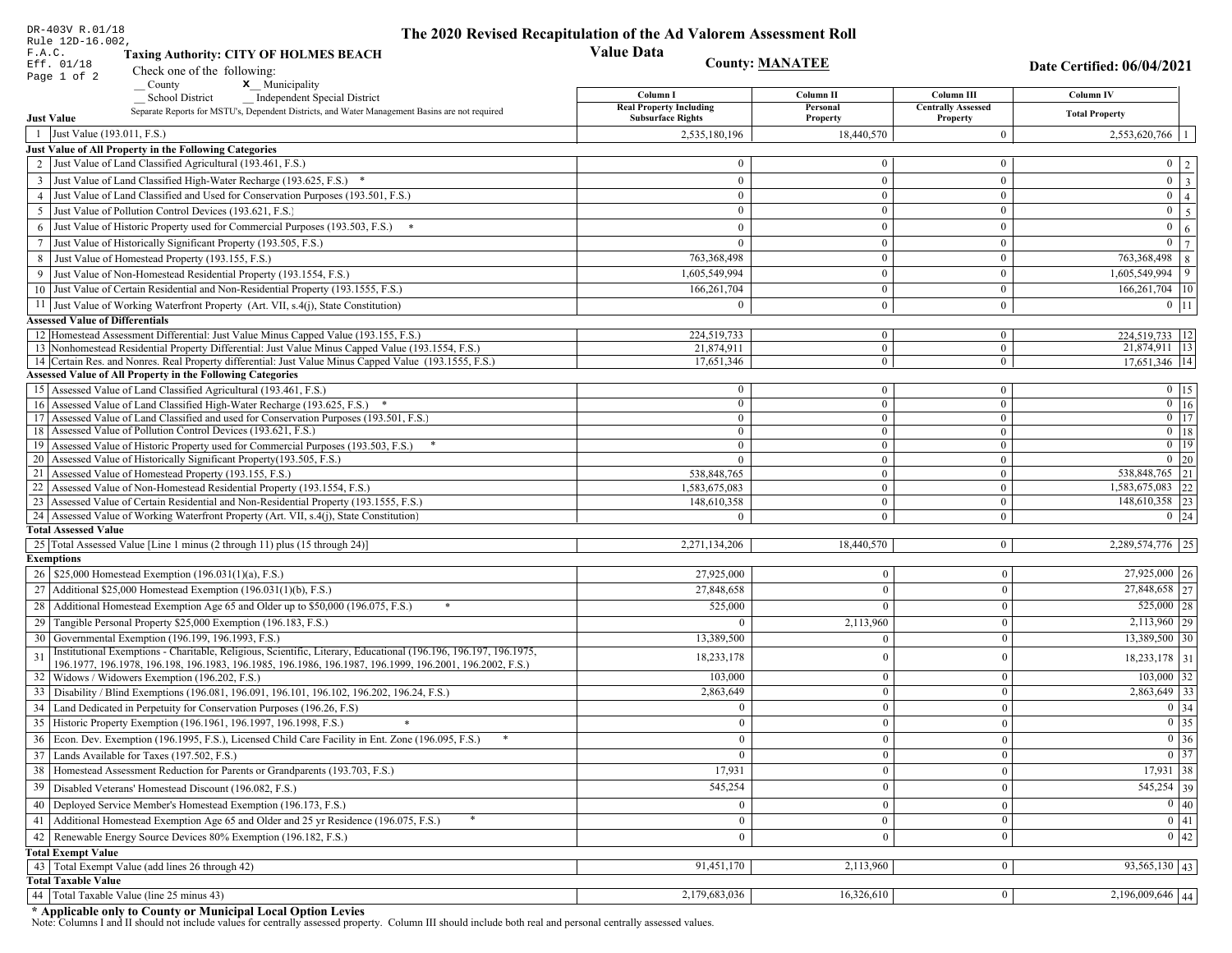**Taxing Authority: CITY OF HOLMES BEACH** 

## Reconciliation of Preliminary and Final Tax Roll

| Operating Taxable Value as Shown on Preliminary Tax Roll<br>1                                           | 2,198,919,831     |
|---------------------------------------------------------------------------------------------------------|-------------------|
| Additions to Operating Taxable Value Resulting from Petitions to the VAB<br>$\overline{\mathbf{2}}$     | 0                 |
| Deductions from Operating Taxable Value Resulting from Petitions to the VAB<br>3                        | 356, 225          |
| Subtotal $(1 + 2 - 3 = 4)$<br>4                                                                         | 2,198,563,606     |
| 5<br>Other Additions to Operating Taxable Value                                                         | 3, 191, 232       |
| 6<br>Other Deductions from Operating Taxable Value                                                      | 5,745,192         |
| Operating Taxable Value Shown on Final Tax Roll $(4 + 5 - 6 = 7)$                                       | 2,196,009,646     |
| <b>Selected Just Values</b>                                                                             | <b>Just Value</b> |
| 8<br>Just Value of Subsurface Rights (this amount included in Line 1, Column I, Page One) 193.481, F.S. |                   |
| Just Value of Centrally Assessed Railroad Property Value<br>9                                           |                   |
| Just Value of Centrally Assessed Private Car Line Property Value<br>10                                  |                   |
|                                                                                                         |                   |

Note: Sum of items 9 and 10 should equal centrally assessed just value on page 1, line 1, column III.

## **Homestead Portability**

ł,

| --            | $ -$<br>l Differential<br><b>Parce</b><br>ranster of<br>ceiving<br>. Homestead P<br>- OT<br>, , , , , , | - -       |
|---------------|---------------------------------------------------------------------------------------------------------|-----------|
| $\sim$<br>. . | Transferred Homestead Differential<br>∕alu                                                              | oΩ.<br>צו |

| <b>Fotal Parcels or Accounts</b> |    |                           | Column 1      | $\mathbb C$ olumn 2      |  |
|----------------------------------|----|---------------------------|---------------|--------------------------|--|
|                                  |    |                           | Real Property | <b>Personal Property</b> |  |
|                                  |    |                           | Parcels       | Accounts                 |  |
|                                  | 13 | Total Parcels or Accounts | 4,402         | 314'                     |  |

#### **Property with Reduced Assessed Value**

| 14 | Land Classified Agricultural (193.461, F.S.)                                                 |     |  |
|----|----------------------------------------------------------------------------------------------|-----|--|
|    |                                                                                              |     |  |
| 15 | Land Classified High-Water Recharge (193.625, F.S.)                                          |     |  |
| 16 | Land Classified and Used for Conservation Purposes (193.501, F.S.)                           |     |  |
| 17 | Pollution Control Devices (193.621, F.S.)                                                    |     |  |
| 18 | Historic Property used for Commercial Purposes (193.503, F.S.) *                             |     |  |
| 19 | Historically Significant Property (193.505, F.S.)                                            |     |  |
| 20 | Homestead Property; Parcels with Capped Value (193.155, F.S.)                                | 971 |  |
| 21 | Non-Homestead Residential Property; Parcels with Capped Value (193.1554, F.S.)               | 397 |  |
| 22 | Certain Residential and Non-Residential Property; Parcels with Capped Value (193.1555, F.S.) | 94  |  |
| 23 | Working Waterfront Property (Art. VII, s.4(j), State Constitution)                           |     |  |

## **Other Reductions in Assessed Value**

| -44 | Available for Taxes (197.502, F.S.)                                          |  |
|-----|------------------------------------------------------------------------------|--|
| 25  | 'omestead Assessment Reduction for Parents or Grandparents $(193.703, F.S.)$ |  |
| 26  | isabled Veterans' Homestead Discount (196.082, F.S.)                         |  |

## \* Applicable only to County or Municipal Local Option Levies

Date Certified: 06/04/2021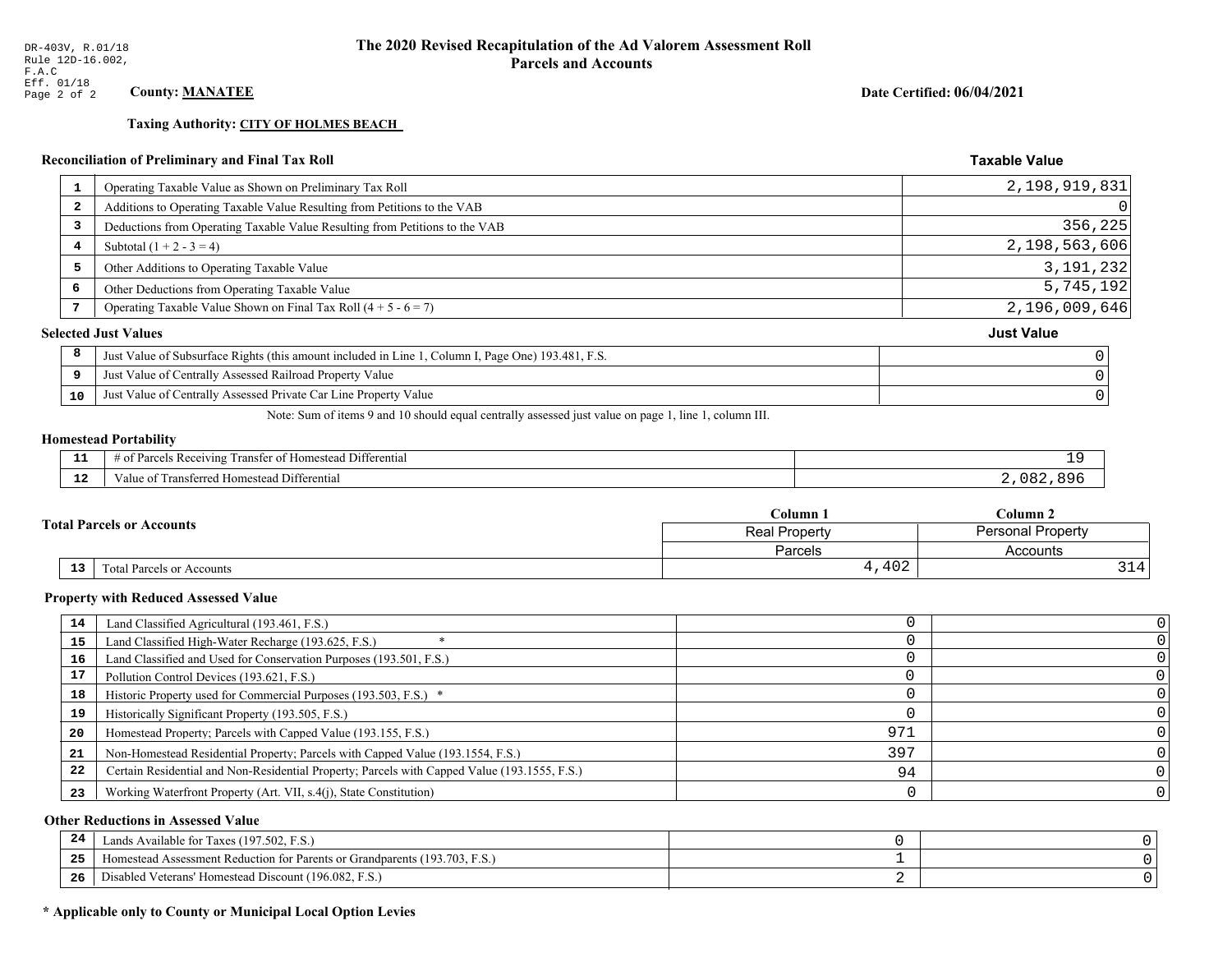| DR-403V R.01/18<br>Rule 12D-16.002,    |                                                                                                                                                                                                                              | The 2020 Revised Recapitulation of the Ad Valorem Assessment Roll |                      |                                       |                                 |
|----------------------------------------|------------------------------------------------------------------------------------------------------------------------------------------------------------------------------------------------------------------------------|-------------------------------------------------------------------|----------------------|---------------------------------------|---------------------------------|
| F.A.C.                                 | <b>Taxing Authority: TOWN OF LONGBOAT KEY</b>                                                                                                                                                                                | <b>Value Data</b>                                                 |                      |                                       |                                 |
| Eff. 01/18                             | Check one of the following:                                                                                                                                                                                                  | <b>County: MANATEE</b>                                            |                      |                                       | Date Certified: 06/04/2021      |
| Page 1 of 2                            | County<br>x Municipality                                                                                                                                                                                                     |                                                                   |                      |                                       |                                 |
|                                        | <b>Independent Special District</b><br><b>School District</b>                                                                                                                                                                | Column I                                                          | Column II            | Column III                            | Column IV                       |
| <b>Just Value</b>                      | Separate Reports for MSTU's, Dependent Districts, and Water Management Basins are not required                                                                                                                               | <b>Real Property Including</b><br><b>Subsurface Rights</b>        | Personal<br>Property | <b>Centrally Assessed</b><br>Property | <b>Total Property</b>           |
| 1 Just Value (193.011, F.S.)           |                                                                                                                                                                                                                              | 2,167,111,126                                                     | 15,704,745           | $\mathbf{0}$                          | $2,182,815,871$   1             |
|                                        | Just Value of All Property in the Following Categories                                                                                                                                                                       |                                                                   |                      |                                       |                                 |
|                                        | 2 Just Value of Land Classified Agricultural (193.461, F.S.)                                                                                                                                                                 | $\bf{0}$                                                          | $\theta$             | $\overline{0}$                        | $0 \mid 2 \mid$                 |
|                                        | 3 Just Value of Land Classified High-Water Recharge (193.625, F.S.) *                                                                                                                                                        | $\theta$                                                          | $\mathbf{0}$         | $\mathbf{0}$                          | $\boxed{0}$ $\boxed{3}$         |
|                                        | 4 Just Value of Land Classified and Used for Conservation Purposes (193.501, F.S.)                                                                                                                                           | $\theta$                                                          | $\mathbf{0}$         | $\overline{0}$                        | $0 \mid 4 \mid$                 |
|                                        | 5 Just Value of Pollution Control Devices (193.621, F.S.)                                                                                                                                                                    | $\mathbf{0}$                                                      | $\theta$             | $\mathbf{0}$                          | $\boxed{0}$ $\boxed{5}$         |
|                                        | 6 Just Value of Historic Property used for Commercial Purposes (193.503, F.S.)                                                                                                                                               | $\theta$                                                          | $\Omega$             | $\mathbf{0}$                          | $\mathbf{0}$<br>6 <sup>1</sup>  |
|                                        | 7 Just Value of Historically Significant Property (193.505, F.S.)                                                                                                                                                            | $\theta$                                                          | $\Omega$             | $\mathbf{0}$                          | $\overline{0}$   $\overline{7}$ |
|                                        | 8 Just Value of Homestead Property (193.155, F.S.)                                                                                                                                                                           | 756,336,181                                                       | $\mathbf{0}$         | $\mathbf{0}$                          | 756,336,181 8                   |
|                                        | 9 Just Value of Non-Homestead Residential Property (193.1554, F.S.)                                                                                                                                                          | 1,283,272,921                                                     | $\theta$             | $\mathbf{0}$                          | $1,283,272,921$ 9               |
|                                        | 10 Just Value of Certain Residential and Non-Residential Property (193.1555, F.S.)                                                                                                                                           | 127,502,024                                                       | $\mathbf{0}$         | $\bf{0}$                              | 127,502,024 10                  |
|                                        | 11 Just Value of Working Waterfront Property (Art. VII, s.4(j), State Constitution)                                                                                                                                          | $\overline{0}$                                                    | $\overline{0}$       | $\overline{0}$                        | $0$   11                        |
| <b>Assessed Value of Differentials</b> |                                                                                                                                                                                                                              |                                                                   |                      |                                       |                                 |
|                                        | 12 Homestead Assessment Differential: Just Value Minus Capped Value (193.155, F.S.)                                                                                                                                          | 151,332,015                                                       | $\overline{0}$       | $\overline{0}$                        | 151,332,015   12                |
|                                        | 13 Nonhomestead Residential Property Differential: Just Value Minus Capped Value (193.1554, F.S.)                                                                                                                            | 10,981,610                                                        | $\mathbf{0}$         | $\overline{0}$                        | 10,981,610 13                   |
|                                        | 14 Certain Res. and Nonres. Real Property differential: Just Value Minus Capped Value (193.1555, F.S.)                                                                                                                       | 17,311,720                                                        | $\overline{0}$       | $\mathbf{0}$                          | 17,311,720   14                 |
|                                        | <b>Assessed Value of All Property in the Following Categories</b>                                                                                                                                                            |                                                                   |                      |                                       |                                 |
|                                        | 15   Assessed Value of Land Classified Agricultural (193.461, F.S.)                                                                                                                                                          | $\bf{0}$                                                          | $\overline{0}$       | $\bf{0}$                              | $0$ 15                          |
|                                        | 16 Assessed Value of Land Classified High-Water Recharge (193.625, F.S.) *                                                                                                                                                   | $\overline{0}$                                                    | $\overline{0}$       | $\mathbf{0}$                          | $0$ 16                          |
|                                        | 17 Assessed Value of Land Classified and used for Conservation Purposes (193.501, F.S.)                                                                                                                                      | $\bf{0}$                                                          | $\mathbf{0}$         | $\bf{0}$                              | $\boxed{0}$ 17                  |
|                                        | 18 Assessed Value of Pollution Control Devices (193.621, F.S.)                                                                                                                                                               | $\overline{0}$                                                    | $\overline{0}$       | $\overline{0}$                        | $0$ 18                          |
|                                        | 19 Assessed Value of Historic Property used for Commercial Purposes (193.503, F.S.)                                                                                                                                          | $\bf{0}$                                                          | $\overline{0}$       | $\overline{0}$                        | $\boxed{0}$ 19                  |
|                                        | 20 Assessed Value of Historically Significant Property (193.505, F.S.)                                                                                                                                                       | $\mathbf{0}$                                                      | $\overline{0}$       | $\mathbf{0}$                          | $0 \mid 20$                     |
|                                        | 21 Assessed Value of Homestead Property (193.155, F.S.)                                                                                                                                                                      | 605,004,166                                                       | $\mathbf{0}$         | $\overline{0}$                        | 605,004,166 21                  |
|                                        | 22 Assessed Value of Non-Homestead Residential Property (193.1554, F.S.)                                                                                                                                                     | 1,272,291,311                                                     | $\overline{0}$       | $\overline{0}$                        | 1,272,291,311 22                |
|                                        | 23 Assessed Value of Certain Residential and Non-Residential Property (193.1555, F.S.)                                                                                                                                       | 110,190,304                                                       | $\overline{0}$       | $\overline{0}$                        | $110,190,304$ 23                |
|                                        | 24 Assessed Value of Working Waterfront Property (Art. VII, s.4(j), State Constitution)                                                                                                                                      | $\Omega$                                                          | $\mathbf{0}$         | $\overline{0}$                        | $0 \quad 24$                    |
| <b>Total Assessed Value</b>            |                                                                                                                                                                                                                              |                                                                   |                      |                                       |                                 |
|                                        | 25 Total Assessed Value [Line 1 minus (2 through 11) plus (15 through 24)]                                                                                                                                                   | 1,987,485,781                                                     | 15,704,745           | 0                                     | $2,003,190,526$ 25              |
| <b>Exemptions</b>                      |                                                                                                                                                                                                                              |                                                                   |                      |                                       | 24,225,355   26                 |
|                                        | 26   \$25,000 Homestead Exemption (196.031(1)(a), F.S.)                                                                                                                                                                      | 24,225,355                                                        | $\overline{0}$       | $\boldsymbol{0}$                      | $\overline{24,155,722}$ 27      |
|                                        | 27 Additional \$25,000 Homestead Exemption (196.031(1)(b), F.S.)                                                                                                                                                             | 24,155,722                                                        | $\overline{0}$       | $\boldsymbol{0}$                      |                                 |
|                                        | 28 Additional Homestead Exemption Age 65 and Older up to \$50,000 (196.075, F.S.)                                                                                                                                            | 500,000                                                           | $\Omega$             | $\mathbf{0}$                          | $500,000$ 28                    |
| 29                                     | Tangible Personal Property \$25,000 Exemption (196.183, F.S.)                                                                                                                                                                |                                                                   | 873,202              | $\boldsymbol{0}$                      | $873,202$ 29                    |
|                                        | 30 Governmental Exemption (196.199, 196.1993, F.S.)                                                                                                                                                                          | 19,330,026                                                        | $\Omega$             | $\boldsymbol{0}$                      | 19,330,026 30                   |
| 31                                     | Institutional Exemptions - Charitable, Religious, Scientific, Literary, Educational (196.196, 196.197, 196.1975,<br>196.1977, 196.1978, 196.198, 196.1983, 196.1985, 196.1986, 196.1987, 196.1999, 196.2001, 196.2002, F.S.) | 11,905,795                                                        | $\Omega$             | $\boldsymbol{0}$                      | $11,905,795$ 31                 |
|                                        | 32   Widows / Widowers Exemption (196.202, F.S.)                                                                                                                                                                             | 93,000                                                            | $\overline{0}$       | $\mathbf{0}$                          | $93,000$ 32                     |
|                                        | 33   Disability / Blind Exemptions (196.081, 196.091, 196.101, 196.102, 196.202, 196.24, F.S.)                                                                                                                               | 3,995,959                                                         | $\mathbf{0}$         | $\boldsymbol{0}$                      | $3,995,959$ 33                  |
|                                        | 34 Land Dedicated in Perpetuity for Conservation Purposes (196.26, F.S)                                                                                                                                                      | $\Omega$                                                          | $\overline{0}$       | $\boldsymbol{0}$                      | 0 34                            |
|                                        | 35 Historic Property Exemption (196.1961, 196.1997, 196.1998, F.S.)                                                                                                                                                          | $\overline{0}$                                                    | $\mathbf{0}$         | 0                                     | $\boxed{0}$ 35                  |
|                                        | 36 Econ. Dev. Exemption (196.1995, F.S.), Licensed Child Care Facility in Ent. Zone (196.095, F.S.)                                                                                                                          | $\overline{0}$                                                    | $\overline{0}$       |                                       | $\boxed{0}$ 36                  |
|                                        |                                                                                                                                                                                                                              |                                                                   |                      | $\boldsymbol{0}$                      | $0 \overline{\smash)37}$        |
|                                        | 37 Lands Available for Taxes (197.502, F.S.)                                                                                                                                                                                 | $\overline{0}$                                                    | $\mathbf{0}$         | $\bf{0}$                              |                                 |
|                                        | 38   Homestead Assessment Reduction for Parents or Grandparents (193.703, F.S.)                                                                                                                                              | $\bf{0}$                                                          | $\bf{0}$             | $\overline{0}$                        | $\boxed{0}$ 38                  |
| 39                                     | Disabled Veterans' Homestead Discount (196.082, F.S.)                                                                                                                                                                        | 421,344                                                           | $\overline{0}$       | $\boldsymbol{0}$                      | 421,344 39                      |
|                                        | 40   Deployed Service Member's Homestead Exemption (196.173, F.S.)                                                                                                                                                           | $\theta$                                                          | $\overline{0}$       | $\bf{0}$                              | 0 40                            |
| 41                                     | Additional Homestead Exemption Age 65 and Older and 25 yr Residence (196.075, F.S.)                                                                                                                                          | 27,900                                                            | $\mathbf{0}$         | $\boldsymbol{0}$                      | $27,900$ 41                     |
| 42                                     | Renewable Energy Source Devices 80% Exemption (196.182, F.S.)                                                                                                                                                                | $\overline{0}$                                                    | $\mathbf{0}$         | $\boldsymbol{0}$                      | 0 42                            |
| <b>Total Exempt Value</b>              |                                                                                                                                                                                                                              |                                                                   |                      |                                       |                                 |
|                                        | 43 Total Exempt Value (add lines 26 through 42)                                                                                                                                                                              | 84,655,101                                                        | 873,202              | $\mathbf{0}$                          | $85,528,303$ 43                 |
| <b>Total Taxable Value</b>             |                                                                                                                                                                                                                              |                                                                   |                      |                                       |                                 |
|                                        | 44 Total Taxable Value (line 25 minus 43)                                                                                                                                                                                    | 1,902,830,680                                                     | 14,831,543           | $\bf{0}$                              | $1,917,662,223$ 44              |

DR-403V R.01/18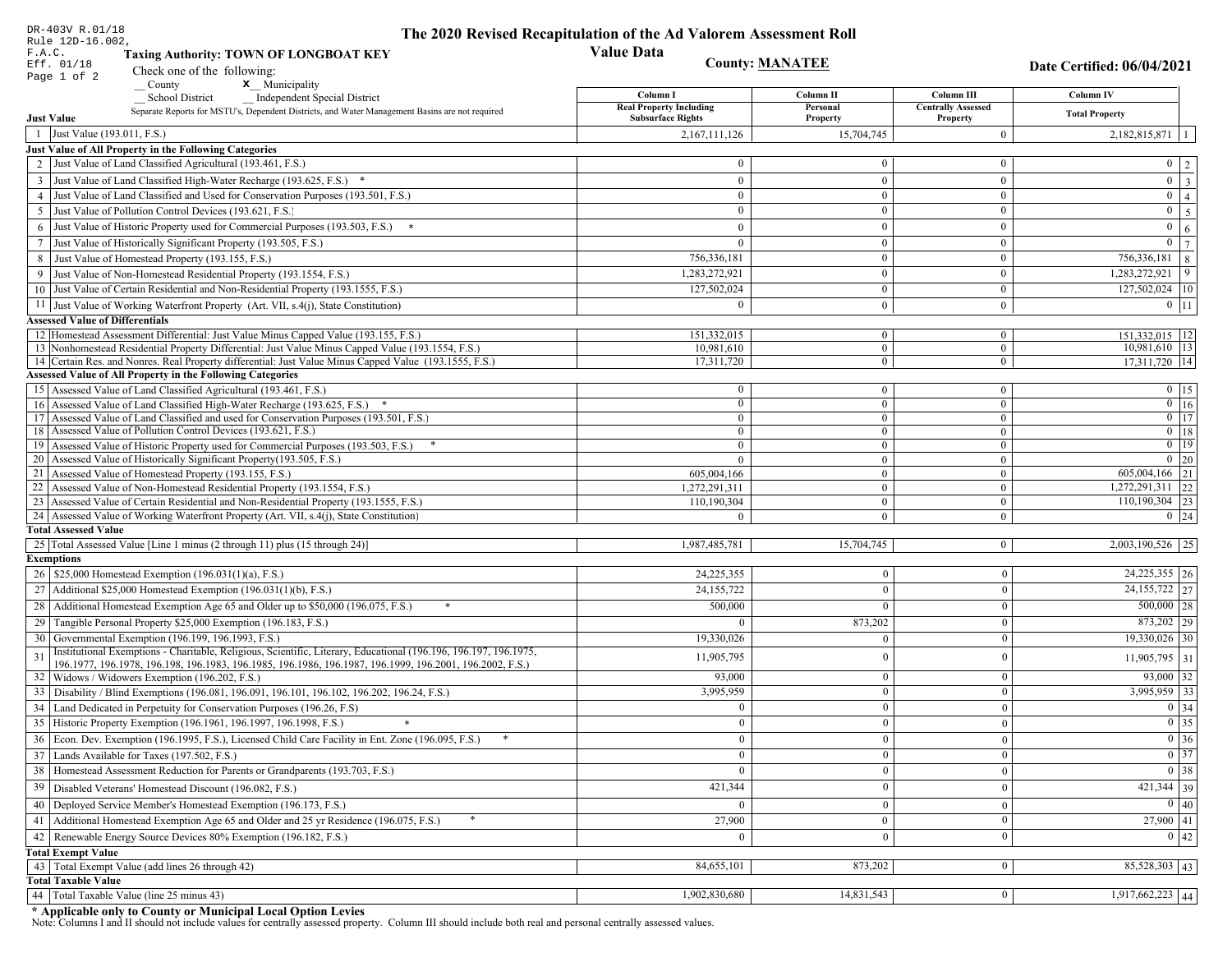**Taxing Authority: TOWN OF LONGBOAT KEY** 

## Reconciliation of Preliminary and Final Tax Roll

| 1  | Operating Taxable Value as Shown on Preliminary Tax Roll                                           | 1,918,424,261     |
|----|----------------------------------------------------------------------------------------------------|-------------------|
| -2 | Additions to Operating Taxable Value Resulting from Petitions to the VAB                           | $\Omega$          |
| 3  | Deductions from Operating Taxable Value Resulting from Petitions to the VAB                        | 0                 |
| 4  | Subtotal $(1 + 2 - 3 = 4)$                                                                         | 1,918,424,261     |
| 5  | Other Additions to Operating Taxable Value                                                         | 1,666,873         |
| 6  | Other Deductions from Operating Taxable Value                                                      | 2,428,911         |
|    | Operating Taxable Value Shown on Final Tax Roll $(4 + 5 - 6 = 7)$                                  | 1,917,662,223     |
|    | <b>Selected Just Values</b>                                                                        | <b>Just Value</b> |
| 8  | Just Value of Subsurface Rights (this amount included in Line 1, Column I, Page One) 193.481, F.S. |                   |
| 9  | Just Value of Centrally Assessed Railroad Property Value                                           |                   |
| 10 | Just Value of Centrally Assessed Private Car Line Property Value                                   |                   |
|    |                                                                                                    |                   |

Note: Sum of items 9 and 10 should equal centrally assessed just value on page 1, line 1, column III.

#### **Homestead Portability**

| .<br>---    | . Differential<br>ranster<br>Receiving<br><b>Homestead</b><br>'яrс.<br>-01<br>,,,,,,,,,,,, | -- |
|-------------|--------------------------------------------------------------------------------------------|----|
| $\sim$<br>. | i Differential<br>alue<br><b>Homestead</b><br>ransterred.                                  |    |

| <b>Fotal Parcels or Accounts</b> |                 |                           | Column 1      | Column 2                 |  |
|----------------------------------|-----------------|---------------------------|---------------|--------------------------|--|
|                                  |                 |                           | Real Property | <b>Personal Property</b> |  |
|                                  |                 |                           | Parcels       | Accounts                 |  |
|                                  | 13 <sub>1</sub> | Total Parcels or Accounts | 3,747         | 185'                     |  |

#### **Property with Reduced Assessed Value**

| 14 | Land Classified Agricultural (193.461, F.S.)                                                 |     |  |
|----|----------------------------------------------------------------------------------------------|-----|--|
| 15 | Land Classified High-Water Recharge (193.625, F.S.)                                          |     |  |
| 16 | Land Classified and Used for Conservation Purposes (193.501, F.S.)                           |     |  |
| 17 | Pollution Control Devices (193.621, F.S.)                                                    |     |  |
| 18 | Historic Property used for Commercial Purposes (193.503, F.S.) *                             |     |  |
| 19 | Historically Significant Property (193.505, F.S.)                                            |     |  |
| 20 | Homestead Property; Parcels with Capped Value (193.155, F.S.)                                | 803 |  |
| 21 | Non-Homestead Residential Property; Parcels with Capped Value (193.1554, F.S.)               | 328 |  |
| 22 | Certain Residential and Non-Residential Property; Parcels with Capped Value (193.1555, F.S.) | 27  |  |
| 23 | Working Waterfront Property (Art. VII, s.4(j), State Constitution)                           |     |  |

## **Other Reductions in Assessed Value**

| -44 | Available for Taxes (197.502, F.S.)                                          |  |
|-----|------------------------------------------------------------------------------|--|
| 25  | 'omestead Assessment Reduction for Parents or Grandparents $(193.703, F.S.)$ |  |
| 26  | isabled Veterans' Homestead Discount (196.082, F.S.)                         |  |

## \* Applicable only to County or Municipal Local Option Levies

Date Certified: 06/04/2021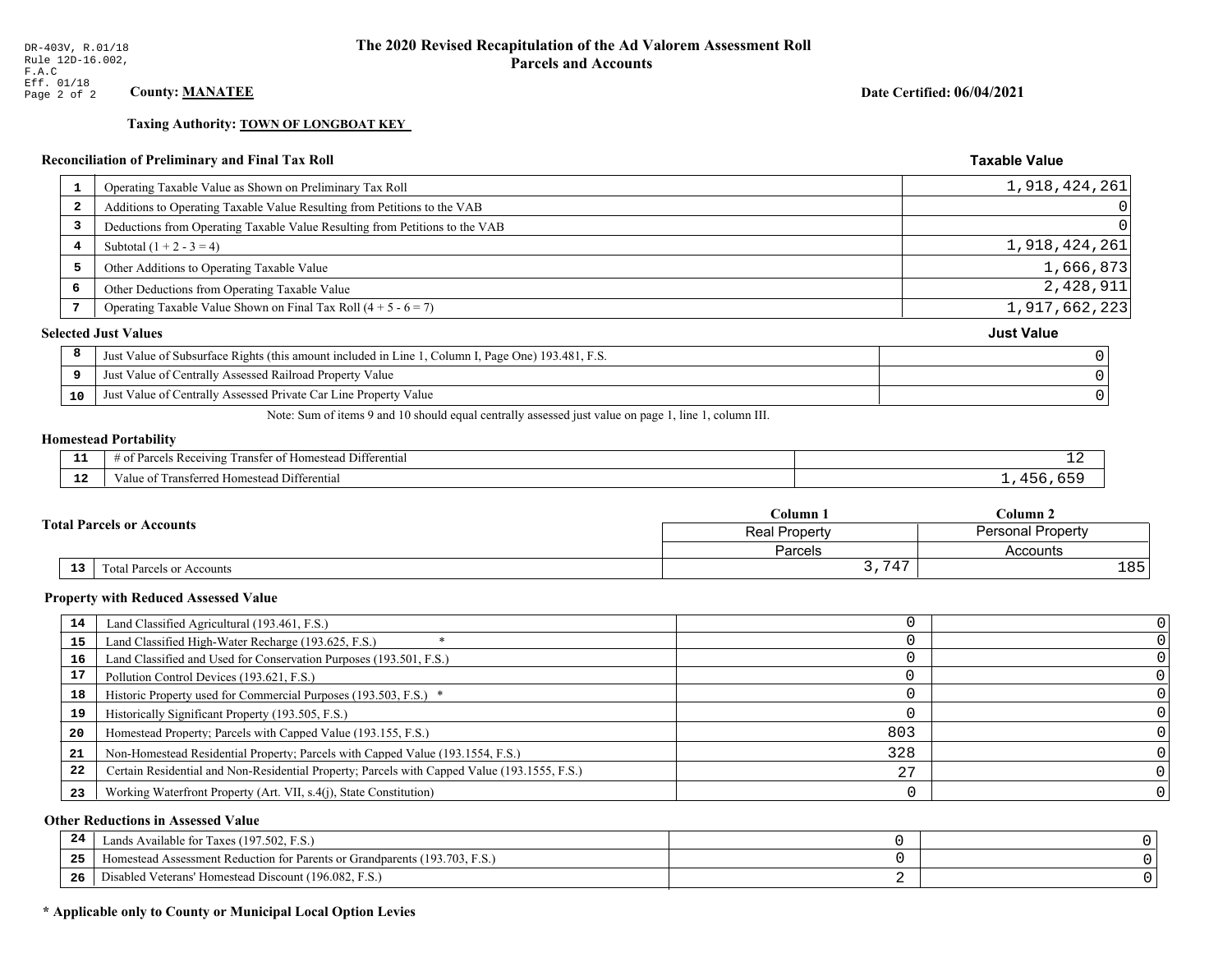| DR-403V R.01/18<br>Rule 12D-16.002,                                                                                                                                         | The 2020 Revised Recapitulation of the Ad Valorem Assessment Roll |                                  |                                         |                                                                                                   |
|-----------------------------------------------------------------------------------------------------------------------------------------------------------------------------|-------------------------------------------------------------------|----------------------------------|-----------------------------------------|---------------------------------------------------------------------------------------------------|
| F.A.C.<br><b>Taxing Authority: CITY OF PALMETTO</b>                                                                                                                         | <b>Value Data</b>                                                 |                                  |                                         |                                                                                                   |
| Eff. 01/18<br>Check one of the following:<br>Page 1 of 2                                                                                                                    |                                                                   | <b>County: MANATEE</b>           |                                         | Date Certified: 06/04/2021                                                                        |
| x Municipality<br>County                                                                                                                                                    |                                                                   |                                  |                                         |                                                                                                   |
| <b>School District</b><br><b>Independent Special District</b>                                                                                                               | Column I<br><b>Real Property Including</b>                        | Column <sub>II</sub><br>Personal | Column III<br><b>Centrally Assessed</b> | <b>Column IV</b>                                                                                  |
| Separate Reports for MSTU's, Dependent Districts, and Water Management Basins are not required<br><b>Just Value</b>                                                         | <b>Subsurface Rights</b>                                          | Property                         | Property                                | <b>Total Property</b>                                                                             |
| 1 Just Value (193.011, F.S.)                                                                                                                                                | 1,406,722,412                                                     | 59,791,403                       | 782,059                                 | 1,467,295,874                                                                                     |
| Just Value of All Property in the Following Categories                                                                                                                      |                                                                   |                                  |                                         |                                                                                                   |
| 2 Just Value of Land Classified Agricultural (193.461, F.S.)                                                                                                                | 5,158,720                                                         | $\overline{0}$                   | $\bf{0}$                                | 5,158,720<br>2                                                                                    |
| 3 Just Value of Land Classified High-Water Recharge (193.625, F.S.) *                                                                                                       | $\theta$                                                          | $\theta$                         | $\overline{0}$                          | $\overline{0}$<br>$\overline{\mathbf{3}}$                                                         |
| 4 Just Value of Land Classified and Used for Conservation Purposes (193.501, F.S.)                                                                                          | $\Omega$                                                          | $\Omega$                         | $\bf{0}$                                | $\overline{0}$<br>$\overline{4}$                                                                  |
| 5 Just Value of Pollution Control Devices (193.621, F.S.)                                                                                                                   | $\overline{0}$                                                    | 19,130                           | $\bf{0}$                                | 19,130<br>5                                                                                       |
| Just Value of Historic Property used for Commercial Purposes (193.503, F.S.)<br>6                                                                                           | $\theta$                                                          | $\Omega$                         | $\mathbf{0}$                            | $\overline{0}$<br>6                                                                               |
| Just Value of Historically Significant Property (193.505, F.S.)<br>7                                                                                                        | $\overline{0}$                                                    | $\overline{0}$                   | $\bf{0}$                                | $\mathbf{0}$<br>$\overline{7}$                                                                    |
| 8 Just Value of Homestead Property (193.155, F.S.)                                                                                                                          | 559,142,880                                                       | $\mathbf{0}$                     | $\bf{0}$                                | 559,142,880<br>8                                                                                  |
| Just Value of Non-Homestead Residential Property (193.1554, F.S.)                                                                                                           | 350,591,179                                                       | $\overline{0}$                   | $\theta$                                | 9<br>350,591,179                                                                                  |
| 10 Just Value of Certain Residential and Non-Residential Property (193.1555, F.S.)                                                                                          | 491,829,633                                                       | $\overline{0}$                   | 491,172                                 | 492,320,805 10                                                                                    |
| 11 Just Value of Working Waterfront Property (Art. VII, s.4(j), State Constitution)                                                                                         | $\Omega$                                                          | $\overline{0}$                   | $\mathbf{0}$                            | $0$ 11                                                                                            |
| <b>Assessed Value of Differentials</b>                                                                                                                                      |                                                                   |                                  |                                         |                                                                                                   |
| 12 Homestead Assessment Differential: Just Value Minus Capped Value (193.155, F.S.)                                                                                         | 138,700,311                                                       | $\overline{0}$                   | $\bf{0}$                                | 138,700,311   12                                                                                  |
| 13 Nonhomestead Residential Property Differential: Just Value Minus Capped Value (193.1554, F.S.)                                                                           | 20,958,064                                                        | $\overline{0}$                   | $\overline{0}$                          | 20,958,064 13                                                                                     |
| 14 Certain Res. and Nonres. Real Property differential: Just Value Minus Capped Value (193.1555, F.S.)<br><b>Assessed Value of All Property in the Following Categories</b> | 26,857,913                                                        | $\overline{0}$                   | $\mathbf{0}$                            | 26.857.913 14                                                                                     |
| 15 Assessed Value of Land Classified Agricultural (193.461, F.S.)                                                                                                           | 125,541                                                           | $\overline{0}$                   | $\bf{0}$                                | $125,541$ 15                                                                                      |
| 16 Assessed Value of Land Classified High-Water Recharge (193.625, F.S.) *                                                                                                  | $\overline{0}$                                                    | $\overline{0}$                   | $\overline{0}$                          | $0 \mid 16$                                                                                       |
| 17 Assessed Value of Land Classified and used for Conservation Purposes (193.501, F.S.)                                                                                     | $\overline{0}$                                                    | $\overline{0}$                   | $\bf{0}$                                | $\boxed{0}$ $\boxed{17}$                                                                          |
| 18 Assessed Value of Pollution Control Devices (193.621, F.S.)                                                                                                              | $\mathbf{0}$                                                      | 1,913                            | $\overline{0}$                          | 1,913   18                                                                                        |
| 19 Assessed Value of Historic Property used for Commercial Purposes (193.503, F.S.)                                                                                         | $\bf{0}$                                                          | $\bf{0}$                         | $\bf{0}$                                | $0$   19                                                                                          |
| 20 Assessed Value of Historically Significant Property (193.505, F.S.)                                                                                                      | $\theta$                                                          | $\mathbf{0}$                     | $\mathbf{0}$                            | $0 \mid 20$                                                                                       |
| 21 Assessed Value of Homestead Property (193.155, F.S.)                                                                                                                     | 420,442,569                                                       | $\overline{0}$                   | $\mathbf{0}$                            | 420,442,569 21                                                                                    |
| 22 Assessed Value of Non-Homestead Residential Property (193.1554, F.S.)                                                                                                    | 329,633,115                                                       | $\overline{0}$                   | $\overline{0}$                          | 329,633,115 22                                                                                    |
| 23 Assessed Value of Certain Residential and Non-Residential Property (193.1555, F.S.)                                                                                      | 464,971,720                                                       | $\overline{0}$                   | 491,172                                 | 465,462,892 23                                                                                    |
| 24 Assessed Value of Working Waterfront Property (Art. VII, s.4(j), State Constitution)<br><b>Total Assessed Value</b>                                                      | $\Omega$                                                          | $\theta$                         | $\Omega$                                | $0 \quad 24$                                                                                      |
| 25 Total Assessed Value [Line 1 minus (2 through 11) plus (15 through 24)]                                                                                                  | 1,215,172,945                                                     | 59,774,186                       | 782,059                                 | 1,275,729,190   25                                                                                |
| <b>Exemptions</b>                                                                                                                                                           |                                                                   |                                  |                                         |                                                                                                   |
| 26   \$25,000 Homestead Exemption (196.031(1)(a), F.S.)                                                                                                                     | 62,281,642                                                        | $\bf{0}$                         | $\mathbf{0}$                            | $62,281,642$   26                                                                                 |
| 27   Additional \$25,000 Homestead Exemption $(196.031(1)(b), F.S.)$                                                                                                        | 51,734,900                                                        | $\Omega$                         | $\theta$                                | 51,734,900 27                                                                                     |
| 28 Additional Homestead Exemption Age 65 and Older up to \$50,000 (196.075, F.S.)                                                                                           | $\Omega$                                                          | $\Omega$                         | $\Omega$                                | 0 28                                                                                              |
| 29 Tangible Personal Property \$25,000 Exemption (196.183, F.S.)                                                                                                            | $\Omega$                                                          | 6,578,831                        | 82,478                                  | $6,661,309$ 29                                                                                    |
| 30 Governmental Exemption (196.199, 196.1993, F.S.)                                                                                                                         | 84,665,506                                                        | $\theta$                         |                                         | 84,665,506 30                                                                                     |
| Institutional Exemptions - Charitable, Religious, Scientific, Literary, Educational (196.196, 196.197, 196.1975,                                                            |                                                                   |                                  |                                         |                                                                                                   |
| 31<br>196.1977, 196.1978, 196.198, 196.1983, 196.1985, 196.1986, 196.1987, 196.1999, 196.2001, 196.2002, F.S.)                                                              | 84,046,137                                                        | 2,309,386                        | 0                                       | 86, 355, 523 31                                                                                   |
| 32   Widows / Widowers Exemption (196.202, F.S.)                                                                                                                            | 170,500                                                           | 1,070                            | $\mathbf{0}$                            | $171,570$ 32                                                                                      |
| 33 Disability / Blind Exemptions (196.081, 196.091, 196.101, 196.102, 196.202, 196.24, F.S.)                                                                                | 5,348,660                                                         | 920                              | $\Omega$                                | 5,349,580 33                                                                                      |
| 34 Land Dedicated in Perpetuity for Conservation Purposes (196.26, F.S)                                                                                                     | $\Omega$                                                          | $\Omega$                         | $\theta$                                | $\boxed{0}$ 34                                                                                    |
| 35 Historic Property Exemption (196.1961, 196.1997, 196.1998, F.S.)                                                                                                         | $\cup$                                                            | $\mathbf{0}$                     | $\mathbf{0}$                            | $\begin{array}{ c c }\n\hline\n0 & 35 \\ \hline\n0 & 36 \\ \hline\n0 & 37 \\ \hline\n\end{array}$ |
| 36 Econ. Dev. Exemption (196.1995, F.S.), Licensed Child Care Facility in Ent. Zone (196.095, F.S.)                                                                         | $\overline{0}$                                                    | $\Omega$                         | $\theta$                                |                                                                                                   |
| 37 Lands Available for Taxes (197.502, F.S.)                                                                                                                                | $\overline{0}$                                                    | $\theta$                         | $\theta$                                |                                                                                                   |
| 38   Homestead Assessment Reduction for Parents or Grandparents (193.703, F.S.)                                                                                             | $\mathbf{0}$                                                      | $\bf{0}$                         | $\mathbf{0}$                            | $\boxed{0}$ 38                                                                                    |
| Disabled Veterans' Homestead Discount (196.082, F.S.)<br>39                                                                                                                 | 731,044                                                           | $\Omega$                         | $\boldsymbol{0}$                        | 731,044 39                                                                                        |
| 40 Deployed Service Member's Homestead Exemption (196.173, F.S.)                                                                                                            | $\overline{0}$                                                    | $\Omega$                         | $\theta$                                | $\overline{0}$ 40                                                                                 |
| 41 Additional Homestead Exemption Age 65 and Older and 25 yr Residence (196.075, F.S.)                                                                                      | $\overline{0}$                                                    | $\boldsymbol{0}$                 | $\mathbf{0}$                            | $\overline{0}$ 41                                                                                 |
| Renewable Energy Source Devices 80% Exemption (196.182, F.S.)<br>42                                                                                                         | $\overline{0}$                                                    | $\bf{0}$                         | $\boldsymbol{0}$                        | $\overline{0}$ 42                                                                                 |
| <b>Total Exempt Value</b>                                                                                                                                                   |                                                                   |                                  |                                         |                                                                                                   |
| 43 Total Exempt Value (add lines 26 through 42)                                                                                                                             | 288,978,389                                                       | 8,890,207                        | 82,478                                  | 297,951,074 43                                                                                    |
| <b>Total Taxable Value</b>                                                                                                                                                  |                                                                   |                                  |                                         |                                                                                                   |
| Total Taxable Value (line 25 minus 43)<br>44                                                                                                                                | 926,194,556                                                       | 50,883,979                       | 699,581                                 | 977,778,116 44                                                                                    |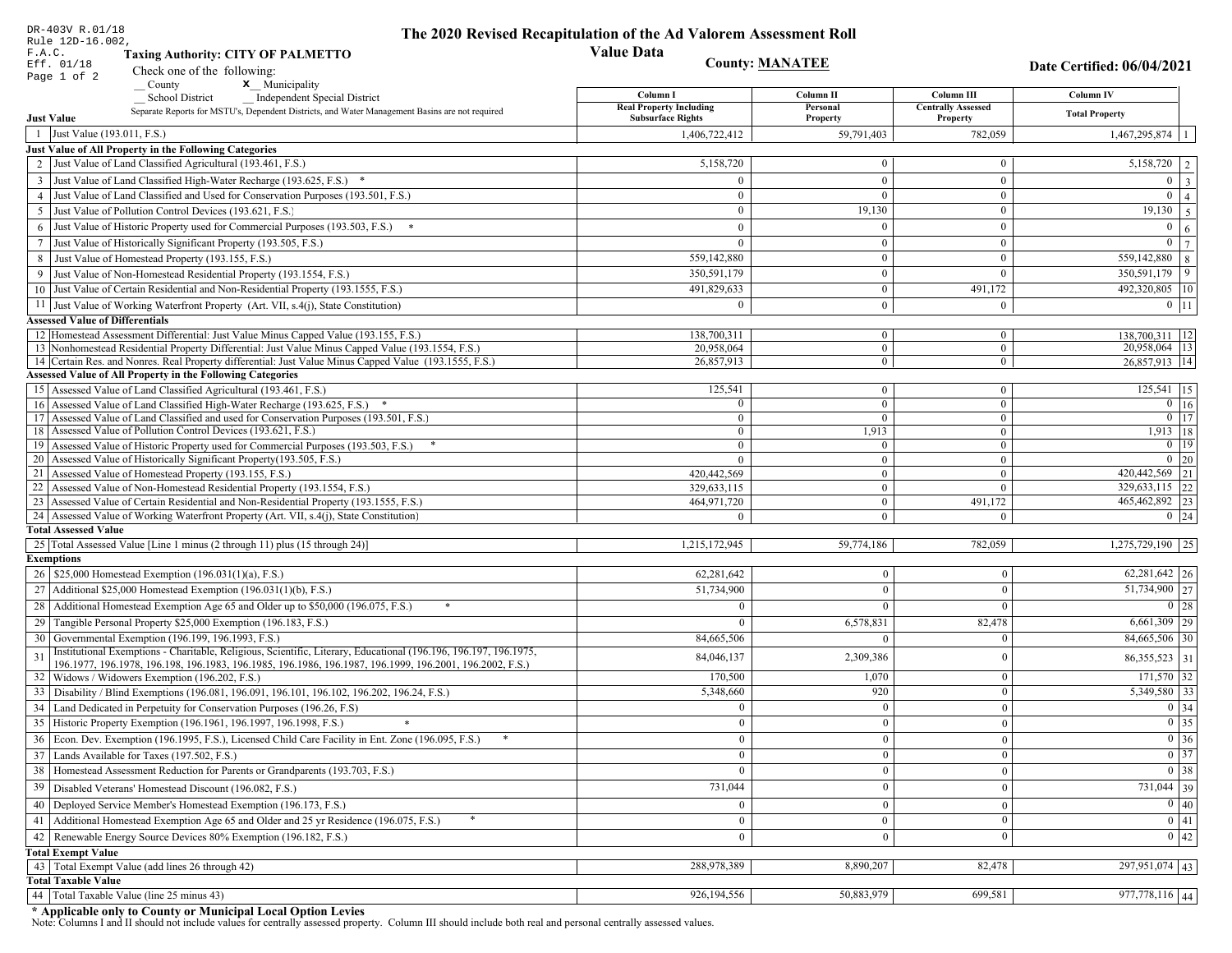**Taxing Authority: CITY OF PALMETTO** 

# **Reconciliation of Preliminary and Final Tax Roll**

|                         | <b>Reconciliation of Preliminary and Final Tax Roll</b>                                            | <b>Taxable Value</b> |
|-------------------------|----------------------------------------------------------------------------------------------------|----------------------|
| 1                       | Operating Taxable Value as Shown on Preliminary Tax Roll                                           | 978,061,804          |
| $\overline{\mathbf{2}}$ | Additions to Operating Taxable Value Resulting from Petitions to the VAB                           | $\vert 0 \vert$      |
| 3                       | Deductions from Operating Taxable Value Resulting from Petitions to the VAB                        | 0                    |
| 4                       | Subtotal $(1 + 2 - 3 = 4)$                                                                         | 978,061,804          |
| 5                       | Other Additions to Operating Taxable Value                                                         | 4,856,460            |
| 6                       | Other Deductions from Operating Taxable Value                                                      | 5,140,148            |
| 7                       | Operating Taxable Value Shown on Final Tax Roll $(4 + 5 - 6 = 7)$                                  | 977, 778, 116        |
|                         | <b>Selected Just Values</b>                                                                        | <b>Just Value</b>    |
| 8                       | Just Value of Subsurface Rights (this amount included in Line 1, Column I, Page One) 193.481, F.S. | 35                   |
| 9                       | Just Value of Centrally Assessed Railroad Property Value                                           | 613,027              |
| 10                      | Just Value of Centrally Assessed Private Car Line Property Value                                   | 169,032              |

Note: Sum of items 9 and 10 should equal centrally assessed just value on page 1, line 1, column III.

# **Homestead Portability**

| - -<br>.     | Differential<br>$^{\circ}$ $^{\circ}$ $^{\circ}$ $^{\circ}$ $^{\circ}$ $^{\circ}$ $^{\circ}$ $^{\circ}$ $^{\circ}$ $^{\circ}$ $^{\circ}$ $^{\circ}$ $^{\circ}$ $^{\circ}$ $^{\circ}$ $^{\circ}$ $^{\circ}$ $^{\circ}$ $^{\circ}$ $^{\circ}$ $^{\circ}$ $^{\circ}$ $^{\circ}$ $^{\circ}$ $^{\circ}$ $^{\circ}$ $^{\circ}$ $^{\circ}$ $^{\circ}$ $^{\circ}$ $^{\circ}$ $^{\circ$<br>rancte<br>: Rec<br>nnn<br>∵omestean.<br>. . | 10 <sub>0</sub> |
|--------------|-------------------------------------------------------------------------------------------------------------------------------------------------------------------------------------------------------------------------------------------------------------------------------------------------------------------------------------------------------------------------------------------------------------------------------|-----------------|
| $\sim$<br>-- | <b>Differential</b><br>Transferreg<br><b>Homestea</b><br>anne                                                                                                                                                                                                                                                                                                                                                                 |                 |

|                                              | $C$ olumn $\lambda$                              | $\mathbb C$ olumn 2              |  |
|----------------------------------------------|--------------------------------------------------|----------------------------------|--|
| <b>Total Parcels or Accounts</b>             | <b>Personal Property</b><br><b>Real Property</b> |                                  |  |
|                                              | <b>Parcels</b>                                   | Accounts                         |  |
| $\overline{13}$<br>Total Parcels or Accounts | $\sim$ $\sim$<br>5<br>0,10                       | ,⊥∪⊥<br>$\overline{\phantom{a}}$ |  |

#### **Property with Reduced Assessed Value**

| 14 | Land Classified Agricultural (193.461, F.S.)                                                 | 10    |  |
|----|----------------------------------------------------------------------------------------------|-------|--|
| 15 | Land Classified High-Water Recharge (193.625, F.S.)                                          |       |  |
| 16 | Land Classified and Used for Conservation Purposes (193.501, F.S.)                           |       |  |
| 17 | Pollution Control Devices (193.621, F.S.)                                                    |       |  |
| 18 | Historic Property used for Commercial Purposes (193.503, F.S.) *                             |       |  |
| 19 | Historically Significant Property (193.505, F.S.)                                            |       |  |
| 20 | Homestead Property; Parcels with Capped Value (193.155, F.S.)                                | 2,274 |  |
| 21 | Non-Homestead Residential Property; Parcels with Capped Value (193.1554, F.S.)               | 1,002 |  |
| 22 | Certain Residential and Non-Residential Property; Parcels with Capped Value (193.1555, F.S.) | 516   |  |
| 23 | Working Waterfront Property (Art. VII, s.4(j), State Constitution)                           |       |  |

## **Other Reductions in Assessed Value**

| 24    | Lands Available for Taxes (197.502, F.S.)                                  |  |
|-------|----------------------------------------------------------------------------|--|
| - - - | Homestead Assessment Reduction for Parents or Grandparents (193.703, F.S.) |  |
| -26   | Disabled Veterans' Homestead Discount (196.082, F.S.)                      |  |

## \* Applicable only to County or Municipal Local Option Levies

Date Certified: 06/04/2021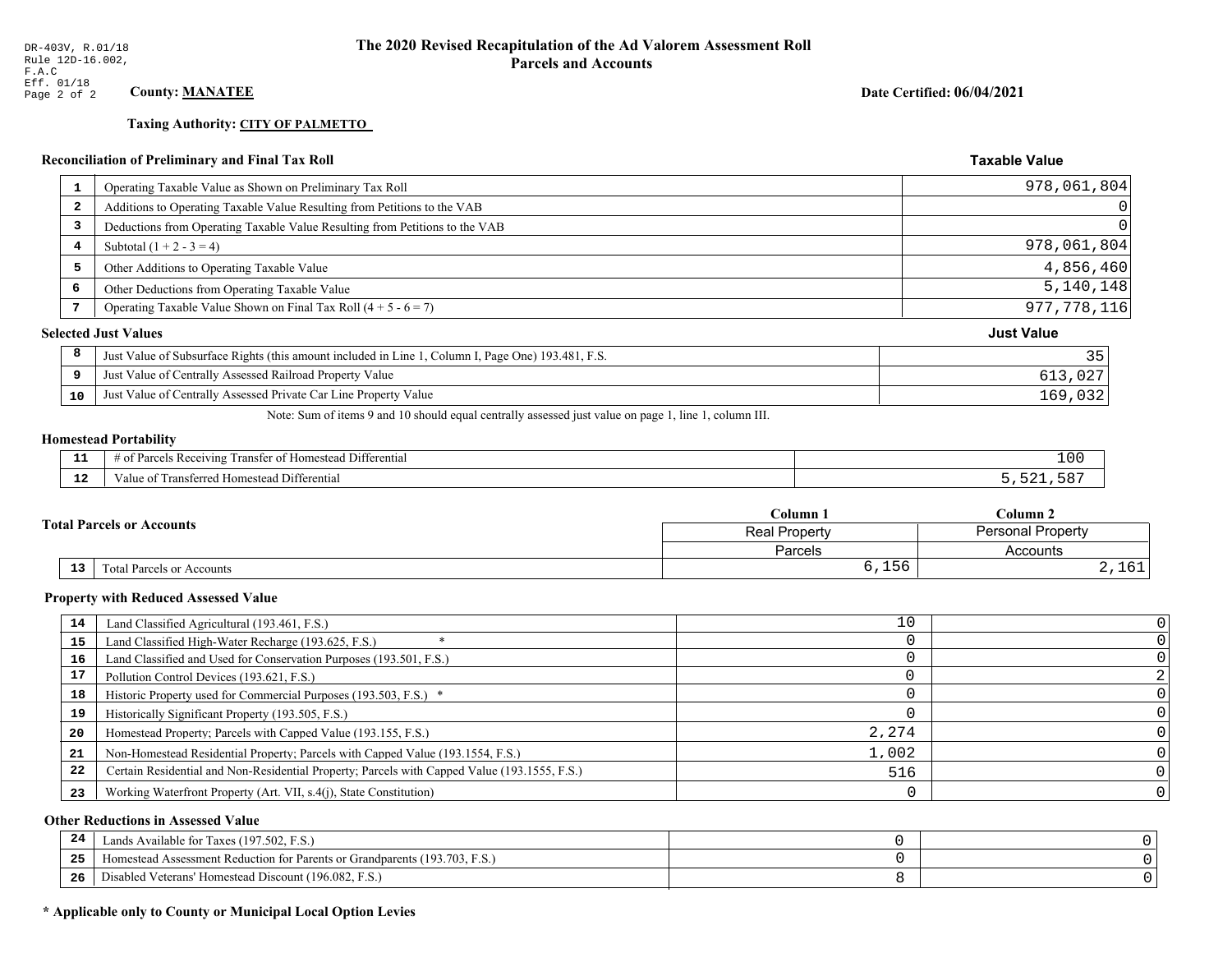| DR-403V R.01/18                                                                                                                                                                                             | The 2020 Revised Recapitulation of the Ad Valorem Assessment Roll |                                  |                                       |                                          |
|-------------------------------------------------------------------------------------------------------------------------------------------------------------------------------------------------------------|-------------------------------------------------------------------|----------------------------------|---------------------------------------|------------------------------------------|
| Rule 12D-16.002,<br>F.A.C.<br><b>Taxing Authority: CEDAR HAMMOCK FIRE RESCUE</b>                                                                                                                            | <b>Value Data</b>                                                 |                                  |                                       |                                          |
| Eff. 01/18<br>Check one of the following:                                                                                                                                                                   | <b>County: MANATEE</b>                                            |                                  |                                       | Date Certified: 06/04/2021               |
| Page 1 of 2<br>County<br>Municipality                                                                                                                                                                       |                                                                   |                                  |                                       |                                          |
| <b>School District</b><br>X Independent Special District                                                                                                                                                    | Column I                                                          | Column II                        | Column III                            | Column IV                                |
| Separate Reports for MSTU's, Dependent Districts, and Water Management Basins are not required<br><b>Just Value</b>                                                                                         | <b>Real Property Including</b><br><b>Subsurface Rights</b>        | Personal<br>Property             | <b>Centrally Assessed</b><br>Property | <b>Total Property</b>                    |
| 1 Just Value (193.011, F.S.)                                                                                                                                                                                | 4,641,491,959                                                     | $\overline{0}$                   | $\boldsymbol{0}$                      | $4,641,491,959$   1                      |
| Just Value of All Property in the Following Categories                                                                                                                                                      |                                                                   |                                  |                                       |                                          |
| 2 Just Value of Land Classified Agricultural (193.461, F.S.)                                                                                                                                                | 38,695,739                                                        | $\mathbf{0}$                     | $\bf{0}$                              | 38,695,739 2                             |
| 3 Just Value of Land Classified High-Water Recharge (193.625, F.S.) *                                                                                                                                       | $\Omega$                                                          | $\mathbf{0}$                     | $\bf{0}$                              | $0 \mid 3 \mid$                          |
| 4 Just Value of Land Classified and Used for Conservation Purposes (193.501, F.S.)                                                                                                                          | $\Omega$                                                          | $\overline{0}$                   | $\bf{0}$                              | $0 \mid 4 \mid$                          |
| 5 Just Value of Pollution Control Devices (193.621, F.S.)                                                                                                                                                   | $\bf{0}$                                                          | $\mathbf{0}$                     | $\bf{0}$                              | $0 \quad 5$                              |
| 6 Just Value of Historic Property used for Commercial Purposes (193.503, F.S.) *                                                                                                                            | $\Omega$                                                          | $\theta$                         | $\bf{0}$                              | $\mathbf{0}$<br>6 <sup>1</sup>           |
| 7 Just Value of Historically Significant Property (193.505, F.S.)                                                                                                                                           | $\mathbf{0}$                                                      | $\overline{0}$                   | $\bf{0}$                              | $0 \mid 7 \mid$                          |
| 8 Just Value of Homestead Property (193.155, F.S.)                                                                                                                                                          | 1,549,349,250                                                     | $\mathbf{0}$                     | $\overline{0}$                        | $\overline{1,549,349,250}$ 8             |
| 9 Just Value of Non-Homestead Residential Property (193.1554, F.S.)                                                                                                                                         | 1,437,341,286                                                     | $\overline{0}$                   | $\bf{0}$                              | 1,437,341,286<br>9                       |
| 10 Just Value of Certain Residential and Non-Residential Property (193.1555, F.S.)                                                                                                                          | 1,616,105,684                                                     | $\mathbf{0}$                     | $\bf{0}$                              | $1,616,105,684$   10                     |
| 11 Just Value of Working Waterfront Property (Art. VII, s.4(j), State Constitution)                                                                                                                         | $\theta$                                                          | $\mathbf{0}$                     | $\bf{0}$                              | $0 \;   \; 11$                           |
| <b>Assessed Value of Differentials</b>                                                                                                                                                                      |                                                                   |                                  |                                       |                                          |
| 12 Homestead Assessment Differential: Just Value Minus Capped Value (193.155, F.S.)                                                                                                                         | 411,566,893                                                       | $\bf{0}$                         | $\bf{0}$                              | 411,566,893 12                           |
| 13 Nonhomestead Residential Property Differential: Just Value Minus Capped Value (193.1554, F.S.)<br>14 Certain Res. and Nonres. Real Property differential: Just Value Minus Capped Value (193.1555, F.S.) | 93,683,514<br>24,164,959                                          | $\overline{0}$<br>$\overline{0}$ | $\overline{0}$<br>$\mathbf{0}$        | 93,683,514 13<br>24, 164, 959   14       |
| Assessed Value of All Property in the Following Categories                                                                                                                                                  |                                                                   |                                  |                                       |                                          |
| 15 Assessed Value of Land Classified Agricultural (193.461, F.S.)                                                                                                                                           | 1,051,229                                                         | $\bf{0}$                         | $\bf{0}$                              | 1,051,229 15                             |
| 16 Assessed Value of Land Classified High-Water Recharge (193.625, F.S.) *                                                                                                                                  | $\Omega$                                                          | $\mathbf{0}$                     | $\bf{0}$                              | $0 \mid 16$                              |
| Assessed Value of Land Classified and used for Conservation Purposes (193.501, F.S.)<br>17                                                                                                                  | $\Omega$                                                          | $\mathbf{0}$                     | $\mathbf{0}$                          | $\boxed{0}$ $\boxed{17}$                 |
| 18 Assessed Value of Pollution Control Devices (193.621, F.S.)                                                                                                                                              | $\Omega$                                                          | $\mathbf{0}$                     | $\mathbf{0}$                          | $0$ 18                                   |
| 19 Assessed Value of Historic Property used for Commercial Purposes (193.503, F.S.)                                                                                                                         | $\bf{0}$                                                          | $\overline{0}$                   | $\overline{0}$                        | $0$ 19                                   |
| 20 Assessed Value of Historically Significant Property (193.505, F.S.)                                                                                                                                      | $\Omega$                                                          | $\overline{0}$                   | $\overline{0}$                        | $0 \mid 20$                              |
| 21 Assessed Value of Homestead Property (193.155, F.S.)<br>22 Assessed Value of Non-Homestead Residential Property (193.1554, F.S.)                                                                         | 1,137,782,357<br>1,343,657,772                                    | $\overline{0}$<br>$\overline{0}$ | $\bf{0}$<br>$\mathbf{0}$              | $1,137,782,357$ 21<br>$1,343,657,772$ 22 |
| 23 Assessed Value of Certain Residential and Non-Residential Property (193.1555, F.S.)                                                                                                                      | 1,591,940,725                                                     | $\overline{0}$                   | $\bf{0}$                              | 1,591,940,725 23                         |
| 24 Assessed Value of Working Waterfront Property (Art. VII, s.4(j), State Constitution)                                                                                                                     |                                                                   | $\overline{0}$                   | $\bf{0}$                              | $0 \mid 24$                              |
| <b>Total Assessed Value</b>                                                                                                                                                                                 |                                                                   |                                  |                                       |                                          |
| 25 Total Assessed Value [Line 1 minus (2 through 11) plus (15 through 24)]                                                                                                                                  | 4,074,432,083                                                     | $\overline{0}$                   | $\overline{0}$                        | $4,074,432,083$   25                     |
| <b>Exemptions</b>                                                                                                                                                                                           |                                                                   |                                  |                                       |                                          |
| 26   \$25,000 Homestead Exemption (196.031(1)(a), F.S.)                                                                                                                                                     | 245,884,756                                                       | $\mathbf{0}$                     | $\boldsymbol{0}$                      | 245,884,756 26                           |
| 27   Additional \$25,000 Homestead Exemption (196.031(1)(b), F.S.)                                                                                                                                          | 169,303,260                                                       | $\Omega$                         | $\mathbf{0}$                          | 169,303,260 27                           |
| 28 Additional Homestead Exemption Age 65 and Older up to \$50,000 (196.075, F.S.)                                                                                                                           | $\Omega$                                                          | $\overline{0}$                   | $\mathbf{0}$                          | $\boxed{0}$ 28                           |
| 29 Tangible Personal Property \$25,000 Exemption (196.183, F.S.)                                                                                                                                            |                                                                   | $\Omega$                         | $\mathbf{0}$                          | $0$   29                                 |
| 30 Governmental Exemption (196.199, 196.1993, F.S.)                                                                                                                                                         | 230, 313, 772                                                     | $\mathbf{0}$                     | $\mathbf{0}$                          | 230, 313, 772 30                         |
| Institutional Exemptions - Charitable, Religious, Scientific, Literary, Educational (196.196, 196.197, 196.1975,                                                                                            | 137,340,083                                                       | $\theta$                         | $\mathbf{0}$                          | $137,340,083$ 31                         |
| 196.1977, 196.1978, 196.198, 196.1983, 196.1985, 196.1986, 196.1987, 196.1999, 196.2001, 196.2002, F.S.)<br>32 Widows / Widowers Exemption (196.202, F.S.)                                                  | 754,250                                                           | $\mathbf{0}$                     | $\mathbf{0}$                          | 754,250 32                               |
| 33 Disability / Blind Exemptions (196.081, 196.091, 196.101, 196.102, 196.202, 196.24, F.S.)                                                                                                                | 14,156,291                                                        | $\overline{0}$                   | $\mathbf{0}$                          | $14,156,291$ 33                          |
| 34 Land Dedicated in Perpetuity for Conservation Purposes (196.26, F.S)                                                                                                                                     |                                                                   | $\Omega$                         | $\Omega$                              | 0 34                                     |
| 35 Historic Property Exemption (196.1961, 196.1997, 196.1998, F.S.)                                                                                                                                         | 0                                                                 | $\mathbf{U}$                     | $\mathbf{0}$                          | $\boxed{0}$ 35                           |
| 36 Econ. Dev. Exemption (196.1995, F.S.), Licensed Child Care Facility in Ent. Zone (196.095, F.S.)                                                                                                         |                                                                   | $\Omega$                         | $\Omega$                              | $\boxed{0}$ 36                           |
| 37 Lands Available for Taxes (197.502, F.S.)                                                                                                                                                                | 21,474                                                            | $\Omega$                         | $\mathbf{0}$                          | $21,474$ 37                              |
| 38   Homestead Assessment Reduction for Parents or Grandparents (193.703, F.S.)                                                                                                                             |                                                                   | $\bf{0}$                         | $\boldsymbol{0}$                      | 0 38                                     |
| 39   Disabled Veterans' Homestead Discount (196.082, F.S.)                                                                                                                                                  | 1,149,376                                                         |                                  | $\mathbf{0}$                          | $1,149,376$ 39                           |
| 40   Deployed Service Member's Homestead Exemption (196.173, F.S.)                                                                                                                                          |                                                                   | $\theta$                         | $\mathbf{0}$                          | $\boxed{0}$ 40                           |
| 41   Additional Homestead Exemption Age 65 and Older and 25 yr Residence (196.075, F.S.)                                                                                                                    | $\overline{0}$                                                    | $\mathbf{0}$                     | $\mathbf{0}$                          | $\overline{0}$ 41                        |
| 42   Renewable Energy Source Devices 80% Exemption (196.182, F.S.)                                                                                                                                          | $\bf{0}$                                                          | $\mathbf{0}$                     | $\mathbf{0}$                          | $0 \mid 42$                              |
| <b>Total Exempt Value</b>                                                                                                                                                                                   |                                                                   |                                  |                                       |                                          |
| 43 Total Exempt Value (add lines 26 through 42)                                                                                                                                                             | 798,923,262                                                       | $\Omega$                         | $\mathbf{0}$                          | 798,923,262 43                           |
| <b>Total Taxable Value</b>                                                                                                                                                                                  |                                                                   |                                  |                                       |                                          |
| 44   Total Taxable Value (line 25 minus 43)                                                                                                                                                                 | 3,275,508,821                                                     | 0 <sup>1</sup>                   | $\mathbf{0}$                          | $3,275,508,821$ 44                       |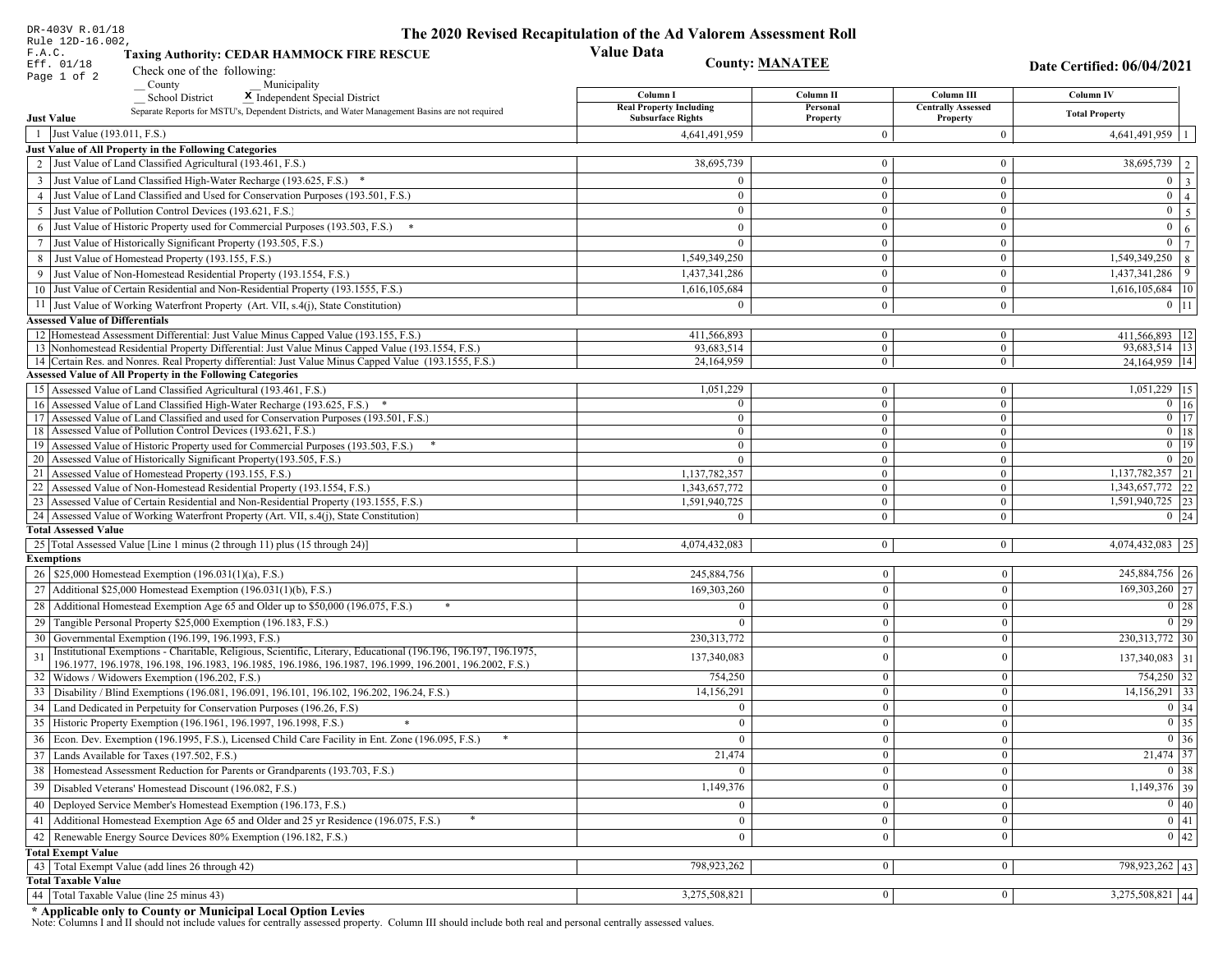**Taxing Authority: CEDAR HAMMOCK FIRE RESCUE** 

## Reconciliation of Preliminary and Final Tax Roll

| 1                       | Operating Taxable Value as Shown on Preliminary Tax Roll                                           | 3, 292, 232, 504  |
|-------------------------|----------------------------------------------------------------------------------------------------|-------------------|
| $\overline{\mathbf{2}}$ | Additions to Operating Taxable Value Resulting from Petitions to the VAB                           |                   |
| 3                       | Deductions from Operating Taxable Value Resulting from Petitions to the VAB                        | 4,857,866         |
| 4                       | Subtotal $(1 + 2 - 3 = 4)$                                                                         | 3, 287, 374, 638  |
| 5                       | Other Additions to Operating Taxable Value                                                         | 5,435,963         |
| 6                       | Other Deductions from Operating Taxable Value                                                      | 17,301,780        |
| 7                       | Operating Taxable Value Shown on Final Tax Roll $(4 + 5 - 6 = 7)$                                  | 3, 275, 508, 821  |
|                         | <b>Selected Just Values</b>                                                                        | <b>Just Value</b> |
| 8                       | Just Value of Subsurface Rights (this amount included in Line 1, Column I, Page One) 193.481, F.S. | 235               |
| 9                       | Just Value of Centrally Assessed Railroad Property Value                                           |                   |
| 10                      | Just Value of Centrally Assessed Private Car Line Property Value                                   |                   |
|                         |                                                                                                    |                   |

Note: Sum of items 9 and 10 should equal centrally assessed just value on page 1, line 1, column III.

## **Homestead Portability**

| --          | $\cdots$<br>Differential<br>: Ret<br>eiving<br>ranster.<br>,,,,,, | TP. |
|-------------|-------------------------------------------------------------------|-----|
| $\sim$<br>. | <br>l Differential<br>Fransferred Homestead<br>anue oi            |     |

|  |                                              | Column 1                                  | Column 2 |  |
|--|----------------------------------------------|-------------------------------------------|----------|--|
|  | <b>Fotal Parcels or Accounts</b>             | <b>Personal Property</b><br>Real Property |          |  |
|  |                                              | Parcels                                   | Accounts |  |
|  | 13 <sub>1</sub><br>Total Parcels or Accounts | 24,126                                    |          |  |

#### **Property with Reduced Assessed Value**

| 14 | Land Classified Agricultural (193.461, F.S.)                                                 |       |  |
|----|----------------------------------------------------------------------------------------------|-------|--|
| 15 | Land Classified High-Water Recharge (193.625, F.S.)                                          |       |  |
| 16 | Land Classified and Used for Conservation Purposes (193.501, F.S.)                           |       |  |
| 17 | Pollution Control Devices (193.621, F.S.)                                                    |       |  |
| 18 | Historic Property used for Commercial Purposes (193.503, F.S.) *                             |       |  |
| 19 | Historically Significant Property (193.505, F.S.)                                            |       |  |
| 20 | Homestead Property; Parcels with Capped Value (193.155, F.S.)                                | 8,961 |  |
| 21 | Non-Homestead Residential Property; Parcels with Capped Value (193.1554, F.S.)               | 5,918 |  |
| 22 | Certain Residential and Non-Residential Property; Parcels with Capped Value (193.1555, F.S.) | 405   |  |
| 23 | Working Waterfront Property (Art. VII, s.4(j), State Constitution)                           |       |  |

## **Other Reductions in Assessed Value**

| 24    | Lands Available for Taxes (197.502, F.S.)                                  |     |  |
|-------|----------------------------------------------------------------------------|-----|--|
| - - - | Iomestead Assessment Reduction for Parents or Grandparents (193.703, F.S.) |     |  |
| -26   | l Veterans' Homestead Discount (196.082, F.S.)<br>Disabled                 | ∸ → |  |

## \* Applicable only to County or Municipal Local Option Levies

Date Certified: 06/04/2021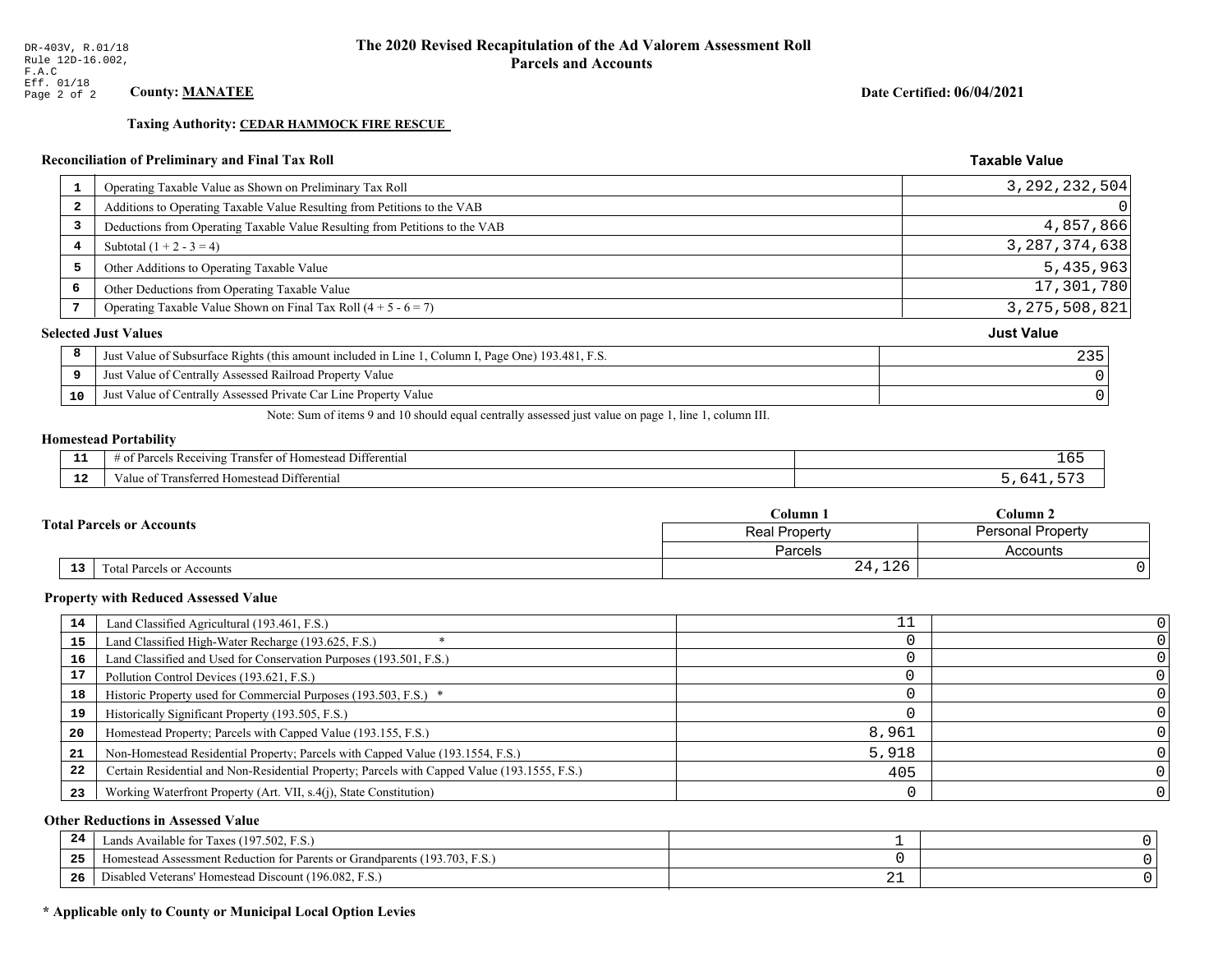| DR-403V R.01/18                                                                                                                                                                                             | The 2020 Revised Recapitulation of the Ad Valorem Assessment Roll |                                  |                                         |                                              |
|-------------------------------------------------------------------------------------------------------------------------------------------------------------------------------------------------------------|-------------------------------------------------------------------|----------------------------------|-----------------------------------------|----------------------------------------------|
| Rule 12D-16.002,<br>F.A.C.<br><b>Taxing Authority: SOUTHERN MAN FIRE RESCUE</b>                                                                                                                             | <b>Value Data</b>                                                 |                                  |                                         |                                              |
| Eff. 01/18<br>Check one of the following:                                                                                                                                                                   | <b>County: MANATEE</b>                                            |                                  |                                         | Date Certified: 06/04/2021                   |
| Page 1 of 2<br>County<br>Municipality                                                                                                                                                                       |                                                                   |                                  |                                         |                                              |
| <b>School District</b><br>X Independent Special District                                                                                                                                                    | Column I<br><b>Real Property Including</b>                        | Column II<br>Personal            | Column III<br><b>Centrally Assessed</b> | Column IV                                    |
| Separate Reports for MSTU's, Dependent Districts, and Water Management Basins are not required<br><b>Just Value</b>                                                                                         | <b>Subsurface Rights</b>                                          | Property                         | Property                                | <b>Total Property</b>                        |
| 1 Just Value (193.011, F.S.)                                                                                                                                                                                | 7,274,997,299                                                     | $\theta$                         | $\Omega$                                | 7,274,997,299                                |
| Just Value of All Property in the Following Categories                                                                                                                                                      |                                                                   |                                  |                                         |                                              |
| 2 Just Value of Land Classified Agricultural (193.461, F.S.)                                                                                                                                                | 25,292,364                                                        | $\mathbf{0}$                     | $\mathbf{0}$                            | $\overline{25,292,364}$   2                  |
| 3 Just Value of Land Classified High-Water Recharge (193.625, F.S.) *                                                                                                                                       |                                                                   | $\theta$                         | $\theta$                                | $0 \mid 3$                                   |
| 4 Just Value of Land Classified and Used for Conservation Purposes (193.501, F.S.)                                                                                                                          | $\theta$                                                          | $\overline{0}$                   | $\mathbf{0}$                            | $\mathbf{0}$<br>$\vert 4 \vert$              |
| 5 Just Value of Pollution Control Devices (193.621, F.S.)                                                                                                                                                   | $\overline{0}$                                                    | $\mathbf{0}$                     | $\mathbf{0}$                            | $\overline{0}$<br>$5\overline{5}$            |
| 6 Just Value of Historic Property used for Commercial Purposes (193.503, F.S.) *                                                                                                                            | $\Omega$                                                          | $\theta$                         | $\theta$                                | $\mathbf{0}$<br>6                            |
| 7 Just Value of Historically Significant Property (193.505, F.S.)                                                                                                                                           | $\overline{0}$                                                    | $\overline{0}$                   | $\overline{0}$                          | $0 \mid 7 \mid$                              |
| 8 Just Value of Homestead Property (193.155, F.S.)                                                                                                                                                          | 3,491,068,039                                                     | $\overline{0}$                   | $\mathbf{0}$                            | 3,491,068,039<br>8                           |
| 9 Just Value of Non-Homestead Residential Property (193.1554, F.S.)                                                                                                                                         | 1,770,175,721                                                     | $\overline{0}$                   | $\Omega$                                | 9<br>1,770,175,721                           |
| 10 Just Value of Certain Residential and Non-Residential Property (193.1555, F.S.)                                                                                                                          | 1,988,461,175                                                     | $\overline{0}$                   | $\overline{0}$                          | 1,988,461,175   10                           |
| 11 Just Value of Working Waterfront Property (Art. VII, s.4(j), State Constitution)                                                                                                                         | $\Omega$                                                          | $\mathbf{0}$                     | $\overline{0}$                          | $0$   11                                     |
| <b>Assessed Value of Differentials</b>                                                                                                                                                                      |                                                                   |                                  |                                         |                                              |
| 12 Homestead Assessment Differential: Just Value Minus Capped Value (193.155, F.S.)                                                                                                                         | 663,505,827                                                       | $\mathbf{0}$                     | $\mathbf{0}$                            | 663,505,827   12                             |
| 13 Nonhomestead Residential Property Differential: Just Value Minus Capped Value (193.1554, F.S.)<br>14 Certain Res. and Nonres. Real Property differential: Just Value Minus Capped Value (193.1555, F.S.) | 82.436.895<br>57,009,192                                          | $\overline{0}$<br>$\overline{0}$ | $\overline{0}$<br>$\overline{0}$        | 82,436,895   13  <br>57,009,192 14           |
| <b>Assessed Value of All Property in the Following Categories</b>                                                                                                                                           |                                                                   |                                  |                                         |                                              |
| 15 Assessed Value of Land Classified Agricultural (193.461, F.S.)                                                                                                                                           | 439,652                                                           | $\mathbf{0}$                     | $\boldsymbol{0}$                        | 439,652 15                                   |
| 16 Assessed Value of Land Classified High-Water Recharge (193.625, F.S.) *                                                                                                                                  | $\Omega$                                                          | $\mathbf{0}$                     | $\Omega$                                | $0$ 16                                       |
| 17 Assessed Value of Land Classified and used for Conservation Purposes (193.501, F.S.)                                                                                                                     | $\Omega$                                                          | $\mathbf{0}$                     | $\mathbf{0}$                            | $\overline{0}$ $\overline{17}$               |
| 18 Assessed Value of Pollution Control Devices (193.621, F.S.)                                                                                                                                              | $\overline{0}$                                                    | $\mathbf{0}$                     | $\theta$                                | $\overline{0}$ 18                            |
| 19 Assessed Value of Historic Property used for Commercial Purposes (193.503, F.S.)                                                                                                                         | $\mathbf{0}$                                                      | $\mathbf{0}$                     | $\mathbf{0}$                            | $0$ 19                                       |
| 20 Assessed Value of Historically Significant Property (193.505, F.S.)                                                                                                                                      | $\theta$                                                          | $\overline{0}$                   | $\mathbf{0}$                            | $0\vert 20$<br>$\overline{2,827,562,212}$ 21 |
| 21 Assessed Value of Homestead Property (193.155, F.S.)<br>22 Assessed Value of Non-Homestead Residential Property (193.1554, F.S.)                                                                         | 2,827,562,212<br>1,687,738,826                                    | $\mathbf{0}$<br>$\overline{0}$   | $\overline{0}$<br>$\mathbf{0}$          | 1,687,738,826 22                             |
| 23 Assessed Value of Certain Residential and Non-Residential Property (193.1555, F.S.)                                                                                                                      | 1,931,451,983                                                     | $\overline{0}$                   | $\overline{0}$                          | 1,931,451,983 23                             |
| 24 Assessed Value of Working Waterfront Property (Art. VII, s.4(j), State Constitution                                                                                                                      |                                                                   | $\overline{0}$                   | $\Omega$                                | $0 \mid 24$                                  |
| <b>Total Assessed Value</b>                                                                                                                                                                                 |                                                                   |                                  |                                         |                                              |
| 25 Total Assessed Value [Line 1 minus (2 through 11) plus (15 through 24)]                                                                                                                                  | 6,447,192,673                                                     | $\overline{0}$                   | $\mathbf{0}$                            | $6,447,192,673$ 25                           |
| <b>Exemptions</b>                                                                                                                                                                                           |                                                                   |                                  |                                         |                                              |
| 26   \$25,000 Homestead Exemption (196.031(1)(a), F.S.)                                                                                                                                                     | 391,963,906                                                       | $\mathbf{0}$                     | $\mathbf{0}$                            | 391,963,906 26                               |
| 27   Additional \$25,000 Homestead Exemption (196.031(1)(b), F.S.)                                                                                                                                          | 340,836,327                                                       | $\overline{0}$                   | $\mathbf{0}$                            | 340,836,327 27                               |
| 28 Additional Homestead Exemption Age 65 and Older up to \$50,000 (196.075, F.S.)                                                                                                                           | $\Omega$                                                          | $\overline{0}$                   | $\mathbf{0}$                            | $0 \mid 28$                                  |
| 29 Tangible Personal Property \$25,000 Exemption (196.183, F.S.)                                                                                                                                            |                                                                   | $\theta$                         | $\mathbf{0}$                            | $\boxed{0}$ 29                               |
| 30 Governmental Exemption (196.199, 196.1993, F.S.)                                                                                                                                                         | 166,358,364                                                       | $\theta$                         | $\mathbf{0}$                            | $166,358,364$ 30                             |
| Institutional Exemptions - Charitable, Religious, Scientific, Literary, Educational (196.196, 196.197, 196.1975,<br>31                                                                                      | 100,703,351                                                       | $\theta$                         | $\mathbf{0}$                            | $100,703,351$ 31                             |
| 196.1977, 196.1978, 196.198, 196.1983, 196.1985, 196.1986, 196.1987, 196.1999, 196.2001, 196.2002, F.S.)<br>32   Widows / Widowers Exemption (196.202, F.S.)                                                | 1,085,280                                                         | $\mathbf{0}$                     | $\mathbf{0}$                            | $1,085,280$ 32                               |
| 33<br>Disability / Blind Exemptions (196.081, 196.091, 196.101, 196.102, 196.202, 196.24, F.S.)                                                                                                             | 36,008,896                                                        | $\Omega$                         | $\mathbf{0}$                            | $36,008,896$ 33                              |
| Land Dedicated in Perpetuity for Conservation Purposes (196.26, F.S)                                                                                                                                        |                                                                   | $\theta$                         | $\theta$                                | $0 \mid 34$                                  |
| 35 Historic Property Exemption (196.1961, 196.1997, 196.1998, F.S.)                                                                                                                                         | 0                                                                 | $\mathbf{0}$                     | $\mathbf{0}$                            | $\boxed{0}$ 35                               |
| 36 Econ. Dev. Exemption (196.1995, F.S.), Licensed Child Care Facility in Ent. Zone (196.095, F.S.)                                                                                                         |                                                                   | 0                                | $\mathbf{0}$                            | $0 \vert 36$                                 |
| $37$ Lands Available for Taxes (197.502, F.S.)                                                                                                                                                              | 84,651                                                            | 0                                | $\mathbf{0}$                            | 84,651 37                                    |
| 38   Homestead Assessment Reduction for Parents or Grandparents (193.703, F.S.)                                                                                                                             | 60,554                                                            | $\mathbf{0}$                     | $\bf{0}$                                | $60,554$ 38                                  |
| 39<br>Disabled Veterans' Homestead Discount (196.082, F.S.)                                                                                                                                                 | 4,131,978                                                         | $\theta$                         | $\mathbf{0}$                            | 4, 131, 978 39                               |
| Deployed Service Member's Homestead Exemption (196.173, F.S.)<br>40                                                                                                                                         | 142,526                                                           | $\theta$                         | $\mathbf{0}$                            | $142,526$ 40                                 |
| 41   Additional Homestead Exemption Age 65 and Older and 25 yr Residence (196.075, F.S.)                                                                                                                    | $\mathbf{0}$                                                      | $\mathbf{0}$                     | $\boldsymbol{0}$                        | 0 41                                         |
| 42 Renewable Energy Source Devices 80% Exemption (196.182, F.S.)                                                                                                                                            |                                                                   |                                  | $\mathbf{0}$                            | 0 42                                         |
| <b>Total Exempt Value</b>                                                                                                                                                                                   | $\mathbf{0}$                                                      | $\mathbf{0}$                     |                                         |                                              |
| 43 Total Exempt Value (add lines 26 through 42)                                                                                                                                                             | 1,041,375,833                                                     | $\mathbf{0}$                     | 0                                       | $1,041,375,833$ 43                           |
| <b>Total Taxable Value</b>                                                                                                                                                                                  |                                                                   |                                  |                                         |                                              |
| 44   Total Taxable Value (line 25 minus 43)                                                                                                                                                                 | 5,405,816,840                                                     | $\vert 0 \vert$                  | $\mathbf{0}$                            | $5,405,816,840$ 44                           |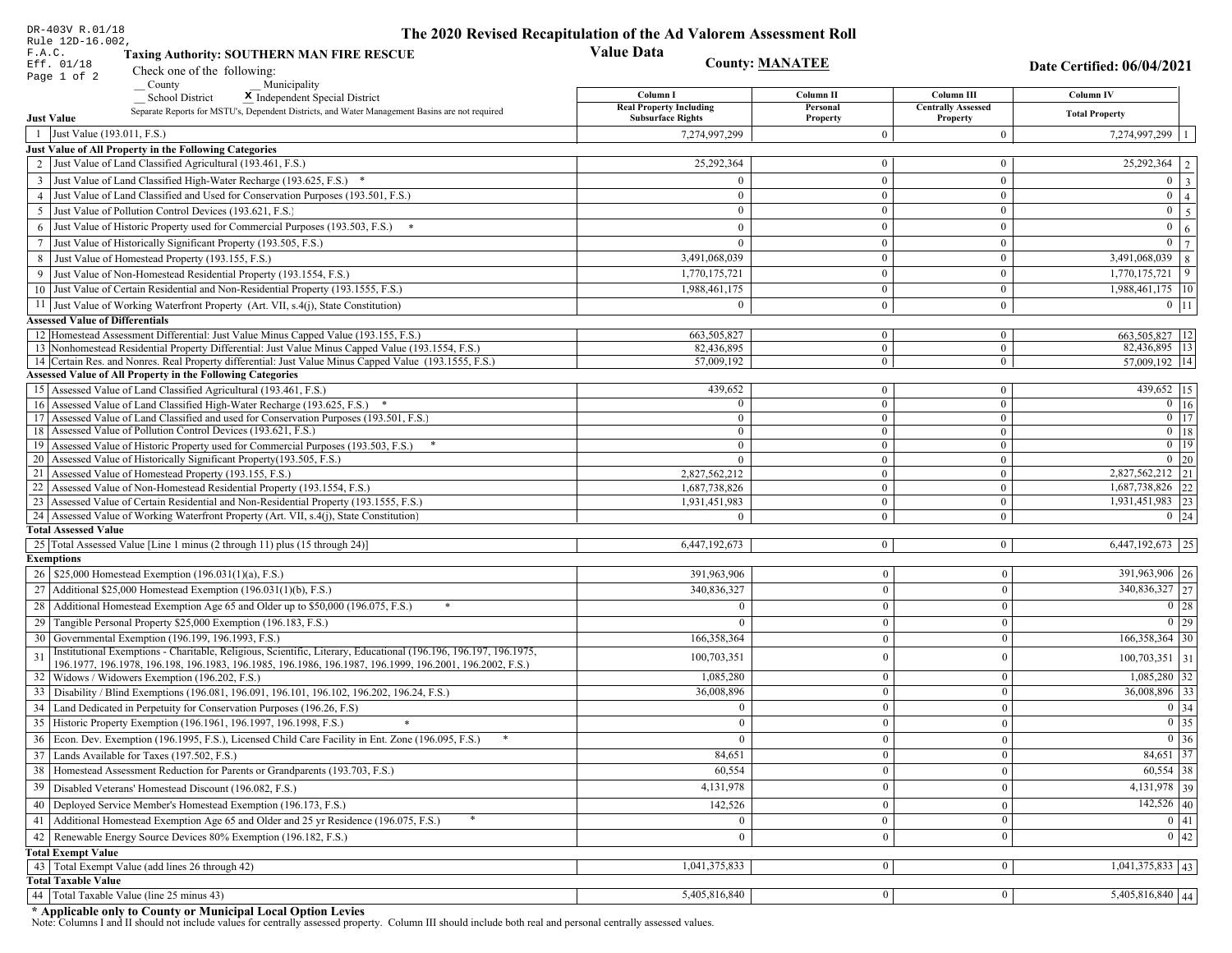**Taxing Authority: SOUTHERN MAN FIRE RESCUE** 

## Reconciliation of Preliminary and Final Tax Roll

| $\mathbf{1}$            | Operating Taxable Value as Shown on Preliminary Tax Roll                                           | 5, 414, 280, 450  |
|-------------------------|----------------------------------------------------------------------------------------------------|-------------------|
| $\overline{\mathbf{2}}$ | Additions to Operating Taxable Value Resulting from Petitions to the VAB                           |                   |
| 3                       | Deductions from Operating Taxable Value Resulting from Petitions to the VAB                        | 50,000            |
| 4                       | Subtotal $(1 + 2 - 3 = 4)$                                                                         | 5, 414, 230, 450  |
| 5                       | Other Additions to Operating Taxable Value                                                         | 9,969,806         |
| 6                       | Other Deductions from Operating Taxable Value                                                      | 18, 383, 416      |
| 7                       | Operating Taxable Value Shown on Final Tax Roll $(4 + 5 - 6 = 7)$                                  | 5,405,816,840     |
|                         | <b>Selected Just Values</b>                                                                        | <b>Just Value</b> |
| 8                       | Just Value of Subsurface Rights (this amount included in Line 1, Column I, Page One) 193.481, F.S. | 7,464             |
| 9                       | Just Value of Centrally Assessed Railroad Property Value                                           |                   |
| 10                      | Just Value of Centrally Assessed Private Car Line Property Value                                   |                   |
|                         |                                                                                                    |                   |

Note: Sum of items 9 and 10 should equal centrally assessed just value on page 1, line 1, column III.

## **Homestead Portability**

| --          | --<br>: Rec<br>Differential<br>ranster<br>enving        | 30 |
|-------------|---------------------------------------------------------|----|
| $\sim$<br>. | -<br>l Differential<br>Transferred Homestead<br>aiue of |    |

|  |                                              | Column 1                                  | Column 2 |  |
|--|----------------------------------------------|-------------------------------------------|----------|--|
|  | <b>Fotal Parcels or Accounts</b>             | <b>Personal Property</b><br>Real Property |          |  |
|  |                                              | Parcels                                   | Accounts |  |
|  | 13 <sub>1</sub><br>Total Parcels or Accounts | 32,035<br>າ າ                             |          |  |

#### **Property with Reduced Assessed Value**

| 14 | Land Classified Agricultural (193.461, F.S.)                                                 | 48     |  |
|----|----------------------------------------------------------------------------------------------|--------|--|
|    |                                                                                              |        |  |
| 15 | Land Classified High-Water Recharge (193.625, F.S.)                                          |        |  |
| 16 | Land Classified and Used for Conservation Purposes (193.501, F.S.)                           |        |  |
| 17 | Pollution Control Devices (193.621, F.S.)                                                    |        |  |
| 18 | Historic Property used for Commercial Purposes (193.503, F.S.) *                             |        |  |
| 19 | Historically Significant Property (193.505, F.S.)                                            |        |  |
| 20 | Homestead Property; Parcels with Capped Value (193.155, F.S.)                                | 13,648 |  |
| 21 | Non-Homestead Residential Property; Parcels with Capped Value (193.1554, F.S.)               | 3,788  |  |
| 22 | Certain Residential and Non-Residential Property; Parcels with Capped Value (193.1555, F.S.) | 854    |  |
| 23 | Working Waterfront Property (Art. VII, s.4(j), State Constitution)                           |        |  |

## **Other Reductions in Assessed Value**

| 24    | Lands Available for Taxes (197.502, F.S.)                                  |  |
|-------|----------------------------------------------------------------------------|--|
| - - - | Iomestead Assessment Reduction for Parents or Grandparents (193.703, F.S.) |  |
| -26   | I Veterans' Homestead Discount (196.082, F.S.)<br>Disabled                 |  |

## \* Applicable only to County or Municipal Local Option Levies

Date Certified: 06/04/2021

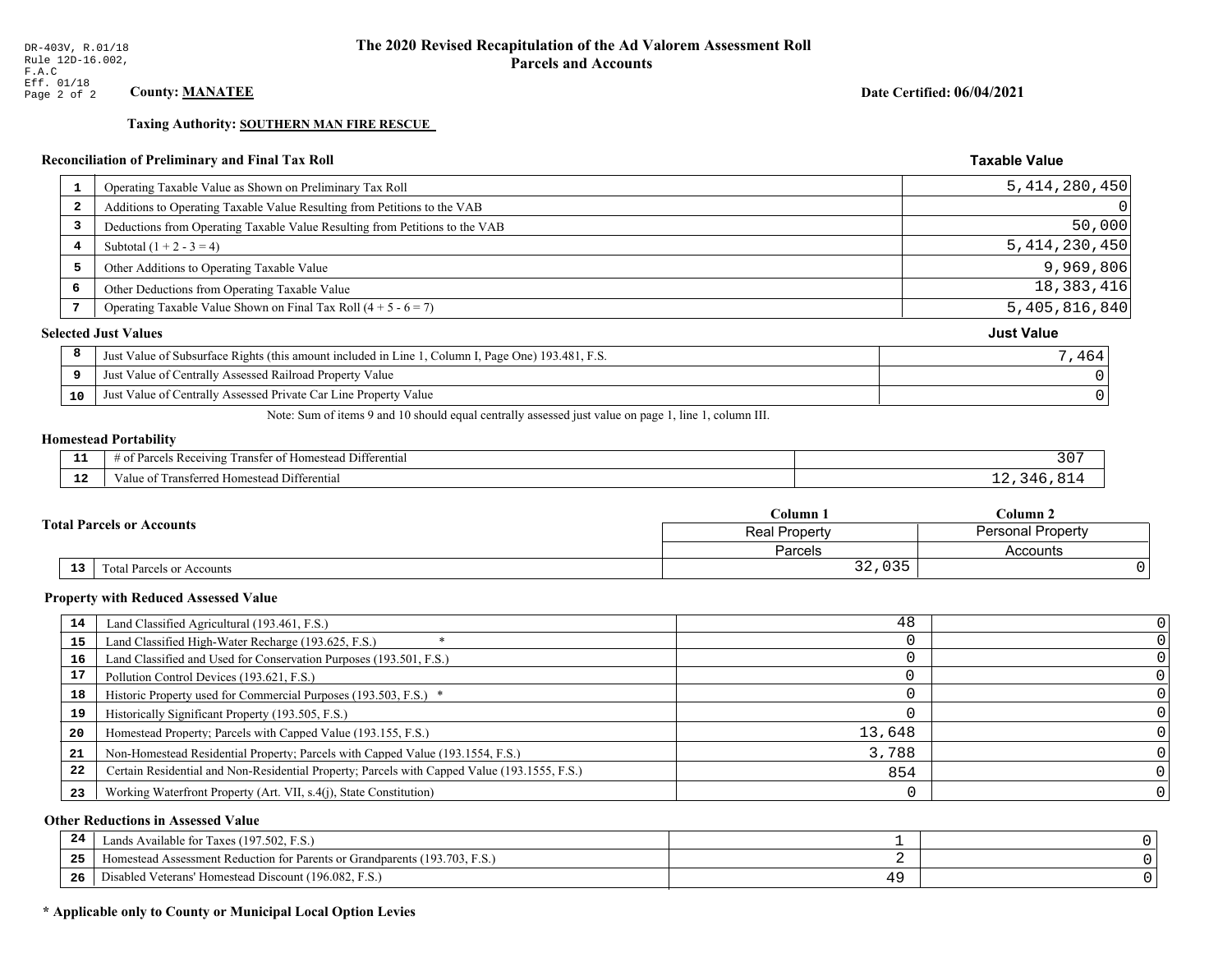| DR-403V R.01/18                                                                                                                                                                                             | The 2020 Revised Recapitulation of the Ad Valorem Assessment Roll |                                |                                         |                                   |
|-------------------------------------------------------------------------------------------------------------------------------------------------------------------------------------------------------------|-------------------------------------------------------------------|--------------------------------|-----------------------------------------|-----------------------------------|
| Rule 12D-16.002,<br>F.A.C.<br><b>Taxing Authority: EAST MANATEE FIRE RESCUE</b>                                                                                                                             | <b>Value Data</b>                                                 |                                |                                         |                                   |
| Eff. 01/18<br>Check one of the following:                                                                                                                                                                   | <b>County: MANATEE</b>                                            |                                |                                         | <b>Date Certified: 06/04/2021</b> |
| Page 1 of 2<br>County<br>Municipality                                                                                                                                                                       |                                                                   |                                |                                         |                                   |
| <b>School District</b><br>X Independent Special District                                                                                                                                                    | Column I<br><b>Real Property Including</b>                        | Column II<br>Personal          | Column III<br><b>Centrally Assessed</b> | Column IV                         |
| Separate Reports for MSTU's, Dependent Districts, and Water Management Basins are not required<br><b>Just Value</b>                                                                                         | <b>Subsurface Rights</b>                                          | Property                       | Property                                | <b>Total Property</b>             |
| 1 Just Value (193.011, F.S.)                                                                                                                                                                                | 13,801,107,036                                                    | $\Omega$                       | $\boldsymbol{0}$                        | $13,801,107,036$   1              |
| Just Value of All Property in the Following Categories                                                                                                                                                      |                                                                   |                                |                                         |                                   |
| 2 Just Value of Land Classified Agricultural (193.461, F.S.)                                                                                                                                                | 154,784,974                                                       | $\mathbf{0}$                   | $\bf{0}$                                | $\boxed{154,784,974}$   2         |
| 3 Just Value of Land Classified High-Water Recharge (193.625, F.S.) *                                                                                                                                       |                                                                   | $\overline{0}$                 | $\bf{0}$                                | $0 \mid 3$                        |
| 4 Just Value of Land Classified and Used for Conservation Purposes (193.501, F.S.)                                                                                                                          | $\overline{0}$                                                    | $\overline{0}$                 | $\mathbf{0}$                            | $\boxed{0}$ $\boxed{4}$           |
| 5 Just Value of Pollution Control Devices (193.621, F.S.)                                                                                                                                                   | $\overline{0}$                                                    | $\mathbf{0}$                   | $\bf{0}$                                | $0 \quad 5$                       |
| 6 Just Value of Historic Property used for Commercial Purposes (193.503, F.S.) *                                                                                                                            | $\theta$                                                          | $\theta$                       | $\mathbf{0}$                            | $\mathbf{0}$<br>6 <sup>1</sup>    |
| 7 Just Value of Historically Significant Property (193.505, F.S.)                                                                                                                                           | $\mathbf{0}$                                                      | $\overline{0}$                 | $\mathbf{0}$                            | $0 \mid 7 \mid$                   |
| 8 Just Value of Homestead Property (193.155, F.S.)                                                                                                                                                          | 8,129,254,530                                                     | $\overline{0}$                 | $\overline{0}$                          | $8,129,254,530$ 8                 |
| 9 Just Value of Non-Homestead Residential Property (193.1554, F.S.)                                                                                                                                         | 3,341,557,135                                                     | $\Omega$                       | $\mathbf{0}$                            | $3,341,557,135$ 9                 |
| 10 Just Value of Certain Residential and Non-Residential Property (193.1555, F.S.)                                                                                                                          | 2,175,510,397                                                     | $\bf{0}$                       | $\bf{0}$                                | 2,175,510,397   10                |
| 11 Just Value of Working Waterfront Property (Art. VII, s.4(j), State Constitution)                                                                                                                         | $\Omega$                                                          | $\bf{0}$                       | $\mathbf{0}$                            | $0$   11                          |
| <b>Assessed Value of Differentials</b>                                                                                                                                                                      |                                                                   |                                |                                         |                                   |
| 12 Homestead Assessment Differential: Just Value Minus Capped Value (193.155, F.S.)                                                                                                                         | 995,300,610<br>32.384.184                                         | $\mathbf{0}$<br>$\overline{0}$ | $\overline{0}$<br>$\overline{0}$        | 995,300,610   12<br>32,384,184 13 |
| 13 Nonhomestead Residential Property Differential: Just Value Minus Capped Value (193.1554, F.S.)<br>14 Certain Res. and Nonres. Real Property differential: Just Value Minus Capped Value (193.1555, F.S.) | 91,775,555                                                        | $\mathbf{0}$                   | $\overline{0}$                          | 91,775,555 14                     |
| <b>Assessed Value of All Property in the Following Categories</b>                                                                                                                                           |                                                                   |                                |                                         |                                   |
| 15 Assessed Value of Land Classified Agricultural (193.461, F.S.)                                                                                                                                           | 5,652,382                                                         | $\mathbf{0}$                   | $\bf{0}$                                | 5,652,382   15                    |
| 16 Assessed Value of Land Classified High-Water Recharge (193.625, F.S.) *                                                                                                                                  | $\Omega$                                                          | $\mathbf{0}$                   | $\mathbf{0}$                            | $0 \mid 16$                       |
| 17 Assessed Value of Land Classified and used for Conservation Purposes (193.501, F.S.)                                                                                                                     | $\Omega$                                                          | $\mathbf{0}$                   | $\overline{0}$                          | $\overline{0}$ $\overline{17}$    |
| 18 Assessed Value of Pollution Control Devices (193.621, F.S.)                                                                                                                                              | $\Omega$                                                          | $\mathbf{0}$                   | $\mathbf{0}$                            | $0$ 18                            |
| 19 Assessed Value of Historic Property used for Commercial Purposes (193.503, F.S.)                                                                                                                         | $\mathbf{0}$                                                      | $\mathbf{0}$                   | $\overline{0}$                          | $0$   19                          |
| 20 Assessed Value of Historically Significant Property (193.505, F.S.)<br>21 Assessed Value of Homestead Property (193.155, F.S.)                                                                           | $\theta$<br>7,133,953,920                                         | $\overline{0}$<br>$\mathbf{0}$ | $\overline{0}$<br>$\bf{0}$              | $0 \mid 20$<br>7,133,953,920 21   |
| 22 Assessed Value of Non-Homestead Residential Property (193.1554, F.S.)                                                                                                                                    | 3,309,172,951                                                     | $\mathbf{0}$                   | $\mathbf{0}$                            | 3,309,172,951 22                  |
| 23 Assessed Value of Certain Residential and Non-Residential Property (193.1555, F.S.)                                                                                                                      | 2,083,734,842                                                     | $\mathbf{0}$                   | $\bf{0}$                                | 2,083,734,842 23                  |
| 24 Assessed Value of Working Waterfront Property (Art. VII, s.4(j), State Constitution                                                                                                                      |                                                                   | $\overline{0}$                 | $\bf{0}$                                | $0 \quad 24$                      |
| <b>Total Assessed Value</b>                                                                                                                                                                                 |                                                                   |                                |                                         |                                   |
| 25 Total Assessed Value [Line 1 minus (2 through 11) plus (15 through 24)]                                                                                                                                  | 12,532,514,095                                                    | $\overline{0}$                 | $\mathbf{0}$                            | 12,532,514,095   25               |
| <b>Exemptions</b>                                                                                                                                                                                           |                                                                   |                                |                                         |                                   |
| 26   \$25,000 Homestead Exemption (196.031(1)(a), F.S.)                                                                                                                                                     | 579,060,508                                                       | $\mathbf{0}$                   | $\boldsymbol{0}$                        | 579,060,508 26                    |
| 27   Additional \$25,000 Homestead Exemption $(196.031(1)(b), F.S.)$                                                                                                                                        | 573,530,704                                                       | $\overline{0}$                 | $\mathbf{0}$                            | 573,530,704 27                    |
| 28 Additional Homestead Exemption Age 65 and Older up to \$50,000 (196.075, F.S.)                                                                                                                           | $\Omega$                                                          | $\overline{0}$                 | $\boldsymbol{0}$                        | $\boxed{0}$ 28                    |
| 29 Tangible Personal Property \$25,000 Exemption (196.183, F.S.)                                                                                                                                            |                                                                   | $\mathbf{0}$                   | $\boldsymbol{0}$                        | $0$   29                          |
| 30 Governmental Exemption (196.199, 196.1993, F.S.)                                                                                                                                                         | 265,366,987                                                       | $\bf{0}$                       | $\mathbf{0}$                            | 265,366,987   30                  |
| Institutional Exemptions - Charitable, Religious, Scientific, Literary, Educational (196.196, 196.197, 196.1975,<br>31                                                                                      | 189,194,604                                                       | $\mathbf{0}$                   | $\mathbf{0}$                            | 189, 194, 604 31                  |
| 196.1977, 196.1978, 196.198, 196.1983, 196.1985, 196.1986, 196.1987, 196.1999, 196.2001, 196.2002, F.S.)<br>32   Widows / Widowers Exemption (196.202, F.S.)                                                | 914,500                                                           | $\mathbf{0}$                   | $\mathbf{0}$                            | $914,500$ 32                      |
| 33<br>Disability / Blind Exemptions (196.081, 196.091, 196.101, 196.102, 196.202, 196.24, F.S.)                                                                                                             | 90,105,077                                                        | $\overline{0}$                 | $\mathbf{0}$                            | $90,105,077$ 33                   |
| Land Dedicated in Perpetuity for Conservation Purposes (196.26, F.S)                                                                                                                                        | $\Omega$                                                          | $\mathbf{0}$                   | $\theta$                                | 0 34                              |
| 35 Historic Property Exemption (196.1961, 196.1997, 196.1998, F.S.)                                                                                                                                         | 0                                                                 | $\mathbf{U}$                   | $\mathbf{0}$                            | $\boxed{0}$ 35                    |
| 36 Econ. Dev. Exemption (196.1995, F.S.), Licensed Child Care Facility in Ent. Zone (196.095, F.S.)                                                                                                         | $\theta$                                                          | $\mathbf{0}$                   | $\Omega$                                | $\boxed{0}$ 36                    |
| 37 Lands Available for Taxes (197.502, F.S.)                                                                                                                                                                | $\Omega$                                                          | $\mathbf{0}$                   | $\Omega$                                | $0 \mid 37$                       |
| 38   Homestead Assessment Reduction for Parents or Grandparents (193.703, F.S.)                                                                                                                             | 314,113                                                           | $\mathbf{0}$                   | $\boldsymbol{0}$                        | $314,113$ 38                      |
| 39<br>Disabled Veterans' Homestead Discount (196.082, F.S.)                                                                                                                                                 | 13,442,671                                                        | $\mathbf{0}$                   | $\mathbf{0}$                            | $13,442,671$ 39                   |
| Deployed Service Member's Homestead Exemption (196.173, F.S.)<br>40                                                                                                                                         | 501,725                                                           | $\Omega$                       | $\Omega$                                | $\overline{501,725}$ 40           |
| 41   Additional Homestead Exemption Age 65 and Older and 25 yr Residence (196.075, F.S.)                                                                                                                    | $\mathbf{0}$                                                      | $\overline{0}$                 | $\mathbf{0}$                            | $\boxed{0}$ 41                    |
| 42 Renewable Energy Source Devices 80% Exemption (196.182, F.S.)                                                                                                                                            | $\mathbf{0}$                                                      | $\mathbf{0}$                   | $\mathbf{0}$                            | 0 42                              |
| <b>Total Exempt Value</b>                                                                                                                                                                                   |                                                                   |                                |                                         |                                   |
| 43 Total Exempt Value (add lines 26 through 42)                                                                                                                                                             | 1,712,430,889                                                     | $\mathbf{0}$                   | $\mathbf{0}$                            | $\overline{1,712,430,889}$ 43     |
| <b>Total Taxable Value</b>                                                                                                                                                                                  |                                                                   |                                |                                         |                                   |
| 44   Total Taxable Value (line 25 minus 43)                                                                                                                                                                 | 10,820,083,206                                                    | 0 <sup>1</sup>                 | $\bf{0}$                                | $10,820,083,206$ 44               |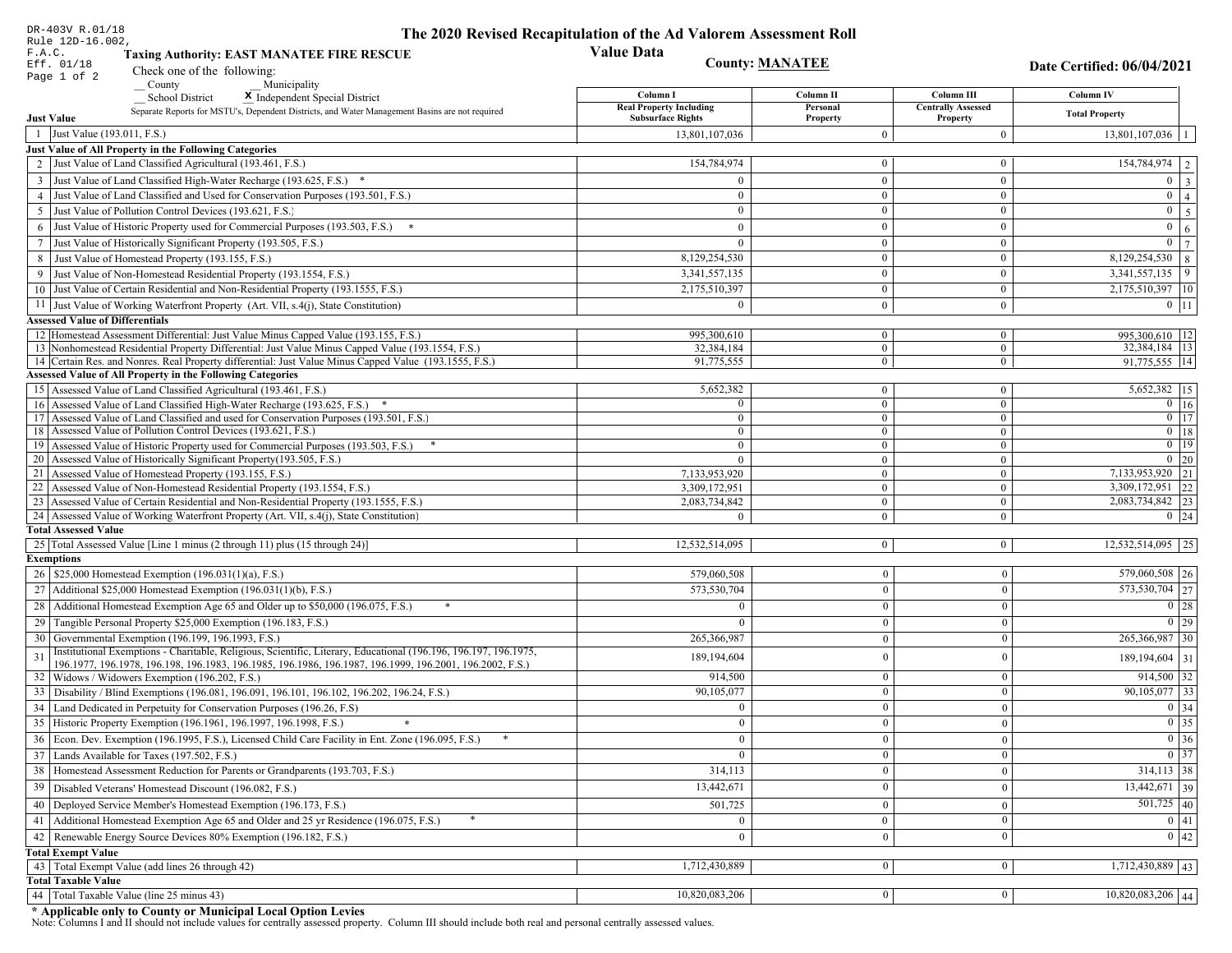**Taxing Authority: EAST MANATEE FIRE RESCUE** 

## Reconciliation of Preliminary and Final Tax Roll

| $\mathbf{1}$            | Operating Taxable Value as Shown on Preliminary Tax Roll                                           | 10,840,245,621    |
|-------------------------|----------------------------------------------------------------------------------------------------|-------------------|
| $\overline{\mathbf{2}}$ | Additions to Operating Taxable Value Resulting from Petitions to the VAB                           | 0                 |
| 3                       | Deductions from Operating Taxable Value Resulting from Petitions to the VAB                        | 50,000            |
| 4                       | Subtotal $(1 + 2 - 3 = 4)$                                                                         | 10,840,195,621    |
| 5                       | Other Additions to Operating Taxable Value                                                         | 82,008,810        |
| 6                       | Other Deductions from Operating Taxable Value                                                      | 102, 121, 225     |
|                         | Operating Taxable Value Shown on Final Tax Roll $(4 + 5 - 6 = 7)$                                  | 10,820,083,206    |
|                         | <b>Selected Just Values</b>                                                                        | <b>Just Value</b> |
| 8                       | Just Value of Subsurface Rights (this amount included in Line 1, Column I, Page One) 193.481, F.S. | 22,126            |
| 9                       | Just Value of Centrally Assessed Railroad Property Value                                           |                   |
| 10                      | Just Value of Centrally Assessed Private Car Line Property Value                                   |                   |
|                         |                                                                                                    |                   |

Note: Sum of items 9 and 10 should equal centrally assessed just value on page 1, line 1, column III.

#### **Homestead Portability**

| --          | $\cdots$<br>Differential<br>: Rec<br>$\sim$<br>enving<br>rancter<br>$\cdots$ | $\cdot$ |
|-------------|------------------------------------------------------------------------------|---------|
| $\sim$<br>. | <br>Transferred Homestead Differential<br>anue oi                            |         |

|  |                                  | Column <sub>1</sub>                       | $C$ olumn 2 |  |
|--|----------------------------------|-------------------------------------------|-------------|--|
|  | <b>Total Parcels or Accounts</b> | <b>Personal Property</b><br>Real Property |             |  |
|  |                                  | Parcels                                   | Accounts    |  |
|  | 13<br>Total Parcels or Accounts  | 44,964                                    |             |  |

#### **Property with Reduced Assessed Value**

| 14 | Land Classified Agricultural (193.461, F.S.)                                                 | 271    |  |
|----|----------------------------------------------------------------------------------------------|--------|--|
| 15 | Land Classified High-Water Recharge (193.625, F.S.)                                          |        |  |
| 16 | Land Classified and Used for Conservation Purposes (193.501, F.S.)                           |        |  |
| 17 | Pollution Control Devices (193.621, F.S.)                                                    |        |  |
| 18 | Historic Property used for Commercial Purposes (193.503, F.S.) *                             |        |  |
| 19 | Historically Significant Property (193.505, F.S.)                                            |        |  |
| 20 | Homestead Property; Parcels with Capped Value (193.155, F.S.)                                | 16,714 |  |
| 21 | Non-Homestead Residential Property; Parcels with Capped Value (193.1554, F.S.)               | 1,426  |  |
| 22 | Certain Residential and Non-Residential Property; Parcels with Capped Value (193.1555, F.S.) | 639    |  |
| 23 | Working Waterfront Property (Art. VII, s.4(j), State Constitution)                           |        |  |

## **Other Reductions in Assessed Value**

| 24    | Lands Available for Taxes (197.502, F.S.)                                  |                |  |
|-------|----------------------------------------------------------------------------|----------------|--|
| - - - | Iomestead Assessment Reduction for Parents or Grandparents (193.703, F.S.) |                |  |
| -26   | l Veterans' Homestead Discount (196.082, F.S.)<br>Disabled                 | o c<br>$\circ$ |  |

## \* Applicable only to County or Municipal Local Option Levies

Date Certified: 06/04/2021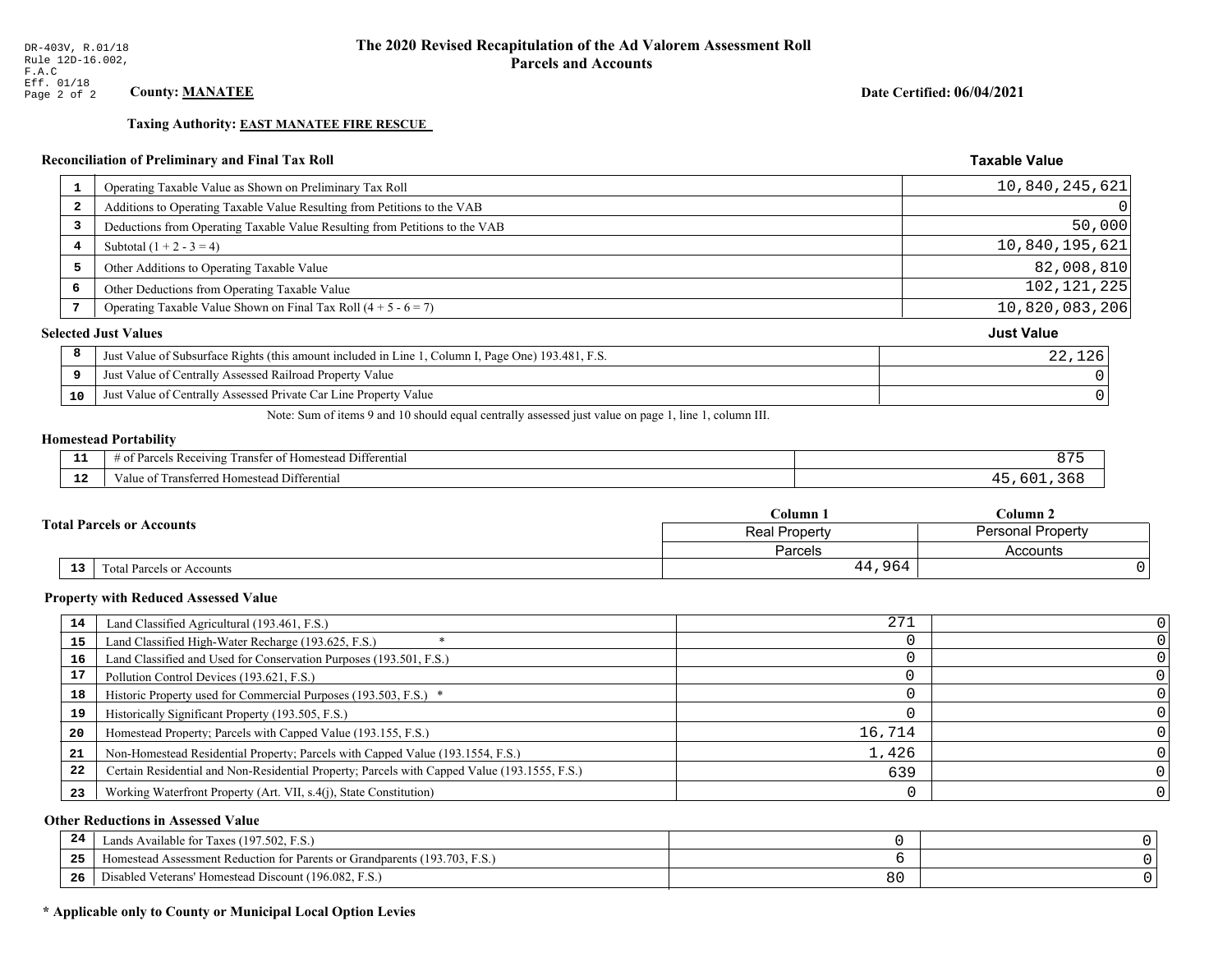| DR-403V R.01/18                                                                                                                                                             | The 2020 Revised Recapitulation of the Ad Valorem Assessment Roll |                        |                                       |                                  |  |
|-----------------------------------------------------------------------------------------------------------------------------------------------------------------------------|-------------------------------------------------------------------|------------------------|---------------------------------------|----------------------------------|--|
| Rule 12D-16.002,<br>F.A.C.<br><b>Taxing Authority: MOSQUITO CONTROL DISTRICT</b><br>Eff. 01/18<br>Check one of the following:                                               | <b>Value Data</b>                                                 | <b>County: MANATEE</b> |                                       | Date Certified: 06/04/2021       |  |
| Page 1 of 2<br>County<br>Municipality                                                                                                                                       |                                                                   |                        |                                       |                                  |  |
| <b>School District</b><br>X Independent Special District                                                                                                                    | Column I                                                          | Column II              | Column III                            | Column IV                        |  |
| Separate Reports for MSTU's, Dependent Districts, and Water Management Basins are not required<br><b>Just Value</b>                                                         | <b>Real Property Including</b><br><b>Subsurface Rights</b>        | Personal<br>Property   | <b>Centrally Assessed</b><br>Property | <b>Total Property</b>            |  |
| 1 Just Value (193.011, F.S.)                                                                                                                                                | 52,000,158,289                                                    | 3,686,766,153          | 10,560,886                            | 55,697,485,328   1               |  |
| Just Value of All Property in the Following Categories                                                                                                                      |                                                                   |                        |                                       |                                  |  |
| 2 Just Value of Land Classified Agricultural (193.461, F.S.)                                                                                                                | 1,025,126,889                                                     | $\bf{0}$               | $\bf{0}$                              | $1,025,126,889$   2              |  |
| 3 Just Value of Land Classified High-Water Recharge (193.625, F.S.) *                                                                                                       |                                                                   | $\mathbf{0}$           | $\mathbf{0}$                          | $0 \quad 3$                      |  |
| 4 Just Value of Land Classified and Used for Conservation Purposes (193.501, F.S.)                                                                                          | $\Omega$                                                          | $\overline{0}$         | $\boldsymbol{0}$                      | $\mathbf{0}$<br>$\vert$ 4        |  |
| 5 Just Value of Pollution Control Devices (193.621, F.S.)                                                                                                                   | 331,400                                                           | 270,220,587            | $\bf{0}$                              | $\boxed{270,551,987}$   5        |  |
| 6 Just Value of Historic Property used for Commercial Purposes (193.503, F.S.) *                                                                                            |                                                                   | $\theta$               | $\boldsymbol{0}$                      | $\boldsymbol{0}$<br><sup>6</sup> |  |
| 7 Just Value of Historically Significant Property (193.505, F.S.)                                                                                                           | $\Omega$                                                          | $\bf{0}$               | $\bf{0}$                              | $0 \overline{7}$                 |  |
| 8 Just Value of Homestead Property (193.155, F.S.)                                                                                                                          | 25,002,564,533                                                    | $\bf{0}$               | $\boldsymbol{0}$                      | $25,002,564,533$ 8               |  |
| 9 Just Value of Non-Homestead Residential Property (193.1554, F.S.)                                                                                                         | 15,458,860,519                                                    | $\bf{0}$               | $\Omega$                              | $15,458,860,519$   9             |  |
| 10 Just Value of Certain Residential and Non-Residential Property (193.1555, F.S.)                                                                                          | 10,513,606,348                                                    | $\mathbf{0}$           | 6,385,939                             | 10,519,992,287 10                |  |
| 11 Just Value of Working Waterfront Property (Art. VII, s.4(j), State Constitution)                                                                                         | $\Omega$                                                          | $\mathbf{0}$           | $\mathbf{0}$                          | $0$   11                         |  |
| <b>Assessed Value of Differentials</b>                                                                                                                                      |                                                                   |                        |                                       |                                  |  |
| 12 Homestead Assessment Differential: Just Value Minus Capped Value (193.155, F.S.)                                                                                         | 4,806,615,212                                                     | $\mathbf{0}$           | $\bf{0}$                              | 4,806,615,212   12               |  |
| 13 Nonhomestead Residential Property Differential: Just Value Minus Capped Value (193.1554, F.S.)                                                                           | 410,662,508                                                       | $\overline{0}$         | $\mathbf{0}$                          | 410,662,508 13                   |  |
| 14 Certain Res. and Nonres. Real Property differential: Just Value Minus Capped Value (193.1555, F.S.)<br><b>Assessed Value of All Property in the Following Categories</b> | 427,401,622                                                       | $\overline{0}$         | $\overline{0}$                        | 427.401.622 14                   |  |
| 15 Assessed Value of Land Classified Agricultural (193.461, F.S.)                                                                                                           | 124,322,088                                                       | $\mathbf{0}$           | $\bf{0}$                              | 124,322,088 15                   |  |
| 16 Assessed Value of Land Classified High-Water Recharge (193.625, F.S.) *                                                                                                  | $\Omega$                                                          | $\overline{0}$         | $\mathbf{0}$                          | $\overline{0}$ 16                |  |
| 17 Assessed Value of Land Classified and used for Conservation Purposes (193.501, F.S.)                                                                                     | $\Omega$                                                          | $\mathbf{0}$           | $\bf{0}$                              | $0$   17                         |  |
| 18 Assessed Value of Pollution Control Devices (193.621, F.S.)                                                                                                              | 331,400                                                           | 11,897,729             | $\mathbf{0}$                          | 12,229,129 18                    |  |
| 19 Assessed Value of Historic Property used for Commercial Purposes (193.503, F.S.)                                                                                         | $\Omega$                                                          | $\mathbf{0}$           | $\bf{0}$                              | $0 \mid 19$                      |  |
| 20 Assessed Value of Historically Significant Property (193.505, F.S.)                                                                                                      | $\Omega$                                                          | $\overline{0}$         | $\mathbf{0}$                          | $0\vert 20$                      |  |
| 21 Assessed Value of Homestead Property (193.155, F.S.)                                                                                                                     | 20,195,949,321                                                    | $\mathbf{0}$           | $\boldsymbol{0}$                      | 20, 195, 949, 321 21             |  |
| 22 Assessed Value of Non-Homestead Residential Property (193.1554, F.S.)                                                                                                    | 15,048,198,011                                                    | $\overline{0}$         | $\mathbf{0}$                          | 15,048,198,011 22                |  |
| 23 Assessed Value of Certain Residential and Non-Residential Property (193.1555, F.S.)                                                                                      | 10,086,204,726                                                    | $\overline{0}$         | 6,385,939                             | 10,092,590,665 23                |  |
| 24 Assessed Value of Working Waterfront Property (Art. VII, s.4(j), State Constitution)<br><b>Total Assessed Value</b>                                                      |                                                                   | $\overline{0}$         | $\mathbf{0}$                          | $0 \mid 24$                      |  |
| 25 Total Assessed Value [Line 1 minus (2 through 11) plus (15 through 24)]                                                                                                  | 45,454,674,146                                                    | 3,428,443,295          | 10,560,886                            | 48,893,678,327 25                |  |
| <b>Exemptions</b>                                                                                                                                                           |                                                                   |                        |                                       |                                  |  |
| 26   \$25,000 Homestead Exemption (196.031(1)(a), F.S.)                                                                                                                     | 2,303,359,748                                                     | $\mathbf{0}$           | $\mathbf{0}$                          | 2,303,359,748 26                 |  |
| 27   Additional \$25,000 Homestead Exemption (196.031(1)(b), F.S.)                                                                                                          | 2,064,699,746                                                     | $\Omega$               | $\Omega$                              | $\overline{2,064,699,746}$ 27    |  |
| 28 Additional Homestead Exemption Age 65 and Older up to \$50,000 (196.075, F.S.)                                                                                           | $\Omega$                                                          | $\mathbf{0}$           | $\Omega$                              | 0 28                             |  |
| 29 Tangible Personal Property \$25,000 Exemption (196.183, F.S.)                                                                                                            | $\Omega$                                                          | 142,073,106            | 963,816                               | 143,036,922 29                   |  |
| 30 Governmental Exemption (196.199, 196.1993, F.S.)                                                                                                                         | 1,405,015,073                                                     | 5,797,096              |                                       | $1,410,812,169$ 30               |  |
| Institutional Exemptions - Charitable, Religious, Scientific, Literary, Educational (196.196, 196.197, 196.1975,<br>31                                                      |                                                                   |                        |                                       |                                  |  |
| 196.1977, 196.1978, 196.198, 196.1983, 196.1985, 196.1986, 196.1987, 196.1999, 196.2001, 196.2002, F.S.)                                                                    | 895,159,892                                                       | 31,711,533             | $\Omega$                              | 926,871,425 31                   |  |
| 32   Widows / Widowers Exemption (196.202, F.S.)                                                                                                                            | 5,411,451                                                         | 34,560                 | $\mathbf{0}$                          | $5,446,011$ 32                   |  |
| 33<br>Disability / Blind Exemptions (196.081, 196.091, 196.101, 196.102, 196.202, 196.24, F.S.)                                                                             | 285,097,711                                                       | 33,925                 | $\Omega$                              | 285, 131, 636 33                 |  |
| Land Dedicated in Perpetuity for Conservation Purposes (196.26, F.S)                                                                                                        | $\Omega$                                                          | $\mathbf{0}$           | $\Omega$                              | 0 34                             |  |
| 35 Historic Property Exemption (196.1961, 196.1997, 196.1998, F.S.)                                                                                                         | 0.                                                                | $\mathbf{0}$           | $\mathbf{0}$                          | $\boxed{0}$ 35                   |  |
| 36 Econ. Dev. Exemption (196.1995, F.S.), Licensed Child Care Facility in Ent. Zone (196.095, F.S.)                                                                         | $\Omega$                                                          | $\boldsymbol{0}$       | $\Omega$                              | $0 \mid 36$                      |  |
| 37 Lands Available for Taxes (197.502, F.S.)                                                                                                                                | 273,451                                                           | $\mathbf{0}$           | $\Omega$                              | 273,451 37                       |  |
| 38   Homestead Assessment Reduction for Parents or Grandparents (193.703, F.S.)                                                                                             | 795,023                                                           | $\bf{0}$               | $\overline{0}$                        | $795,023$ 38                     |  |
| 39<br>Disabled Veterans' Homestead Discount (196.082, F.S.)                                                                                                                 | 30,549,907                                                        | $\mathbf{0}$           | $\overline{0}$                        | $30,549,907$ 39                  |  |
| Deployed Service Member's Homestead Exemption (196.173, F.S.)<br>40                                                                                                         | 940,616                                                           | $\mathbf{0}$           | $\Omega$                              | $940,616$ 40                     |  |
| 41   Additional Homestead Exemption Age 65 and Older and 25 yr Residence (196.075, F.S.)                                                                                    | $\overline{0}$                                                    | $\overline{0}$         | $\mathbf{0}$                          | 0 41                             |  |
| 42 Renewable Energy Source Devices 80% Exemption (196.182, F.S.)                                                                                                            | $\mathbf{0}$                                                      | $\mathbf{0}$           | $\Omega$                              | 0 42                             |  |
| <b>Total Exempt Value</b>                                                                                                                                                   |                                                                   |                        |                                       |                                  |  |
| 43 Total Exempt Value (add lines 26 through 42)                                                                                                                             | 6,991,302,618                                                     | 179,650,220            | 963,816                               | $7,171,916,654$ 43               |  |
| <b>Total Taxable Value</b>                                                                                                                                                  |                                                                   |                        |                                       |                                  |  |
| Total Taxable Value (line 25 minus 43)<br>44                                                                                                                                | 38,463,371,528                                                    | 3,248,793,075          | 9,597,070                             | 41,721,761,673 44                |  |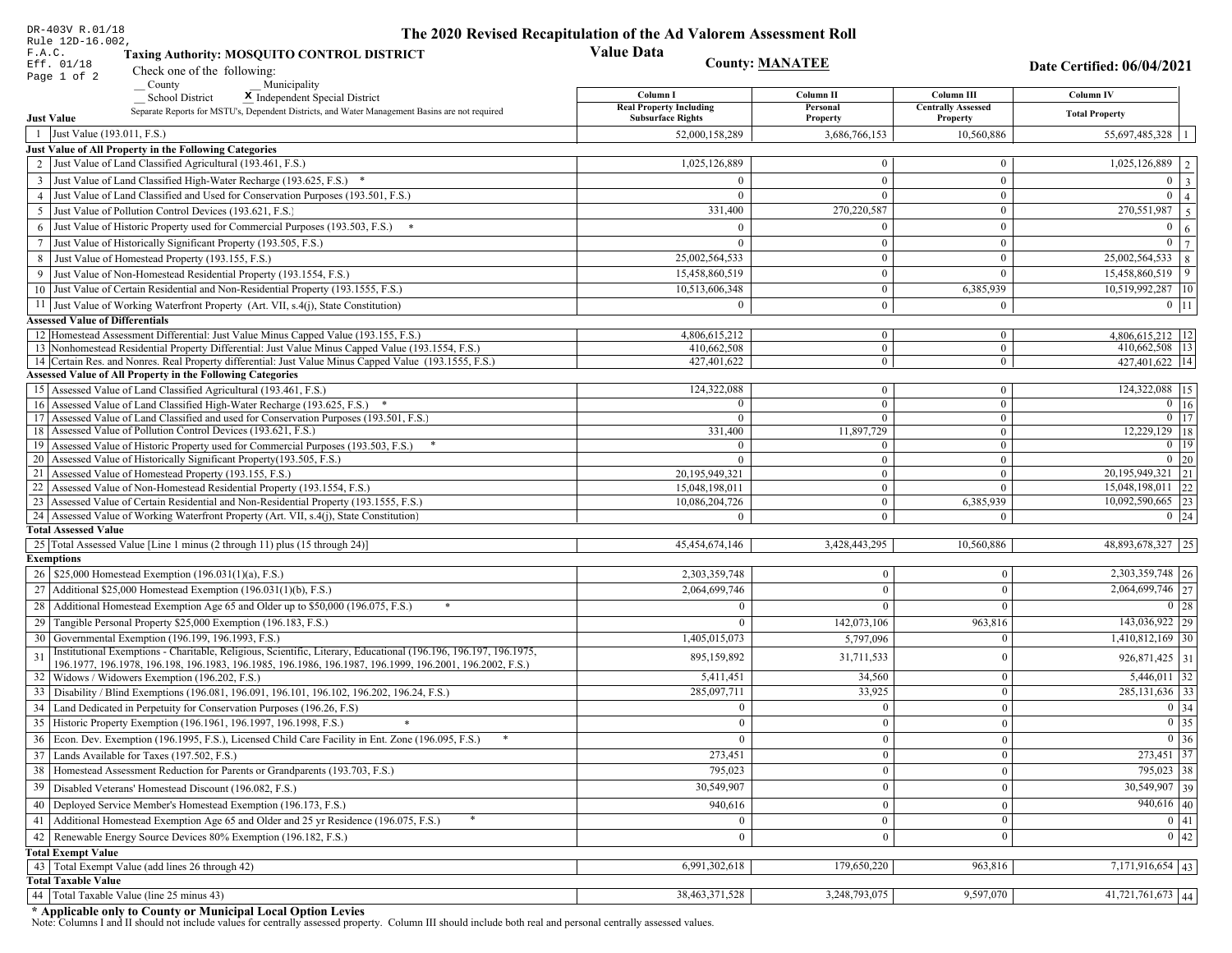**Taxing Authority: MOSQUITO CONTROL DISTRICT** 

## Reconciliation of Preliminary and Final Tax Roll

| $\mathbf{1}$            | Operating Taxable Value as Shown on Preliminary Tax Roll                                           | 41,698,757,227    |
|-------------------------|----------------------------------------------------------------------------------------------------|-------------------|
| $\overline{\mathbf{2}}$ | Additions to Operating Taxable Value Resulting from Petitions to the VAB                           | 0                 |
| 3                       | Deductions from Operating Taxable Value Resulting from Petitions to the VAB                        | 5,409,419         |
| 4                       | Subtotal $(1 + 2 - 3 = 4)$                                                                         | 41,693,347,808    |
| 5                       | Other Additions to Operating Taxable Value                                                         | 726,521,716       |
| 6                       | Other Deductions from Operating Taxable Value                                                      | 698,107,851       |
| 7                       | Operating Taxable Value Shown on Final Tax Roll $(4 + 5 - 6 = 7)$                                  | 41, 721, 761, 673 |
|                         | <b>Selected Just Values</b>                                                                        | <b>Just Value</b> |
| 8                       | Just Value of Subsurface Rights (this amount included in Line 1, Column I, Page One) 193.481, F.S. | 979,855           |
| 9                       | Just Value of Centrally Assessed Railroad Property Value                                           | 8,557,731         |
| 10                      | Just Value of Centrally Assessed Private Car Line Property Value                                   | 2,003,155         |

Note: Sum of items 9 and 10 should equal centrally assessed just value on page 1, line 1, column III.

## **Homestead Portability**

| - -          | .<br>$\sim$ $\sim$<br>l Differential<br>l ransfer of Homestead .<br>us Receiving :<br>arcel. |  |
|--------------|----------------------------------------------------------------------------------------------|--|
| $\sim$<br>-- | Transferred Homestead Differential<br>Value of                                               |  |

|    |                                  | Column 1                                  | Column 2           |  |
|----|----------------------------------|-------------------------------------------|--------------------|--|
|    | <b>Total Parcels or Accounts</b> | <b>Personal Property</b><br>Real Property |                    |  |
|    |                                  | Parcels                                   | Accounts           |  |
| 13 | <b>Fotal Parcels or Accounts</b> | 196,980                                   | າ າ ດ<br>ᆂᅎᇅ<br>4. |  |

#### **Property with Reduced Assessed Value**

| 14 | Land Classified Agricultural (193.461, F.S.)                                                 | 2,263  |    |
|----|----------------------------------------------------------------------------------------------|--------|----|
| 15 | Land Classified High-Water Recharge (193.625, F.S.)                                          |        |    |
| 16 | Land Classified and Used for Conservation Purposes (193.501, F.S.)                           |        |    |
| 17 | Pollution Control Devices (193.621, F.S.)                                                    |        | 21 |
| 18 | Historic Property used for Commercial Purposes (193.503, F.S.) *                             |        |    |
| 19 | Historically Significant Property (193.505, F.S.)                                            |        |    |
| 20 | Homestead Property; Parcels with Capped Value (193.155, F.S.)                                | 77,315 |    |
| 21 | Non-Homestead Residential Property; Parcels with Capped Value (193.1554, F.S.)               | 22,536 |    |
| 22 | Certain Residential and Non-Residential Property; Parcels with Capped Value (193.1555, F.S.) | 4,550  |    |
| 23 | Working Waterfront Property (Art. VII, s.4(j), State Constitution)                           |        |    |

## **Other Reductions in Assessed Value**

| 24    | Lands Available for Taxes (197.502, F.S.)                                  |                   |  |
|-------|----------------------------------------------------------------------------|-------------------|--|
| - - - | Homestead Assessment Reduction for Parents or Grandparents (193.703, F.S.) | - -               |  |
| -26   | F.S.<br>Disabled Veterans' Homestead Discount (196.082, F.                 | ר ר<br><u> 41</u> |  |

## \* Applicable only to County or Municipal Local Option Levies

Date Certified: 06/04/2021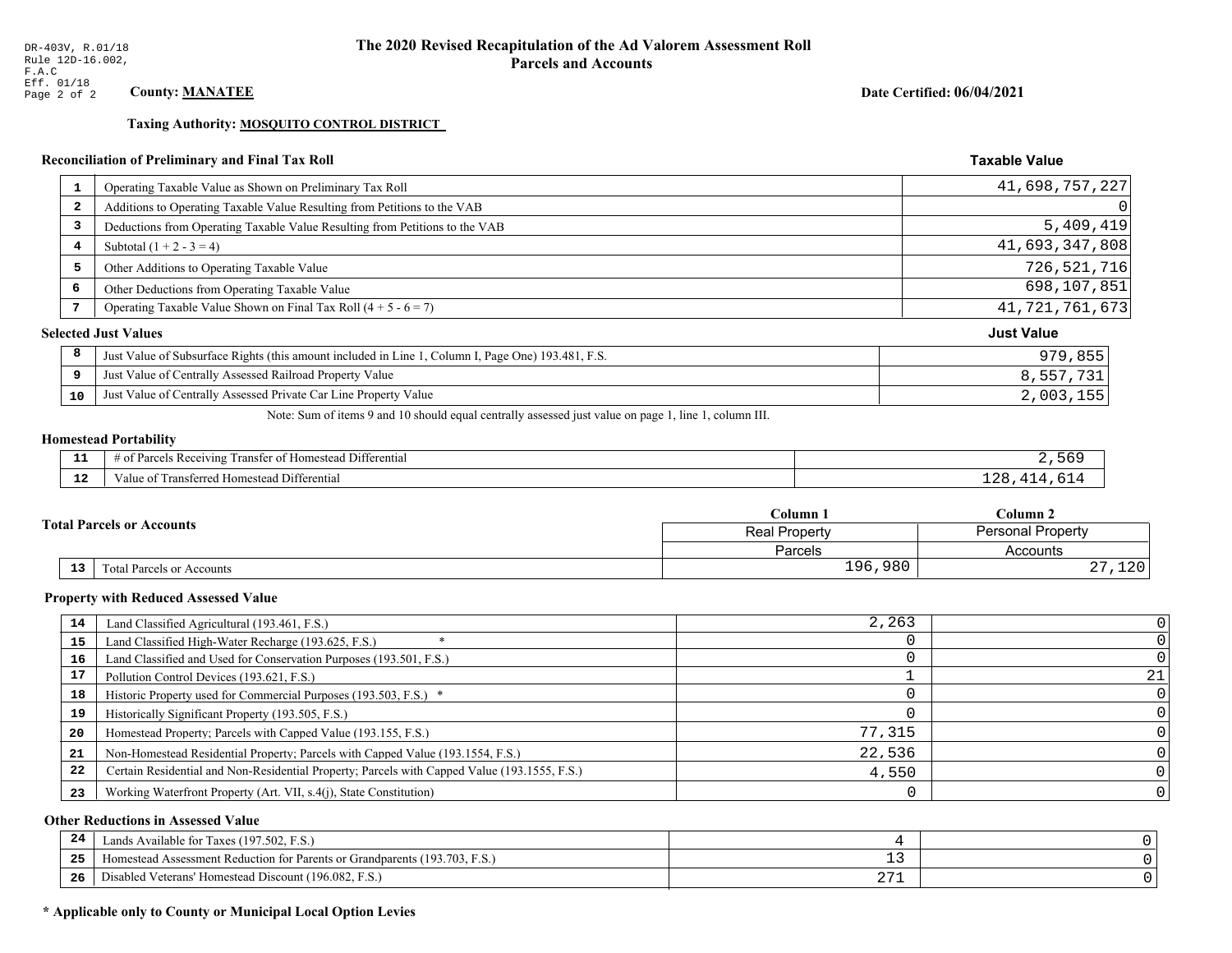| DR-403V R.01/18<br>Rule 12D-16.002,                                                                                                                                         | The 2020 Revised Recapitulation of the Ad Valorem Assessment Roll |                       |                                         |                               |  |
|-----------------------------------------------------------------------------------------------------------------------------------------------------------------------------|-------------------------------------------------------------------|-----------------------|-----------------------------------------|-------------------------------|--|
| F.A.C.<br>Taxing Authority: SOUTHWEST FLA WATER MGT DIST<br>Eff. 01/18<br>Check one of the following:                                                                       | <b>Value Data</b><br><b>County: MANATEE</b>                       |                       |                                         | Date Certified: 06/04/2021    |  |
| Page 1 of 2<br>$\sqrt{\frac{1}{2}}$ County<br>Municipality                                                                                                                  |                                                                   |                       |                                         |                               |  |
| <b>School District</b><br>X Independent Special District                                                                                                                    | Column I<br><b>Real Property Including</b>                        | Column II<br>Personal | Column III<br><b>Centrally Assessed</b> | Column IV                     |  |
| Separate Reports for MSTU's, Dependent Districts, and Water Management Basins are not required<br><b>Just Value</b>                                                         | <b>Subsurface Rights</b>                                          | Property              | Property                                | <b>Total Property</b>         |  |
| 1 Just Value (193.011, F.S.)                                                                                                                                                | 52,000,158,289                                                    | 3,686,766,153         | 10,560,886                              | 55,697,485,328                |  |
| <b>Just Value of All Property in the Following Categories</b>                                                                                                               |                                                                   |                       |                                         |                               |  |
| 2 Just Value of Land Classified Agricultural (193.461, F.S.)                                                                                                                | 1,025,126,889                                                     | $\theta$              | $\mathbf{0}$                            | 1,025,126,889 2               |  |
| 3 Just Value of Land Classified High-Water Recharge (193.625, F.S.) *                                                                                                       | $\theta$                                                          | $\bf{0}$              | $\boldsymbol{0}$                        | $0 \mid 3$                    |  |
| 4 Just Value of Land Classified and Used for Conservation Purposes (193.501, F.S.)                                                                                          | $\Omega$                                                          | $\mathbf{0}$          | $\mathbf{0}$                            | $\mathbf{0}$<br>$\vert$ 4     |  |
| 5 Just Value of Pollution Control Devices (193.621, F.S.)                                                                                                                   | 331,400                                                           | 270,220,587           | $\boldsymbol{0}$                        | 270,551,987<br>$\overline{5}$ |  |
| 6 Just Value of Historic Property used for Commercial Purposes (193.503, F.S.) *                                                                                            | $\Omega$                                                          | $\theta$              | $\boldsymbol{0}$                        | $\overline{0}$<br>6           |  |
| 7 Just Value of Historically Significant Property (193.505, F.S.)                                                                                                           | $\Omega$                                                          | $\mathbf{0}$          | $\boldsymbol{0}$                        | $\mathbf{0}$<br> 7            |  |
| 8 Just Value of Homestead Property (193.155, F.S.)                                                                                                                          | 25,002,564,533                                                    | $\boldsymbol{0}$      | $\boldsymbol{0}$                        | 25,002,564,533<br> 8          |  |
| 9 Just Value of Non-Homestead Residential Property (193.1554, F.S.)                                                                                                         | 15,458,860,519                                                    | $\bf{0}$              | $\mathbf{0}$                            | 15,458,860,519 9              |  |
| 10 Just Value of Certain Residential and Non-Residential Property (193.1555, F.S.)                                                                                          | 10,513,606,348                                                    | $\mathbf{0}$          | 6,385,939                               | 10,519,992,287 10             |  |
| 11 Just Value of Working Waterfront Property (Art. VII, s.4(j), State Constitution)                                                                                         | $\theta$                                                          | $\mathbf{0}$          | $\mathbf{0}$                            | $0$   11                      |  |
| <b>Assessed Value of Differentials</b>                                                                                                                                      |                                                                   |                       |                                         |                               |  |
| 12 Homestead Assessment Differential: Just Value Minus Capped Value (193.155, F.S.)                                                                                         | 4,806,615,212                                                     | $\mathbf{0}$          | $\bf{0}$                                | 4.806.615.212   12            |  |
| 13 Nonhomestead Residential Property Differential: Just Value Minus Capped Value (193.1554, F.S.)                                                                           | 410,662,508                                                       | $\mathbf{0}$          | $\boldsymbol{0}$                        | 410,662,508 13                |  |
| 14 Certain Res. and Nonres. Real Property differential: Just Value Minus Capped Value (193.1555, F.S.)<br><b>Assessed Value of All Property in the Following Categories</b> | 427,401,622                                                       | $\overline{0}$        | $\overline{0}$                          | 427,401,622 14                |  |
|                                                                                                                                                                             | 124,322,088                                                       |                       |                                         | 124,322,088 15                |  |
| 15 Assessed Value of Land Classified Agricultural (193.461, F.S.)<br>16 Assessed Value of Land Classified High-Water Recharge (193.625, F.S.) *                             |                                                                   | $\bf{0}$<br>$\bf{0}$  | $\mathbf{0}$<br>$\boldsymbol{0}$        | $0$ 16                        |  |
| 17 Assessed Value of Land Classified and used for Conservation Purposes (193.501, F.S.)                                                                                     | $\overline{0}$                                                    | $\overline{0}$        | $\mathbf{0}$                            | $0$ 17                        |  |
| 18 Assessed Value of Pollution Control Devices (193.621, F.S.)                                                                                                              | 331,400                                                           | 11,897,729            | $\boldsymbol{0}$                        | $12,229,129$ 18               |  |
| 19 Assessed Value of Historic Property used for Commercial Purposes (193.503, F.S.)                                                                                         | $\overline{0}$                                                    | $\mathbf{0}$          | $\overline{0}$                          | 0   19                        |  |
| 20 Assessed Value of Historically Significant Property (193.505, F.S.)                                                                                                      | $\Omega$                                                          | $\overline{0}$        | $\mathbf{0}$                            | $0 \mid 20$                   |  |
| 21 Assessed Value of Homestead Property (193.155, F.S.)                                                                                                                     | 20,195,949,321                                                    | $\overline{0}$        | $\mathbf{0}$                            | 20,195,949,321 21             |  |
| 22 Assessed Value of Non-Homestead Residential Property (193.1554, F.S.)                                                                                                    | 15,048,198,011                                                    | $\mathbf{0}$          | $\theta$                                | 15,048,198,011 22             |  |
| 23 Assessed Value of Certain Residential and Non-Residential Property (193.1555, F.S.)                                                                                      | 10,086,204,726                                                    | $\overline{0}$        | 6,385,939                               | 10,092,590,665 23             |  |
| 24 Assessed Value of Working Waterfront Property (Art. VII, s.4(j), State Constitution)<br><b>Total Assessed Value</b>                                                      | $\Omega$                                                          | $\overline{0}$        | $\overline{0}$                          | $0 \mid 24$                   |  |
| 25 Total Assessed Value [Line 1 minus (2 through 11) plus (15 through 24)]                                                                                                  | 45,454,674,146                                                    | 3,428,443,295         | 10,560,886                              | 48,893,678,327 25             |  |
| <b>Exemptions</b>                                                                                                                                                           |                                                                   |                       |                                         |                               |  |
| 26   \$25,000 Homestead Exemption (196.031(1)(a), F.S.)                                                                                                                     | 2,303,359,748                                                     | $\boldsymbol{0}$      | $\Omega$                                | 2,303,359,748 26              |  |
| 27 Additional \$25,000 Homestead Exemption $(196.031(1)(b), F.S.)$                                                                                                          | 2,064,699,746                                                     | $\mathbf{0}$          | $\Omega$                                | 2,064,699,746 27              |  |
| 28 Additional Homestead Exemption Age 65 and Older up to \$50,000 (196.075, F.S.)<br>$\ast$                                                                                 | $\Omega$                                                          | $\Omega$              |                                         | $0 \mid 28$                   |  |
| 29 Tangible Personal Property \$25,000 Exemption (196.183, F.S.)                                                                                                            |                                                                   | 142,073,106           | 963,816                                 | 143,036,922 29                |  |
| 30 Governmental Exemption (196.199, 196.1993, F.S.)                                                                                                                         | 1,405,015,073                                                     | 5,797,096             | $\Omega$                                | $1,410,812,169$ 30            |  |
| Institutional Exemptions - Charitable, Religious, Scientific, Literary, Educational (196.196, 196.197, 196.1975,                                                            |                                                                   |                       |                                         |                               |  |
| 196.1977, 196.1978, 196.198, 196.1983, 196.1985, 196.1986, 196.1987, 196.1999, 196.2001, 196.2002, F.S.)                                                                    | 895,159,892                                                       | 31,711,533            | $\Omega$                                | 926,871,425 31                |  |
| 32   Widows / Widowers Exemption (196.202, F.S.)                                                                                                                            | 5,411,451                                                         | 34,560                | $\Omega$                                | $5,446,011$ 32                |  |
| 33 Disability / Blind Exemptions (196.081, 196.091, 196.101, 196.102, 196.202, 196.24, F.S.)                                                                                | 285,097,711                                                       | 33,925                | $\Omega$                                | 285, 131, 636 33              |  |
| 34   Land Dedicated in Perpetuity for Conservation Purposes (196.26, F.S)                                                                                                   | $\bf{0}$                                                          | $\overline{0}$        | $\Omega$                                | 0 34                          |  |
| 35   Historic Property Exemption (196.1961, 196.1997, 196.1998, F.S.)                                                                                                       | $\mathbf{0}$                                                      | $\theta$              | $\bf{0}$                                | $\boxed{0}$ 35                |  |
| 36 Econ. Dev. Exemption (196.1995, F.S.), Licensed Child Care Facility in Ent. Zone (196.095, F.S.)                                                                         |                                                                   | $\mathbf{0}$          | $\theta$                                | $\boxed{0}$ 36                |  |
| 37 Lands Available for Taxes (197.502, F.S.)                                                                                                                                | 273,451                                                           | $\Omega$              | $\Omega$                                | 273,451 37                    |  |
| 38   Homestead Assessment Reduction for Parents or Grandparents (193.703, F.S.)                                                                                             | 795,023                                                           | $\mathbf{0}$          | $\Omega$                                | 795,023 38                    |  |
| 39   Disabled Veterans' Homestead Discount (196.082, F.S.)                                                                                                                  | 30,549,907                                                        | $\mathbf{0}$          | $\mathbf{0}$                            | 30,549,907 39                 |  |
| 40 Deployed Service Member's Homestead Exemption (196.173, F.S.)                                                                                                            | 940,616                                                           | $\mathbf{0}$          | $\mathbf{0}$                            | $940,616$ 40                  |  |
| 41 Additional Homestead Exemption Age 65 and Older and 25 yr Residence (196.075, F.S.)                                                                                      | $\overline{0}$                                                    | $\overline{0}$        | $\overline{0}$                          | 0 41                          |  |
| 42 Renewable Energy Source Devices 80% Exemption (196.182, F.S.)                                                                                                            | $\mathbf{0}$                                                      | $\boldsymbol{0}$      | $\overline{0}$                          | $\overline{0}$   42           |  |
| <b>Total Exempt Value</b>                                                                                                                                                   |                                                                   |                       |                                         |                               |  |
| 43 Total Exempt Value (add lines 26 through 42)                                                                                                                             | 6,991,302,618                                                     | 179,650,220           | 963,816                                 | 7,171,916,654 43              |  |
| <b>Total Taxable Value</b>                                                                                                                                                  |                                                                   |                       |                                         |                               |  |
| 44   Total Taxable Value (line 25 minus 43)                                                                                                                                 | 38,463,371,528                                                    | 3,248,793,075         | 9,597,070                               | $41,721,761,673$ 44           |  |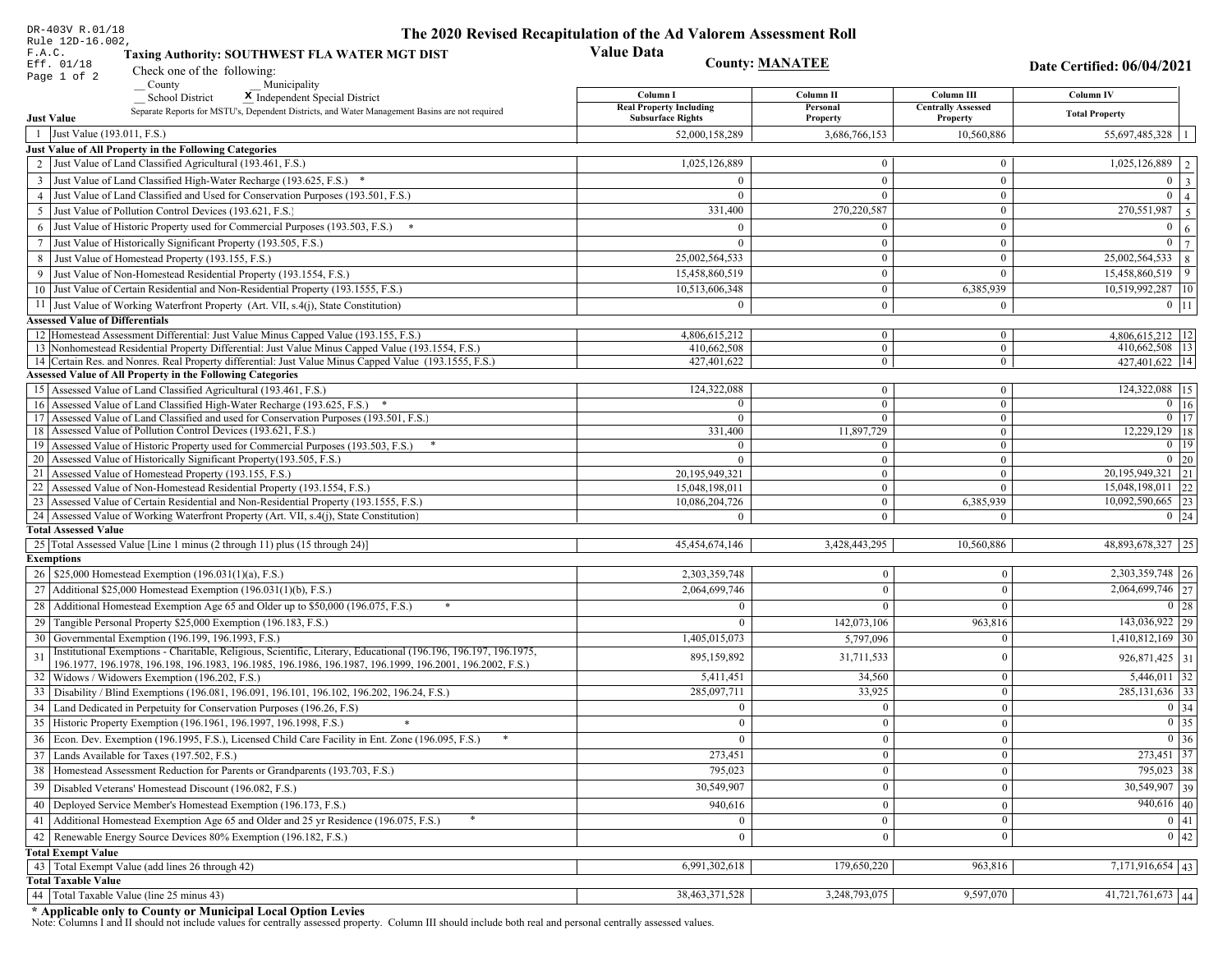Taxing Authority: SOUTHWEST FLA WATER MGT DIST

## Reconciliation of Preliminary and Final Tax Roll

| $\mathbf{1}$            | Operating Taxable Value as Shown on Preliminary Tax Roll                                           | 41,698,757,227    |
|-------------------------|----------------------------------------------------------------------------------------------------|-------------------|
| $\overline{\mathbf{2}}$ | Additions to Operating Taxable Value Resulting from Petitions to the VAB                           | 0                 |
| 3                       | Deductions from Operating Taxable Value Resulting from Petitions to the VAB                        | 5,409,419         |
| 4                       | Subtotal $(1 + 2 - 3 = 4)$                                                                         | 41,693,347,808    |
| 5                       | Other Additions to Operating Taxable Value                                                         | 726,521,716       |
| 6                       | Other Deductions from Operating Taxable Value                                                      | 698,107,851       |
| 7                       | Operating Taxable Value Shown on Final Tax Roll $(4 + 5 - 6 = 7)$                                  | 41, 721, 761, 673 |
|                         | <b>Selected Just Values</b>                                                                        | <b>Just Value</b> |
| 8                       | Just Value of Subsurface Rights (this amount included in Line 1, Column I, Page One) 193.481, F.S. | 979,855           |
| 9                       | Just Value of Centrally Assessed Railroad Property Value                                           | 8,557,731         |
| 10                      | Just Value of Centrally Assessed Private Car Line Property Value                                   | 2,003,155         |

Note: Sum of items 9 and 10 should equal centrally assessed just value on page 1, line 1, column III.

## **Homestead Portability**

| - -          | <b>THE PART</b><br>.<br>l Differential<br>ranster of<br>us Receiving.<br>* Homestead<br>Jorgale<br>. . |  |
|--------------|--------------------------------------------------------------------------------------------------------|--|
| $\sim$<br>-- | Transferred<br>Differential<br>Value of<br>Homestead                                                   |  |

|    |                                  | Column 1                                  | Column 2           |  |
|----|----------------------------------|-------------------------------------------|--------------------|--|
|    | <b>Total Parcels or Accounts</b> | <b>Personal Property</b><br>Real Property |                    |  |
|    |                                  | Parcels                                   | Accounts           |  |
| 13 | <b>Fotal Parcels or Accounts</b> | 196,980                                   | າ າ ດ<br>ᆂᅎᇅ<br>4. |  |

#### **Property with Reduced Assessed Value**

| 14 | Land Classified Agricultural (193.461, F.S.)                                                 | 2,263  |  |
|----|----------------------------------------------------------------------------------------------|--------|--|
| 15 | Land Classified High-Water Recharge (193.625, F.S.)                                          |        |  |
| 16 | Land Classified and Used for Conservation Purposes (193.501, F.S.)                           |        |  |
| 17 | Pollution Control Devices (193.621, F.S.)                                                    |        |  |
| 18 | Historic Property used for Commercial Purposes (193.503, F.S.) *                             |        |  |
| 19 | Historically Significant Property (193.505, F.S.)                                            |        |  |
| 20 | Homestead Property; Parcels with Capped Value (193.155, F.S.)                                | 77,315 |  |
| 21 | Non-Homestead Residential Property; Parcels with Capped Value (193.1554, F.S.)               | 22,536 |  |
| 22 | Certain Residential and Non-Residential Property; Parcels with Capped Value (193.1555, F.S.) | 4,550  |  |
| 23 | Working Waterfront Property (Art. VII, s.4(j), State Constitution)                           |        |  |

## **Other Reductions in Assessed Value**

| 24    | Lands Available for Taxes (197.502, F.S.)                                  |                   |  |
|-------|----------------------------------------------------------------------------|-------------------|--|
| - - - | Homestead Assessment Reduction for Parents or Grandparents (193.703, F.S.) | - -               |  |
| -26   | F.S.<br>Disabled Veterans' Homestead Discount (196.082, F.                 | ר ר<br><u> 41</u> |  |

## \* Applicable only to County or Municipal Local Option Levies

Date Certified: 06/04/2021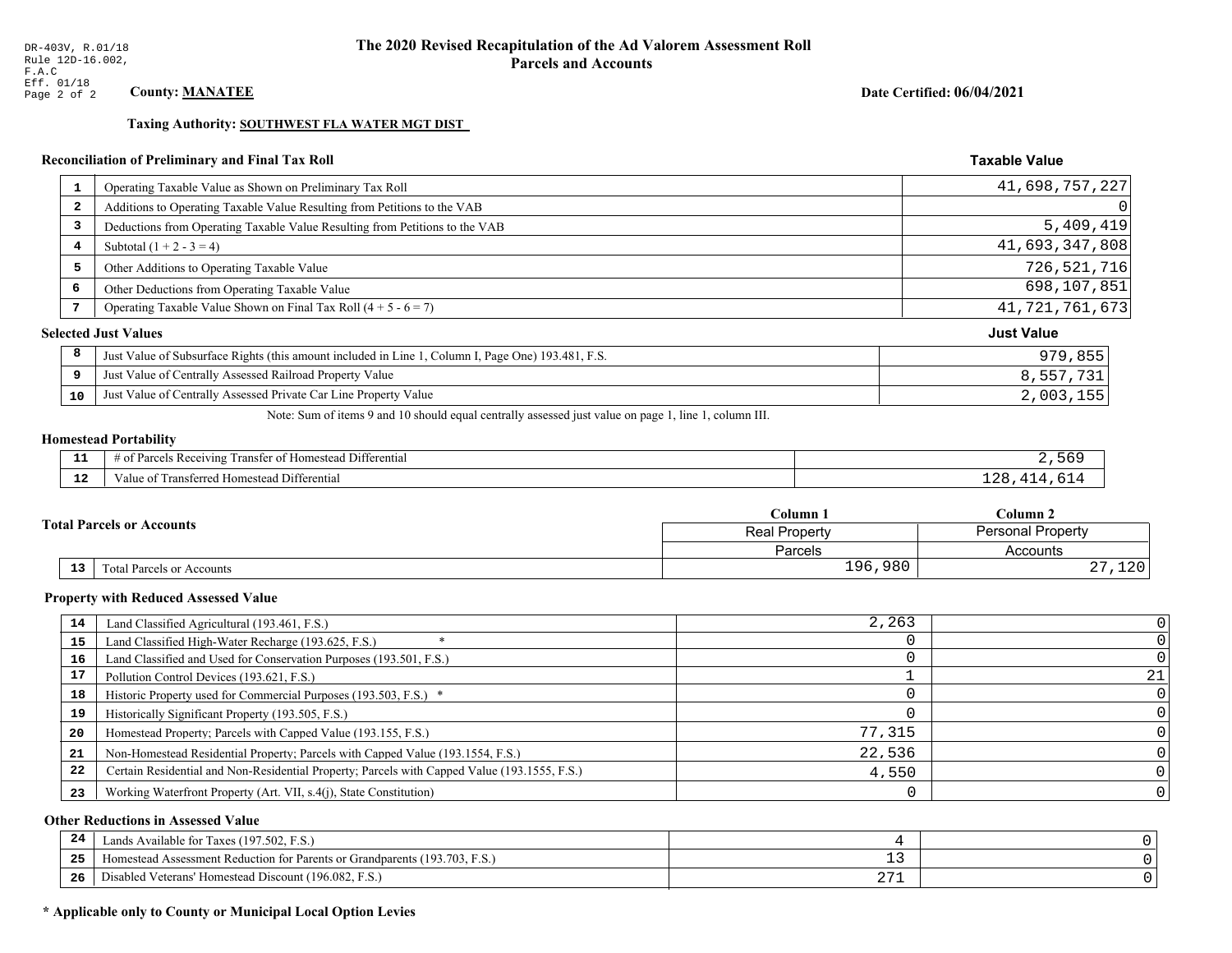| DR-403V R.01/18                                                                                                                                                                                             | The 2020 Revised Recapitulation of the Ad Valorem Assessment Roll |                                  |                                  |                                           |
|-------------------------------------------------------------------------------------------------------------------------------------------------------------------------------------------------------------|-------------------------------------------------------------------|----------------------------------|----------------------------------|-------------------------------------------|
| Rule 12D-16.002,<br>F.A.C.<br>Taxing Authority: WEST COAST INLAND NAVIGATION DIST                                                                                                                           | <b>Value Data</b>                                                 |                                  |                                  |                                           |
| Eff. 01/18<br>Check one of the following:<br>Page 1 of 2                                                                                                                                                    |                                                                   | <b>County: MANATEE</b>           |                                  | Date Certified: 06/04/2021                |
| County<br>Municipality                                                                                                                                                                                      | Column I                                                          | Column II                        | Column III                       | Column IV                                 |
| <b>School District</b><br>X Independent Special District<br>Separate Reports for MSTU's, Dependent Districts, and Water Management Basins are not required                                                  | <b>Real Property Including</b>                                    | Personal                         | <b>Centrally Assessed</b>        |                                           |
| <b>Just Value</b>                                                                                                                                                                                           | <b>Subsurface Rights</b>                                          | Property                         | Property                         | <b>Total Property</b>                     |
| 1 Just Value (193.011, F.S.)                                                                                                                                                                                | 52,000,158,289                                                    | 3,686,766,153                    | 10,560,886                       | 55,697,485,328                            |
| Just Value of All Property in the Following Categories                                                                                                                                                      |                                                                   |                                  |                                  |                                           |
| 2 Just Value of Land Classified Agricultural (193.461, F.S.)                                                                                                                                                | 1,025,126,889                                                     | $\overline{0}$                   | $\overline{0}$                   | $\overline{1,025,126,889}$   2            |
| 3 Just Value of Land Classified High-Water Recharge (193.625, F.S.) *                                                                                                                                       |                                                                   | $\overline{0}$                   | $\theta$                         | $\overline{0}$<br>$\overline{\mathbf{3}}$ |
| 4 Just Value of Land Classified and Used for Conservation Purposes (193.501, F.S.)                                                                                                                          | $\Omega$                                                          | $\overline{0}$                   | $\overline{0}$                   | $\overline{0}$<br>$\overline{4}$          |
| 5 Just Value of Pollution Control Devices (193.621, F.S.)                                                                                                                                                   | 331,400                                                           | 270,220,587                      | $\overline{0}$                   | 270,551,987<br>$5\overline{5}$            |
| 6 Just Value of Historic Property used for Commercial Purposes (193.503, F.S.) *                                                                                                                            | $\Omega$                                                          | $\Omega$                         | $\theta$                         | $\mathbf{0}$<br>6                         |
| 7 Just Value of Historically Significant Property (193.505, F.S.)                                                                                                                                           | $\theta$                                                          | $\overline{0}$                   | $\overline{0}$                   | $\overline{0}$<br>$7^{\circ}$             |
| 8 Just Value of Homestead Property (193.155, F.S.)                                                                                                                                                          | 25,002,564,533                                                    | $\overline{0}$                   | $\boldsymbol{0}$                 | 25,002,564,533<br>8                       |
| 9 Just Value of Non-Homestead Residential Property (193.1554, F.S.)                                                                                                                                         | 15,458,860,519                                                    | $\mathbf{0}$                     | $\Omega$                         | 15,458,860,519<br>9                       |
| 10 Just Value of Certain Residential and Non-Residential Property (193.1555, F.S.)                                                                                                                          | 10,513,606,348                                                    | $\overline{0}$                   | 6,385,939                        | 10,519,992,287   10                       |
| 11 Just Value of Working Waterfront Property (Art. VII, s.4(j), State Constitution)                                                                                                                         | $\Omega$                                                          | $\overline{0}$                   | $\mathbf{0}$                     | $0 \mid 11$                               |
| <b>Assessed Value of Differentials</b>                                                                                                                                                                      |                                                                   |                                  |                                  |                                           |
| 12 Homestead Assessment Differential: Just Value Minus Capped Value (193.155, F.S.)                                                                                                                         | 4,806,615,212                                                     | $\overline{0}$                   | $\mathbf{0}$                     | $4,806,615,212$ 12                        |
| 13 Nonhomestead Residential Property Differential: Just Value Minus Capped Value (193.1554, F.S.)<br>14 Certain Res. and Nonres. Real Property differential: Just Value Minus Capped Value (193.1555, F.S.) | 410,662,508<br>427,401,622                                        | $\overline{0}$<br>$\overline{0}$ | $\overline{0}$<br>$\overline{0}$ | $410,662,508$   13  <br>427,401,622 14    |
| Assessed Value of All Property in the Following Categories                                                                                                                                                  |                                                                   |                                  |                                  |                                           |
| 15 Assessed Value of Land Classified Agricultural (193.461, F.S.)                                                                                                                                           | 124,322,088                                                       | $\overline{0}$                   | $\overline{0}$                   | 124,322,088 15                            |
| 16 Assessed Value of Land Classified High-Water Recharge (193.625, F.S.) *                                                                                                                                  | $\Omega$                                                          | $\overline{0}$                   | $\Omega$                         | $0$ 16                                    |
| Assessed Value of Land Classified and used for Conservation Purposes (193.501, F.S.)<br>17                                                                                                                  | $\Omega$                                                          | $\overline{0}$                   | $\overline{0}$                   | $\overline{0}$ $\overline{17}$            |
| Assessed Value of Pollution Control Devices (193.621, F.S.)<br>18                                                                                                                                           | 331,400                                                           | 11,897,729                       | $\overline{0}$                   | $12,229,129$ 18                           |
| 19 Assessed Value of Historic Property used for Commercial Purposes (193.503, F.S.)                                                                                                                         | $\Omega$                                                          | $\mathbf{0}$                     | $\overline{0}$                   | $0$ 19                                    |
| 20 Assessed Value of Historically Significant Property (193.505, F.S.)                                                                                                                                      | $\Omega$                                                          | $\overline{0}$                   | $\overline{0}$                   | $0\quad20$                                |
| 21 Assessed Value of Homestead Property (193.155, F.S.)                                                                                                                                                     | 20,195,949,321                                                    | $\overline{0}$                   | $\overline{0}$                   | $\overline{20,195,949,321}$ 21            |
| 22 Assessed Value of Non-Homestead Residential Property (193.1554, F.S.)                                                                                                                                    | 15,048,198,011                                                    | $\overline{0}$                   | $\Omega$                         | $15,048,198,011$ 22                       |
| 23 Assessed Value of Certain Residential and Non-Residential Property (193.1555, F.S.)<br>24 Assessed Value of Working Waterfront Property (Art. VII, s.4(j), State Constitution)                           | 10,086,204,726                                                    | $\overline{0}$<br>$\overline{0}$ | 6,385,939<br>$\Omega$            | 10,092,590,665 23<br>$0 \mid 24$          |
| <b>Total Assessed Value</b>                                                                                                                                                                                 |                                                                   |                                  |                                  |                                           |
| 25 Total Assessed Value [Line 1 minus (2 through 11) plus (15 through 24)]                                                                                                                                  | 45,454,674,146                                                    | 3,428,443,295                    | 10,560,886                       | 48,893,678,327 25                         |
| <b>Exemptions</b>                                                                                                                                                                                           |                                                                   |                                  |                                  |                                           |
| 26   \$25,000 Homestead Exemption (196.031(1)(a), F.S.)                                                                                                                                                     | 2,303,359,748                                                     | $\bf{0}$                         | $\mathbf{0}$                     | 2,303,359,748 26                          |
| 27   Additional \$25,000 Homestead Exemption (196.031(1)(b), F.S.)                                                                                                                                          | 2,064,699,746                                                     | $\Omega$                         | $\Omega$                         | $\overline{2,064,699,746}$ 27             |
| 28 Additional Homestead Exemption Age 65 and Older up to \$50,000 (196.075, F.S.)                                                                                                                           | $\Omega$                                                          | $\Omega$                         | $\Omega$                         | $0 \mid 28$                               |
| 29 Tangible Personal Property \$25,000 Exemption (196.183, F.S.)                                                                                                                                            | $\theta$                                                          | 142,073,106                      | 963,816                          | $143,036,922$ 29                          |
| 30 Governmental Exemption (196.199, 196.1993, F.S.)                                                                                                                                                         | 1,405,015,073                                                     | 5,797,096                        | $\mathbf{0}$                     | $1,410,812,169$ 30                        |
| Institutional Exemptions - Charitable, Religious, Scientific, Literary, Educational (196.196, 196.197, 196.1975,                                                                                            | 895,159,892                                                       | 31,711,533                       | $\theta$                         | $926,871,425$ 31                          |
| 196.1977, 196.1978, 196.198, 196.1983, 196.1985, 196.1986, 196.1987, 196.1999, 196.2001, 196.2002, F.S.)                                                                                                    |                                                                   |                                  |                                  |                                           |
| 32 Widows / Widowers Exemption (196.202, F.S.)                                                                                                                                                              | 5,411,451                                                         | 34,560                           | $\bf{0}$                         | $5,446,011$ 32                            |
| 33 Disability / Blind Exemptions (196.081, 196.091, 196.101, 196.102, 196.202, 196.24, F.S.)                                                                                                                | 285,097,711                                                       | 33,925                           | $\mathbf{0}$                     | 285, 131, 636 33                          |
| 34 Land Dedicated in Perpetuity for Conservation Purposes (196.26, F.S)                                                                                                                                     | $\Omega$                                                          | $\overline{0}$                   | $\theta$                         | $0 \mid 34$                               |
| 35 Historic Property Exemption (196.1961, 196.1997, 196.1998, F.S.)                                                                                                                                         | 0                                                                 | $\mathbf{0}$                     | $\mathbf{0}$                     | $\boxed{0}$ 35                            |
| 36 Econ. Dev. Exemption (196.1995, F.S.), Licensed Child Care Facility in Ent. Zone (196.095, F.S.)                                                                                                         | $\Omega$                                                          | $\boldsymbol{0}$                 | $\mathbf{0}$                     | $\boxed{0}$ 36                            |
| 37 Lands Available for Taxes (197.502, F.S.)                                                                                                                                                                | 273,451                                                           | $\overline{0}$                   | $\mathbf{0}$                     | 273,451 37                                |
| 38   Homestead Assessment Reduction for Parents or Grandparents (193.703, F.S.)                                                                                                                             | 795,023                                                           | $\bf{0}$                         | $\bf{0}$                         | 795,023 38                                |
| 39   Disabled Veterans' Homestead Discount (196.082, F.S.)                                                                                                                                                  | 30,549,907                                                        | $\mathbf{0}$                     | $\mathbf{0}$                     | $30,549,907$ 39                           |
| 40 Deployed Service Member's Homestead Exemption (196.173, F.S.)                                                                                                                                            | 940,616                                                           | $\overline{0}$                   | $\mathbf{0}$                     | $940,616$ 40                              |
| 41 Additional Homestead Exemption Age 65 and Older and 25 yr Residence (196.075, F.S.)                                                                                                                      | $\mathbf{0}$                                                      | $\mathbf{0}$                     | $\boldsymbol{0}$                 | $\boxed{0}$ 41                            |
| 42 Renewable Energy Source Devices 80% Exemption (196.182, F.S.)                                                                                                                                            | $\bf{0}$                                                          | $\boldsymbol{0}$                 | $\mathbf{0}$                     | 0 42                                      |
| <b>Total Exempt Value</b>                                                                                                                                                                                   |                                                                   |                                  |                                  |                                           |
| 43 Total Exempt Value (add lines 26 through 42)                                                                                                                                                             | 6,991,302,618                                                     | 179,650,220                      | 963,816                          | 7,171,916,654 43                          |
| <b>Total Taxable Value</b>                                                                                                                                                                                  |                                                                   |                                  |                                  |                                           |
| 44   Total Taxable Value (line 25 minus 43)                                                                                                                                                                 | 38,463,371,528                                                    | 3,248,793,075                    | 9,597,070                        | $41,721,761,673$ 44                       |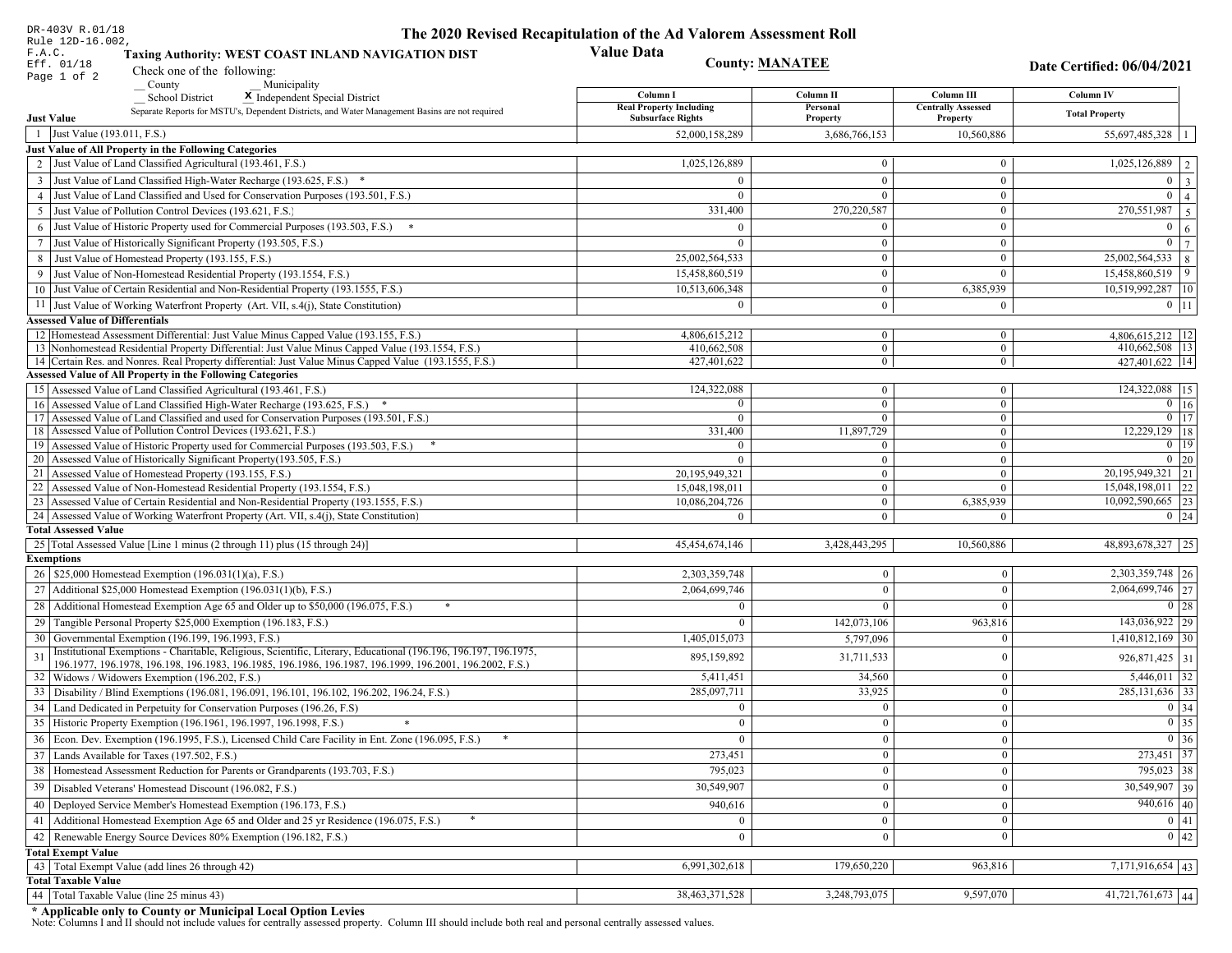## Date Certified: 06/04/2021

**Taxable Value** 

#### Taxing Authority: WEST COAST INLAND NAVIGATION DIST

## Reconciliation of Preliminary and Final Tax Roll

| $\mathbf{1}$ | Operating Taxable Value as Shown on Preliminary Tax Roll                                           | 41,698,757,227    |
|--------------|----------------------------------------------------------------------------------------------------|-------------------|
| 2            | Additions to Operating Taxable Value Resulting from Petitions to the VAB                           | 0                 |
| 3            | Deductions from Operating Taxable Value Resulting from Petitions to the VAB                        | 5,409,419         |
| 4            | Subtotal $(1 + 2 - 3 = 4)$                                                                         | 41,693,347,808    |
| 5            | Other Additions to Operating Taxable Value                                                         | 726,521,716       |
| 6            | Other Deductions from Operating Taxable Value                                                      | 698,107,851       |
| 7            | Operating Taxable Value Shown on Final Tax Roll $(4 + 5 - 6 = 7)$                                  | 41, 721, 761, 673 |
|              | <b>Selected Just Values</b>                                                                        | <b>Just Value</b> |
| 8            | Just Value of Subsurface Rights (this amount included in Line 1, Column I, Page One) 193.481, F.S. | 979,855           |
| 9            | Just Value of Centrally Assessed Railroad Property Value                                           | 8,557,731         |
| 10           | Just Value of Centrally Assessed Private Car Line Property Value                                   | 2,003,155         |
|              |                                                                                                    |                   |

Note: Sum of items 9 and 10 should equal centrally assessed just value on page 1, line 1, column III.

# **Homestead Portability**

| ---      | $\sim$ $\sim$<br>Differential<br>ranste<br>, Receiving<br>$\sim$<br>$\sim$ 122.<br>omestea<br>'arcels<br>' 01<br>. . |  |
|----------|----------------------------------------------------------------------------------------------------------------------|--|
| -<br>--- | ∵anete.<br><b>Homesteac</b><br>Differential<br>alue<br>terred                                                        |  |

|                                              | $C$ olumn $1$                                    | Column 2         |
|----------------------------------------------|--------------------------------------------------|------------------|
| <b>Total Parcels or Accounts</b>             | <b>Personal Property</b><br><b>Real Property</b> |                  |
|                                              | <b>Parcels</b>                                   | Accounts         |
| $\overline{13}$<br>Total Parcels or Accounts | 196,980                                          | າ ລດ<br>ᆂᅎᇅ<br>▵ |

#### **Property with Reduced Assessed Value**

| 14 | Land Classified Agricultural (193.461, F.S.)                                                 | 2,263  |    |
|----|----------------------------------------------------------------------------------------------|--------|----|
| 15 | Land Classified High-Water Recharge (193.625, F.S.)                                          |        |    |
| 16 | Land Classified and Used for Conservation Purposes (193.501, F.S.)                           |        |    |
| 17 | Pollution Control Devices (193.621, F.S.)                                                    |        | 21 |
| 18 | Historic Property used for Commercial Purposes (193.503, F.S.) *                             |        |    |
| 19 | Historically Significant Property (193.505, F.S.)                                            |        |    |
| 20 | Homestead Property; Parcels with Capped Value (193.155, F.S.)                                | 77,315 |    |
| 21 | Non-Homestead Residential Property; Parcels with Capped Value (193.1554, F.S.)               | 22,536 |    |
| 22 | Certain Residential and Non-Residential Property; Parcels with Capped Value (193.1555, F.S.) | 4,550  |    |
| 23 | Working Waterfront Property (Art. VII, s.4(j), State Constitution)                           |        |    |

## **Other Reductions in Assessed Value**

| 24  | Lands Available for Taxes (197.502, F.S.)                                                   |                      |  |
|-----|---------------------------------------------------------------------------------------------|----------------------|--|
| -25 | 7103<br>93.703<br>F.S.<br>Assessment Reduction for Parents or Grandparents "<br>Homestead A | - -                  |  |
| -26 | d Veterans' Homestead Discount (196.082, F.S.)<br>) isabled                                 | $\sim$ $\sim$<br>∠ / |  |

## \* Applicable only to County or Municipal Local Option Levies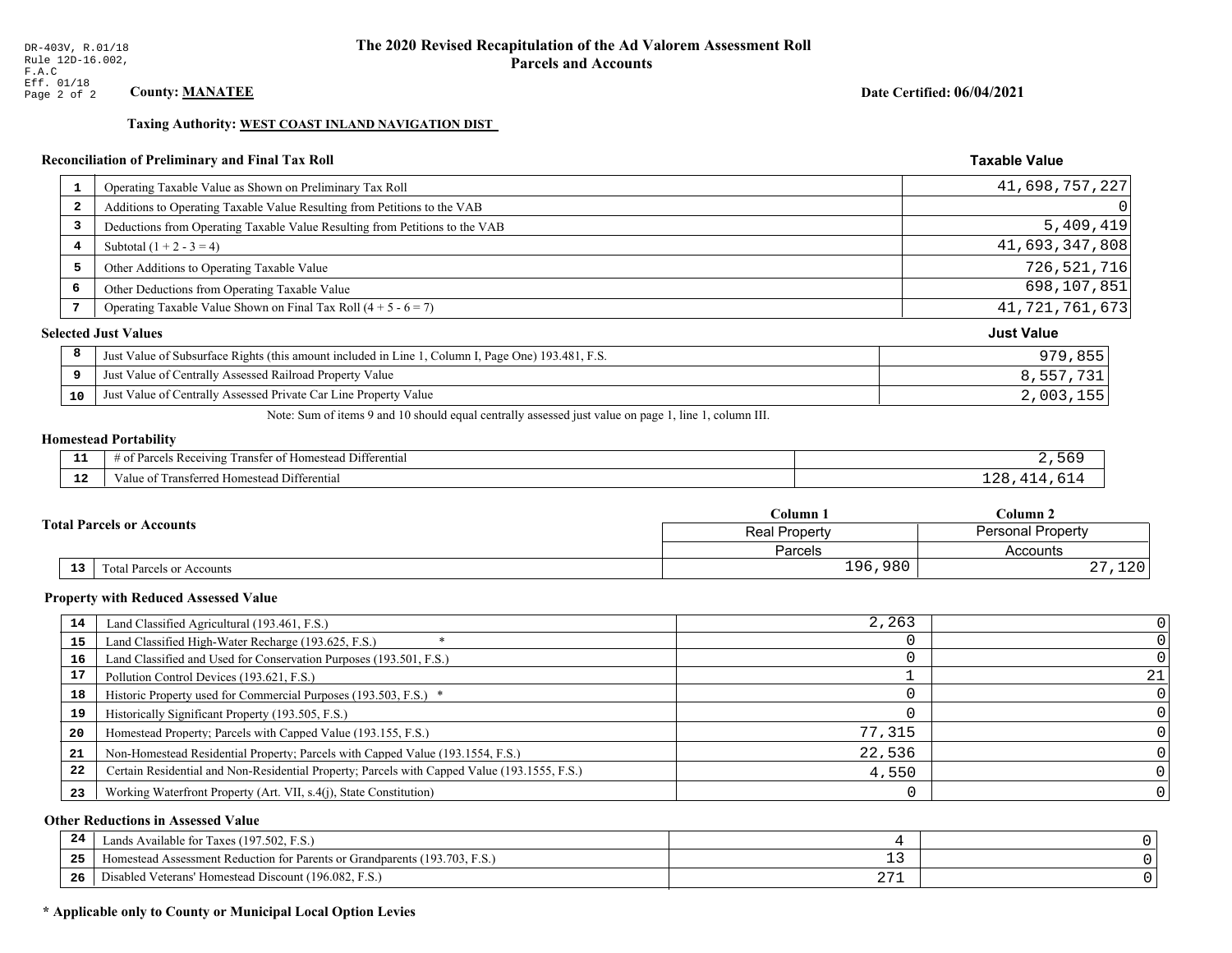| DR-403V R.01/18                                                                                                                                                                                             | The 2020 Revised Recapitulation of the Ad Valorem Assessment Roll |                                  |                                         |                                     |
|-------------------------------------------------------------------------------------------------------------------------------------------------------------------------------------------------------------|-------------------------------------------------------------------|----------------------------------|-----------------------------------------|-------------------------------------|
| Rule 12D-16.002,<br>F.A.C.<br><b>Taxing Authority: MANATEE COUNTY SCHOOL BOARD</b>                                                                                                                          | <b>Value Data</b>                                                 |                                  |                                         |                                     |
| Eff. 01/18<br>Check one of the following:                                                                                                                                                                   | <b>County: MANATEE</b>                                            |                                  |                                         | Date Certified: 06/04/2021          |
| Page 1 of 2<br>County<br>Municipality                                                                                                                                                                       |                                                                   |                                  |                                         |                                     |
| <sup>x</sup> School District<br>Independent Special District                                                                                                                                                | Column I<br><b>Real Property Including</b>                        | Column II<br>Personal            | Column III<br><b>Centrally Assessed</b> | <b>Column IV</b>                    |
| Separate Reports for MSTU's, Dependent Districts, and Water Management Basins are not required<br><b>Just Value</b>                                                                                         | <b>Subsurface Rights</b>                                          | Property                         | Property                                | <b>Total Property</b>               |
| 1 Just Value (193.011, F.S.)                                                                                                                                                                                | 52,000,158,289                                                    | 3,686,766,153                    | 10,560,886                              | 55,697,485,328   1                  |
| Just Value of All Property in the Following Categories                                                                                                                                                      |                                                                   |                                  |                                         |                                     |
| 2 Just Value of Land Classified Agricultural (193.461, F.S.)                                                                                                                                                | 1,025,126,889                                                     | $\bf{0}$                         | $\bf{0}$                                | $1,025,126,889$   2                 |
| 3 Just Value of Land Classified High-Water Recharge (193.625, F.S.) *                                                                                                                                       | $\Omega$                                                          | $\mathbf{0}$                     | $\mathbf{0}$                            | $0 \mid 3$                          |
| 4 Just Value of Land Classified and Used for Conservation Purposes (193.501, F.S.)                                                                                                                          | $\Omega$                                                          | $\Omega$                         | $\boldsymbol{0}$                        | $\mathbf{0}$<br>$\vert$ 4           |
| 5 Just Value of Pollution Control Devices (193.621, F.S.)                                                                                                                                                   | 331,400                                                           | 270,220,587                      | $\bf{0}$                                | $\boxed{270,551,987}$   5           |
| 6 Just Value of Historic Property used for Commercial Purposes (193.503, F.S.) *                                                                                                                            | $\Omega$                                                          |                                  | $\boldsymbol{0}$                        | $\overline{0}$<br>6                 |
| 7 Just Value of Historically Significant Property (193.505, F.S.)                                                                                                                                           | $\Omega$                                                          | $\bf{0}$                         | $\bf{0}$                                | $0 \overline{7}$                    |
| 8 Just Value of Homestead Property (193.155, F.S.)                                                                                                                                                          | 25,002,564,533                                                    | $\bf{0}$                         | $\boldsymbol{0}$                        | $25,002,564,533$ 8                  |
| 9 Just Value of Non-Homestead Residential Property (193.1554, F.S.)                                                                                                                                         | 15,458,860,519                                                    | $\bf{0}$                         | $\theta$                                | $15,458,860,519$   9                |
| 10 Just Value of Certain Residential and Non-Residential Property (193.1555, F.S.)                                                                                                                          | 10,513,606,348                                                    | $\mathbf{0}$                     | 6,385,939                               | 10,519,992,287 10                   |
| 11 Just Value of Working Waterfront Property (Art. VII, s.4(j), State Constitution)                                                                                                                         | $\Omega$                                                          | $\bf{0}$                         | $\bf{0}$                                | $0$   11                            |
| <b>Assessed Value of Differentials</b>                                                                                                                                                                      |                                                                   |                                  |                                         |                                     |
| 12   Homestead Assessment Differential: Just Value Minus Capped Value (193.155, F.S.)                                                                                                                       | 4,806,615,212                                                     | $\bf{0}$                         | $\bf{0}$                                | $4,806,615,212$   12                |
| 13 Nonhomestead Residential Property Differential: Just Value Minus Capped Value (193.1554, F.S.)<br>14 Certain Res. and Nonres. Real Property differential: Just Value Minus Capped Value (193.1555, F.S.) | $\overline{0}$<br>$\overline{0}$                                  | $\overline{0}$<br>$\overline{0}$ | $\mathbf{0}$<br>$\overline{0}$          | $0$   13 <br>$0$   14               |
| <b>Assessed Value of All Property in the Following Categories</b>                                                                                                                                           |                                                                   |                                  |                                         |                                     |
| 15 Assessed Value of Land Classified Agricultural (193.461, F.S.)                                                                                                                                           | 124,322,088                                                       | $\mathbf{0}$                     | $\mathbf{0}$                            | 124,322,088 15                      |
| Assessed Value of Land Classified High-Water Recharge (193.625, F.S.) *                                                                                                                                     | $\Omega$                                                          | $\overline{0}$                   | $\mathbf{0}$                            | $\overline{0}$ 16                   |
| Assessed Value of Land Classified and used for Conservation Purposes (193.501, F.S.)<br>17                                                                                                                  | $\overline{0}$                                                    | $\overline{0}$                   | $\boldsymbol{0}$                        | $0$   17                            |
| 18 Assessed Value of Pollution Control Devices (193.621, F.S.)                                                                                                                                              | 331,400                                                           | 11,897,729                       | $\mathbf{0}$                            | 12,229,129 18                       |
| 19 Assessed Value of Historic Property used for Commercial Purposes (193.503, F.S.)                                                                                                                         | $\overline{0}$                                                    | $\overline{0}$                   | $\overline{0}$                          | $0 \mid 19$                         |
| 20 Assessed Value of Historically Significant Property (193.505, F.S.)                                                                                                                                      | $\Omega$                                                          | $\overline{0}$                   | $\overline{0}$                          | $0\vert 20$<br>20, 195, 949, 321 21 |
| 21 Assessed Value of Homestead Property (193.155, F.S.)<br>22 Assessed Value of Non-Homestead Residential Property (193.1554, F.S.)                                                                         | 20,195,949,321<br>15,458,860,519                                  | $\overline{0}$<br>$\overline{0}$ | $\boldsymbol{0}$<br>$\mathbf{0}$        | 15,458,860,519 22                   |
| 23 Assessed Value of Certain Residential and Non-Residential Property (193.1555, F.S.)                                                                                                                      | 10,513,606,348                                                    | $\overline{0}$                   | 6,385,939                               | 10,519,992,287 23                   |
| 24 Assessed Value of Working Waterfront Property (Art. VII, s.4(j), State Constitution)                                                                                                                     | $\Omega$                                                          | $\overline{0}$                   | $\theta$                                | $0 \mid 24$                         |
| <b>Total Assessed Value</b>                                                                                                                                                                                 |                                                                   |                                  |                                         |                                     |
| 25 Total Assessed Value [Line 1 minus (2 through 11) plus (15 through 24)]                                                                                                                                  | 46,292,738,276                                                    | 3,428,443,295                    | 10,560,886                              | 49, 731, 742, 457   25              |
| <b>Exemptions</b>                                                                                                                                                                                           |                                                                   |                                  |                                         |                                     |
| 26   \$25,000 Homestead Exemption (196.031(1)(a), F.S.)                                                                                                                                                     | 2,303,359,748                                                     | $\mathbf{0}$                     | $\mathbf{0}$                            | 2,303,359,748 26                    |
| 27   Additional \$25,000 Homestead Exemption $(196.031(1)(b), F.S.)$                                                                                                                                        |                                                                   | $\Omega$                         | $\Omega$                                | $\boxed{0}$ 27                      |
| 28 Additional Homestead Exemption Age 65 and Older up to \$50,000 (196.075, F.S.)                                                                                                                           | $\Omega$                                                          | $\Omega$                         | $\Omega$                                |                                     |
| 29 Tangible Personal Property \$25,000 Exemption (196.183, F.S.)                                                                                                                                            | $\theta$                                                          | 142,073,106                      | 963,816                                 | 143,036,922 29                      |
| 30 Governmental Exemption (196.199, 196.1993, F.S.)                                                                                                                                                         | 1,592,431,387                                                     | 5,797,096                        |                                         | 1,598,228,483 30                    |
| Institutional Exemptions - Charitable, Religious, Scientific, Literary, Educational (196.196, 196.197, 196.1975,                                                                                            | 929,817,039                                                       | 31,711,533                       | $\Omega$                                | 961, 528, 572 31                    |
| 196.1977, 196.1978, 196.198, 196.1983, 196.1985, 196.1986, 196.1987, 196.1999, 196.2001, 196.2002, F.S.)<br>32 Widows / Widowers Exemption (196.202, F.S.)                                                  | 5,411,451                                                         | 34,560                           | $\mathbf{0}$                            | $5,446,011$ 32                      |
| 33 Disability / Blind Exemptions (196.081, 196.091, 196.101, 196.102, 196.202, 196.24, F.S.)                                                                                                                | 285,097,711                                                       | 33,925                           | $\Omega$                                | 285, 131, 636 33                    |
| 34 Land Dedicated in Perpetuity for Conservation Purposes (196.26, F.S)                                                                                                                                     | $\theta$                                                          | $\mathbf{0}$                     | $\Omega$                                | 0 34                                |
| 35 Historic Property Exemption (196.1961, 196.1997, 196.1998, F.S.)                                                                                                                                         | 0                                                                 | $\mathbf{0}$                     | $\mathbf{0}$                            | $\boxed{0}$ 35                      |
| 36 Econ. Dev. Exemption (196.1995, F.S.), Licensed Child Care Facility in Ent. Zone (196.095, F.S.)                                                                                                         |                                                                   | $\boldsymbol{0}$                 | $\Omega$                                | $0 \mid 36$                         |
| 37 Lands Available for Taxes (197.502, F.S.)                                                                                                                                                                | 292,269                                                           | $\mathbf{0}$                     | $\Omega$                                | 292,269 37                          |
| 38   Homestead Assessment Reduction for Parents or Grandparents (193.703, F.S.)                                                                                                                             | 795,023                                                           | $\mathbf{0}$                     | $\mathbf{0}$                            | $795,023$ 38                        |
| 39   Disabled Veterans' Homestead Discount (196.082, F.S.)                                                                                                                                                  | 34,577,113                                                        | $\mathbf{0}$                     | $\mathbf{0}$                            | $34,577,113$ 39                     |
| 40   Deployed Service Member's Homestead Exemption (196.173, F.S.)                                                                                                                                          | 1,058,866                                                         | $\mathbf{0}$                     | $\Omega$                                | $1,058,866$ 40                      |
| 41 Additional Homestead Exemption Age 65 and Older and 25 yr Residence (196.075, F.S.)                                                                                                                      |                                                                   | $\mathbf{0}$                     | $\mathbf{0}$                            | 0 41                                |
|                                                                                                                                                                                                             | $\overline{0}$                                                    |                                  | $\Omega$                                | 0 42                                |
| 42 Renewable Energy Source Devices 80% Exemption (196.182, F.S.)                                                                                                                                            | $\mathbf{0}$                                                      | $\mathbf{0}$                     |                                         |                                     |
| <b>Total Exempt Value</b><br>43 Total Exempt Value (add lines 26 through 42)                                                                                                                                | 5,152,840,607                                                     | 179,650,220                      | 963,816                                 | $5,333,454,643$ 43                  |
| <b>Total Taxable Value</b>                                                                                                                                                                                  |                                                                   |                                  |                                         |                                     |
| 44 Total Taxable Value (line 25 minus 43)                                                                                                                                                                   | 41,139,897,669                                                    | 3,248,793,075                    | 9,597,070                               | 44, 398, 287, 814 44                |